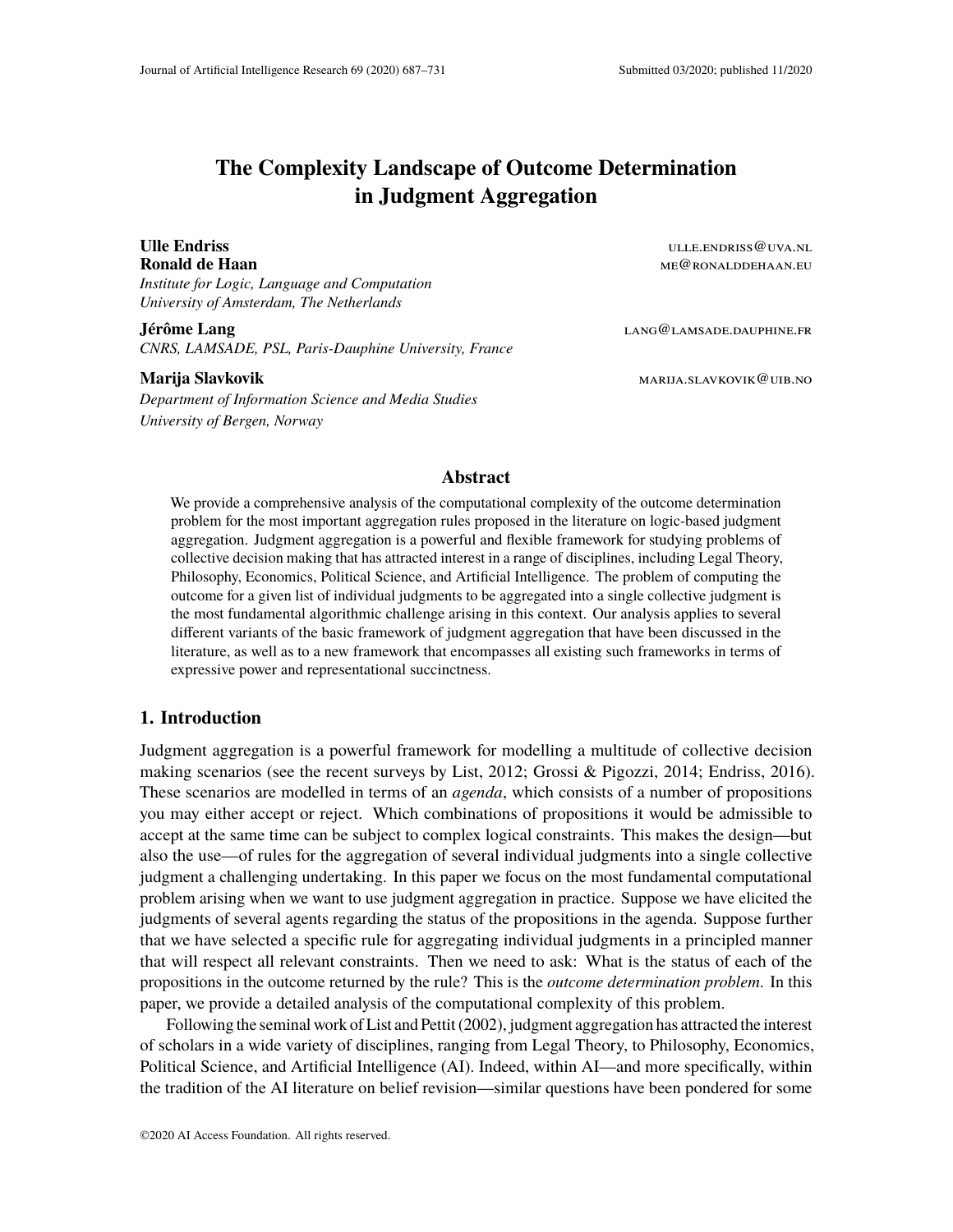time under the heading of *belief merging* (Baral, Kraus, Minker, & Subrahmanian, 1992; Liberatore & Schaerf, 1998; Konieczny & Pino-Pérez, 2002; Konieczny, Lang, & Marquis, 2004).1

**Example 1.1.** To illustrate some of the challenges involved in aggregating individual judgments in a principled manner, let us consider the following scenario. There is a malfunctioning system that has four components:  $c_1$ ,  $c_2$ ,  $c_3$ ,  $c_4$ . Initial investigations lead to the conclusion that either component  $c_1$ is faulty, or component  $c_3$  is faulty, or that both components  $c_2$  and  $c_4$  are faulty. Using propositional variable  $x_i$  to denote that component  $c_i$  is functioning correctly, this knowledge can be expressed as a constraint  $\Gamma = \neg x_1 \lor \neg x_3 \lor (\neg x_2 \land \neg x_4)$ , or equivalently  $(\neg x_1 \lor \neg x_2 \lor \neg x_3) \land (\neg x_1 \lor \neg x_3 \lor \neg x_4)$ . Now a number of technicians are asked to give their opinion about whether each of the four components are faulty or functioning properly: three of them say  $\{\neg x_1, x_2, x_3, x_4\}$  (only component  $c_1$ ) is faulty), one says  $\{x_1, x_2, \neg x_3, \neg x_4\}$  (components  $c_3$  and  $c_4$  are faulty), three say  $\{x_1, x_2, \neg x_3, x_4\}$ (only component  $c_3$  is faulty), and four say  $\{x_1, \neg x_2, x_3, \neg x_4\}$  (components  $c_2$  and  $c_4$  are faulty). What is the most likely explanation for the malfunctioning of the system? If we use the *majority rule* to perform aggregation of the technicians' judgments, then we may run into difficulties:

|                  |     | $c_1$ works $c_2$ works $c_3$ works $c_4$ works |     |                |
|------------------|-----|-------------------------------------------------|-----|----------------|
| Technicians 1–3  | No  | Yes                                             | Yes | Yes            |
| Technician 4     | Yes | Yes                                             | No  | N <sub>0</sub> |
| Technicians 5–7  | Yes | Yes                                             | No  | Yes            |
| Technicians 8–11 | Yes | No                                              | Yes | No             |
| <i>Majority</i>  | Yes | Yes                                             | Yes | Yes            |

Thus, for the specific *profile* of individual judgments considered here, even though each individual judgment is *consistent*, in the sense of satisfying the constraint  $(\neg x_1 \lor \neg x_2 \lor \neg x_3) \land (\neg x_1 \lor \neg x_3 \lor \neg x_4)$ , the outcome is not: it violates the constraint. In other words, even though the judgment of each individual technician is in line with the knowledge about the system, the outcome returned by the majority rule is not. It declares that none of the components are faulty.

Example 1.1, which is a variant of the famous *doctrinal paradox* (Kornhauser & Sager, 1993), demonstrates that the majority rule cannot guarantee that the outcome returned will always be consistent, not even for the fairly simple aggregation scenario we considered here.<sup>2</sup> So in practice we will have to use more sophisticated aggregation rules. If guaranteed consistency of the outcome is a desideratum we do not want to give up on, any aggregation rule of interest must choose from the set of all consistent judgments the one that—in some sense—is best reflecting the judgments of the group as a whole. And indeed, a large number of rules of this kind—all making subtly different choices when interpreting the notion of "best reflecting the judgments of the group"—have been put forward in the literature in recent years.

The most fundamental problem of an algorithmic nature arising in the context of judgment aggregation is the problem of computing the outcome for a given profile of judgments under a

<sup>1.</sup> We refer to the recent review by Everaere, Konieczny, and Marquis (2017) for a discussion of the differences and similarities between judgment aggregation and belief merging. To cut a long story short, the main difference is the notion of an agenda, which is central to judgment aggregation and absent from most work on belief merging.

<sup>2.</sup> Nehring and Puppe (2007) have provided a precise characterisation of the class of aggregation scenarios that are sufficiently simple for the majority rule to be guaranteed to always return a consistent outcome. In a nutshell, these are essentially the aggregation scenarios that can be modelled using only conjunctions of clauses with at most two literals each (see also Grandi, 2012; Endriss, 2018). Observe that Example 1.1 involves a conjunction of 3-clauses.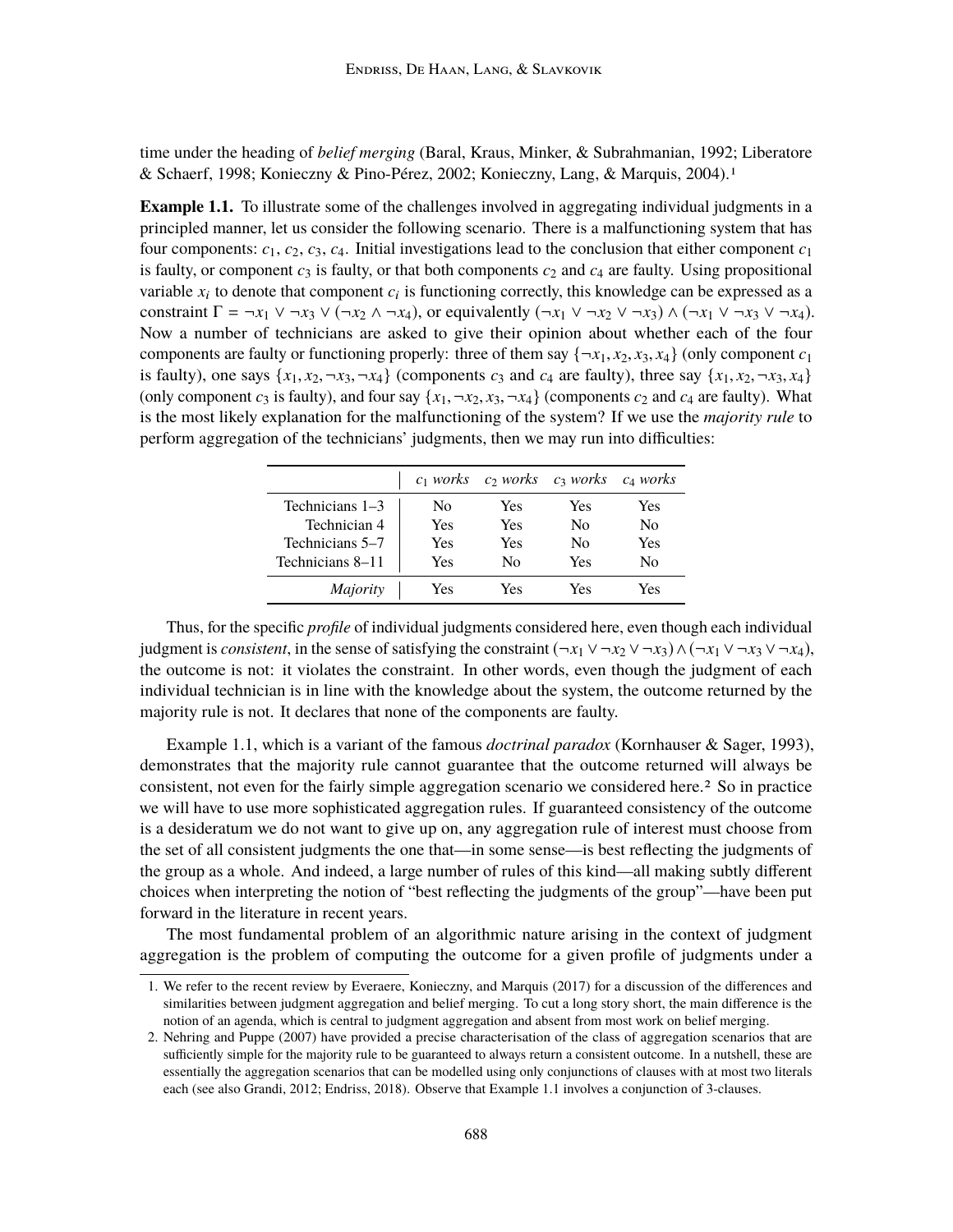given aggregation rule. In reference to related problems in voting theory (see, e.g., Hemaspaandra, Hemaspaandra, & Rothe, 1997) and the study of combinatorial auctions (see, e.g., Sandholm, 2002), in earlier work the task of computing the outcome of a given judgment aggregation rule for a given input has been called the *winner determination problem*. But, while in the context of an election we face the task of determining which of the candidates is the election winner and while in the context of an auction we face the task of determining which bidder "wins" (obtains) which items, this terminology arguably is misplaced in the context of judgment aggregation. This is why we propose to use the term *outcome determination problem* instead.

**Contribution.** We provide a comprehensive overview of the computational complexity of the outcome determination problem in judgment aggregation. Our results cover all judgment aggregation rules—eleven in total—that have received significant attention in the literature and that meet the following two criteria. First, they must be *generally applicable*, i.e., their use should not be restricted to agendas of a certain type.3 Second, they must *guarantee consistency* of outcomes for all admissible inputs, thereby avoiding the paradox we observed in Example 1.1. Our results apply to all important frameworks for modelling judgment aggregation that have been considered in the literature, starting with the original framework of List and Pettit (2002), in which the relationships between propositions in the agenda are encoded by means of the logical form of these propositions, as well as more recent proposals in which these relationships are modelled explicitly in the form of integrity constraints. To facilitate our analysis and to obtain the strongest possible results regarding upper complexity bounds, we also introduce a new framework for judgment aggregation that integrates the features of all frameworks that have previously been considered in the literature.

Our results robustly place the outcome determination problem beyond NP, yet within the Polynomial Hierarchy—for all of the eleven rules considered. Still, when considered at a finer level of inspection, our results reveal interesting and significant variation regarding the exact complexity of evaluating different aggregation rules and we obtain completeness results for the complexity classes  $\Theta_{\gamma}^{\mathsf{p}}$  $\frac{p}{2}$ ,  $\Delta_2^p$  $_{2}^{p}$ ,  $\Sigma_{2}^{p}$  $n_2^p$ , and  $\Theta_3^p$  $3<sup>p</sup>$ .<sup>4</sup> These findings provide important insights into the mechanics of judgment aggregation and can offer guidance for the development of practical algorithms. In particular, they indicate what existing tools for combinatorial optimisation, such as Answer Set Programming or SAT solvers, can potentially be used to implement judgment aggregation solvers (see also Section 5).

**Related work.** Early work in judgment aggregation focused on the philosophical and practical relevance of the doctrinal paradox and similar concerns for group decision making (see, e.g., Chapman, 1998; Pettit, 2001). Following the work of List and Pettit (2002), who provided a first formal framework in which to study such questions, most technical results in subsequent years were of an axiomatic nature and included, in particular, a flurry of impossibility theorems showing that no aggregation rule can meet certain normative requirements while at the same time guaranteeing consistency on agendas of some logical richness (see, e.g., Pauly & van Hees, 2006; Gärdenfors, 2006; Dietrich & List, 2007a; Nehring & Puppe, 2007; Dokow & Holzman, 2010). In contrast to this early focus, several of the more recent contributions to the literature have instead addressed the design of new aggregation rules that can perform satisfactorily with respect to at least some of these requirements—we cite many of them when we review judgment aggregation rules in Section 2.3.

The study of the computational complexity of judgment aggregation was initiated by Endriss, Grandi, and Porello (2012). They suggested to apply the toolbox of complexity theory not only to

<sup>3.</sup> Part of the literature focusses on specific agendas, e.g., so-called *conjunctive agendas* (Dietrich & Mongin, 2010).

<sup>4.</sup> We are going to recall the definitions of these complexity classes in Section 3.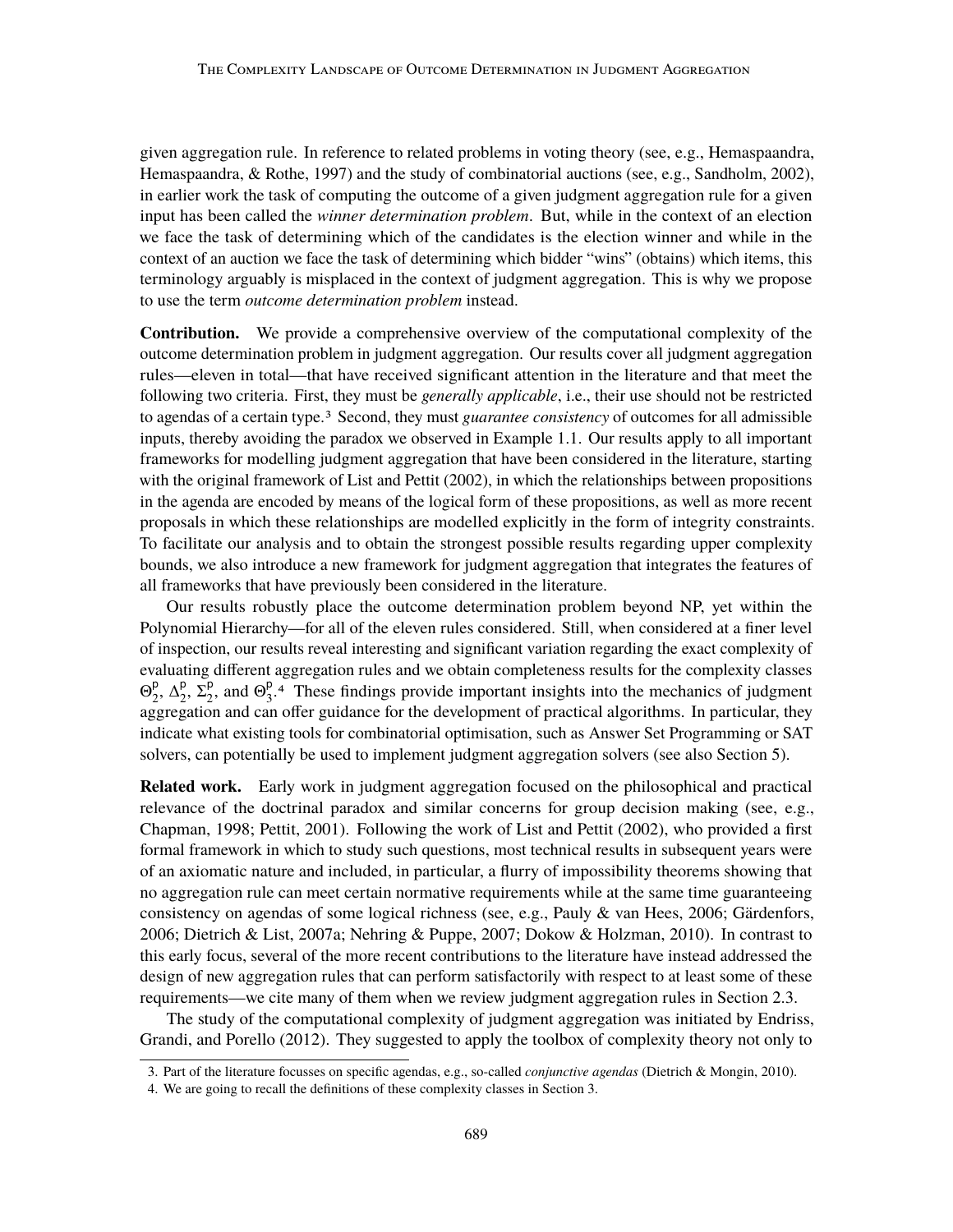| Judgment aggregation rule $F$ | Complexity of the outcome determination problem |                               |  |  |  |  |
|-------------------------------|-------------------------------------------------|-------------------------------|--|--|--|--|
| Condorcet rule Con            | $\Sigma_2^{\rm p}$ -complete                    | (Theorems $4.1$ and $4.2$ )   |  |  |  |  |
| Slater rule SLA               | $\Theta_2^{\mathsf{p}}$ -complete               | (Theorems 4.3 and 4.4)        |  |  |  |  |
| Kemeny rule K <sub>EM</sub>   | $\Theta_2^{\mathsf{p}}$ -complete               | (Theorems $4.5$ and $4.6$ )   |  |  |  |  |
| MaxHamming rule MAxHAM        | $\Theta_2^{\mathsf{p}}$ -complete               | (Theorems 4.7 and 4.8)        |  |  |  |  |
| AvgGeo-rule                   | $\Theta_3^{\rm p}$ -complete                    | (Theorems $4.11$ and $4.14$ ) |  |  |  |  |
| MAXGEO-rule                   | $\Theta_3^{\mathsf{p}}$ -complete               | (Theorems $4.16$ and $4.17$ ) |  |  |  |  |
| Reversal-scoring rule RevSco  | $\Theta_2^{\mathsf{p}}$ -complete               | (Theorems $4.18$ and $4.19$ ) |  |  |  |  |
| Ranked-agenda rule RAN        | $\Sigma^{\text{p}}_2$ -complete                 | (Theorems $4.20$ and $4.21$ ) |  |  |  |  |
| LEXIMAX-rule                  | $\Delta_2^p$ -complete                          | (Theorems $4.22$ and $4.23$ ) |  |  |  |  |
| Young rule Y <sub>NG</sub>    | $\Theta_2^{\mathsf{p}}$ -complete               | (Theorems $4.24$ and $4.25$ ) |  |  |  |  |
| Dodgson rule Dop              | $\Theta_2^{\mathsf{p}}$ -complete               | (Theorems $4.26$ and $4.27$ ) |  |  |  |  |

Table 1: Overview of the complexity results we establish in this paper for the outcome determination problem in judgment aggregation for different judgment aggregation rules *F*.

the outcome determination problem, but also to two other problems: deciding whether an agent can manipulate a rule in her favour and deciding whether a given agenda is *safe* in the sense of not admitting a doctrinal paradox. They analysed the complexity of outcome determination for one specific aggregation rule, the so-called Kemeny rule. In the present paper we provide a unified view on results we proved since then in a series of conference papers (Lang & Slavkovik, 2014; Endriss & De Haan, 2015; De Haan & Slavkovik, 2017), while also closing several gaps in our understanding of the complexity landscape of outcome determination that had still remained.

In closely related work, De Haan (2016) has begun a more fine-grained analysis of outcome determination complexity using the tools of parameterized complexity. He also demonstrated how techniques from knowledge compilation and algebraic model counting can be used to identify tractable special cases that are of interest to specific applications (De Haan, 2018). The kind of complexity analysis we provide here is arguably a necessary first step for undertaking such work.

While outcome determination is the most fundamental computational problem arising in judgment aggregation, complexity theory has been fruitfully applied to a number of other such problems as well, including the aforementioned manipulation and safety problems. The complexity of strategic manipulation has been analysed in more depth by Baumeister, Erdélyi, Erdélyi, and Rothe (2015), who also introduced the problem of bribery and its complexity-theoretic analysis into the literature on judgment aggregation. Baumeister, Erdélyi, Erdélyi, Rothe, and Selker (2020) furthermore investigated the complexity of a number of control problems, where an adversary is trying to obtain a more favourable outcome by changing the set of judges in an aggregation problem.

For an overview of complexity results about voting and preference aggregation, we refer to the *Handbook of Computational Social Choice* (Brandt, Conitzer, Endriss, Lang, & Procaccia, 2016b, especially Chapters 3, 4, 5, 6, 7, and 17).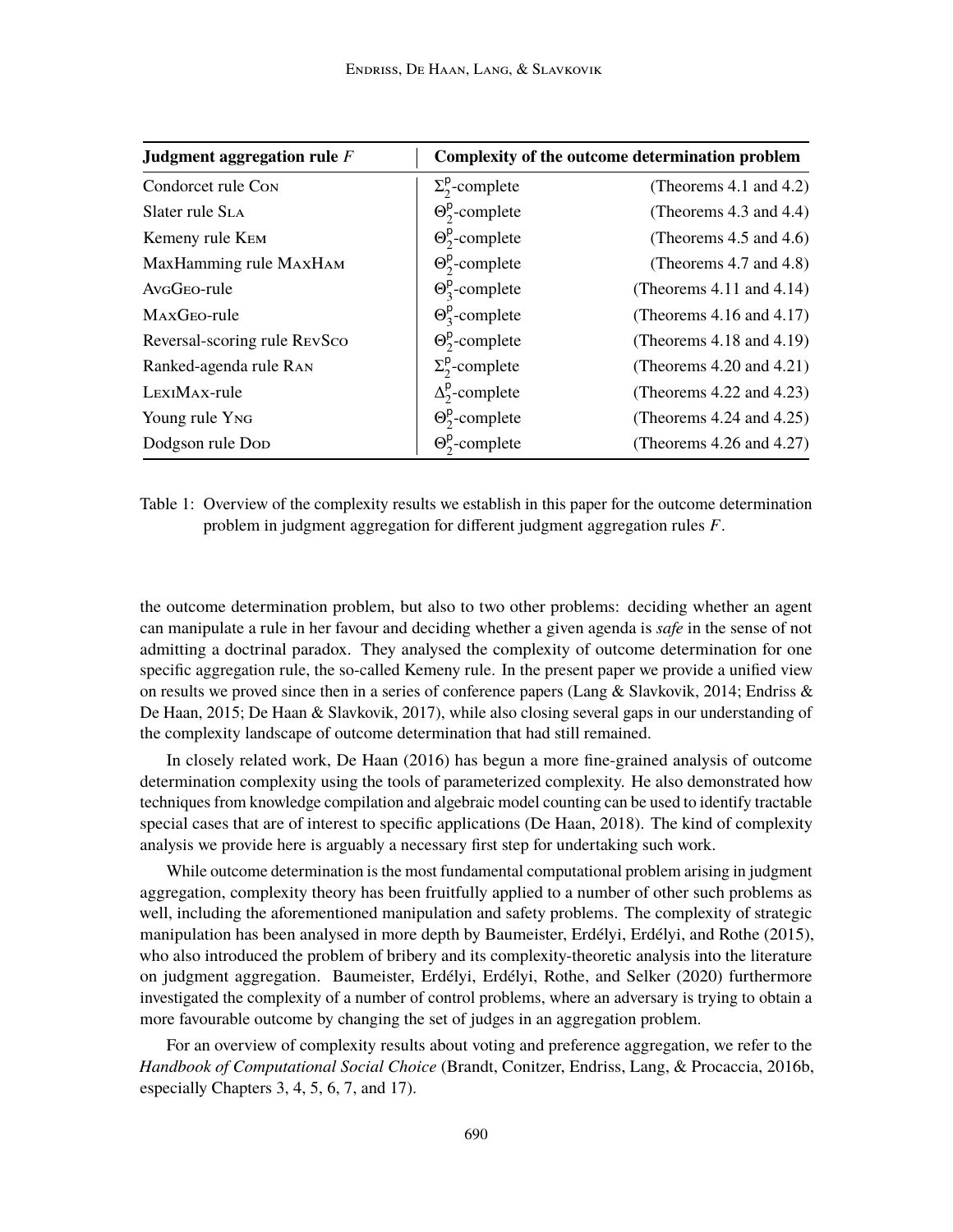**Roadmap.** We begin in Section 2 by explaining the different frameworks of judgment aggregation and the different variants of the outcome determination problem that have been studied in the literature—as well as the relation between them—and defining the judgment aggregation rules that we study in this paper. Then, in Section 3, we give an overview of the computational complexity tools that we use. We present the complexity results that we establish for the outcome determination problem for judgment aggregation in Section 4—an overview of the complexity results in this paper can be found in Table 1 on page 690. We conclude in Section 5.

## **2. The Model**

In this section, we first define and compare the different frameworks for modelling judgment aggregation scenarios we are going to work with, and we then do the same for the different variants of the outcome determination problem we are going to consider. Finally, we briefly motivate and define the various judgment aggregation rules for which we are going to analyse the complexity of outcome determination.

## **2.1 Judgment Aggregation Frameworks**

In the literature, several different judgment aggregation frameworks have been studied. The results in this paper are applicable to several of them. Next, we describe these different frameworks using one unified language, and we briefly discuss the relation between the different frameworks. In particular, we argue that one framework is strictly more general than all the others, and that one framework is strictly less general than all the others. Therefore, in the remainder of the paper, we will prove upper bounds on the complexity for the most general variant, and lower bounds on the complexity for the most restricted variant. Before we can turn to the definition of the setting of judgment aggregation, we briefly establish some common ground on relevant concepts from propositional logic.

**Propositional logic.** Let  $\mathcal{L}_a$  be a (countably infinite) set of propositional *variables* (or *atoms*), e.g.,  $\mathcal{L}_a = \{x_1, x_2, \ldots\}$ . A *literal* is a propositional variable *x* (a *positive literal*) or a negated variable  $\neg x$  (a *negative literal*). Let  $\mathcal{L}_{\ell}$  be the set of all literals over  $\mathcal{L}_a$ , e.g.,  $\mathcal{L}_{\ell} = \{x_1, \neg x_1, x_2, \neg x_2, \dots\}$ . Propositional formulas are constructed from propositional variables using the Boolean operators  $\wedge$ ,  $\vee$ ,  $\rightarrow$ , and  $\neg$ . Let  $\mathcal{L}_f$  be the set of all propositional formulas over the atoms in  $\mathcal{L}_a$ .

A *clause* is a finite set of literals, not containing a complementary pair  $x, \neg x$ , and is interpreted as the disjunction of these literals. A formula in *conjunctive normal form (CNF)* is a finite set of clauses, interpreted as the conjunction of these clauses.

A propositional formula is *doubly-negated* if it is of the form ¬¬ψ. For every propositional formula  $\varphi$ , we let ~ $\varphi$  denote the *complement* of  $\varphi$ , i.e., ~ $\varphi = \neg \varphi$  if  $\varphi$  is not of the form  $\neg \psi$ , and  $\sim \varphi = \psi$  if  $\varphi$  is of the form  $\neg \psi$ . For a propositional formula  $\varphi$ , var( $\varphi$ ) denotes the set of all variables occurring in  $\varphi$ .

We use the standard notion of *(truth) assignments*  $\alpha$  :  $\text{var}(\varphi) \rightarrow \{0, 1\}$  for propositional formulas and *truth* of a formula under such an assignment—for more details, we refer to textbooks in logic (e.g., Van Dalen, 2013). For any formula  $\varphi$  and any truth assignment  $\alpha$ , we let  $\varphi[\alpha]$  denote the formula obtained from  $\varphi$  by instantiating variables x in the domain of  $\alpha$  with  $\alpha(x)$  and simplifying the formula accordingly. By a slight abuse of notation, if  $\alpha$  is defined on all variables in var( $\varphi$ ), we let  $\varphi[\alpha]$  denote the truth value of  $\varphi$  under  $\alpha$ .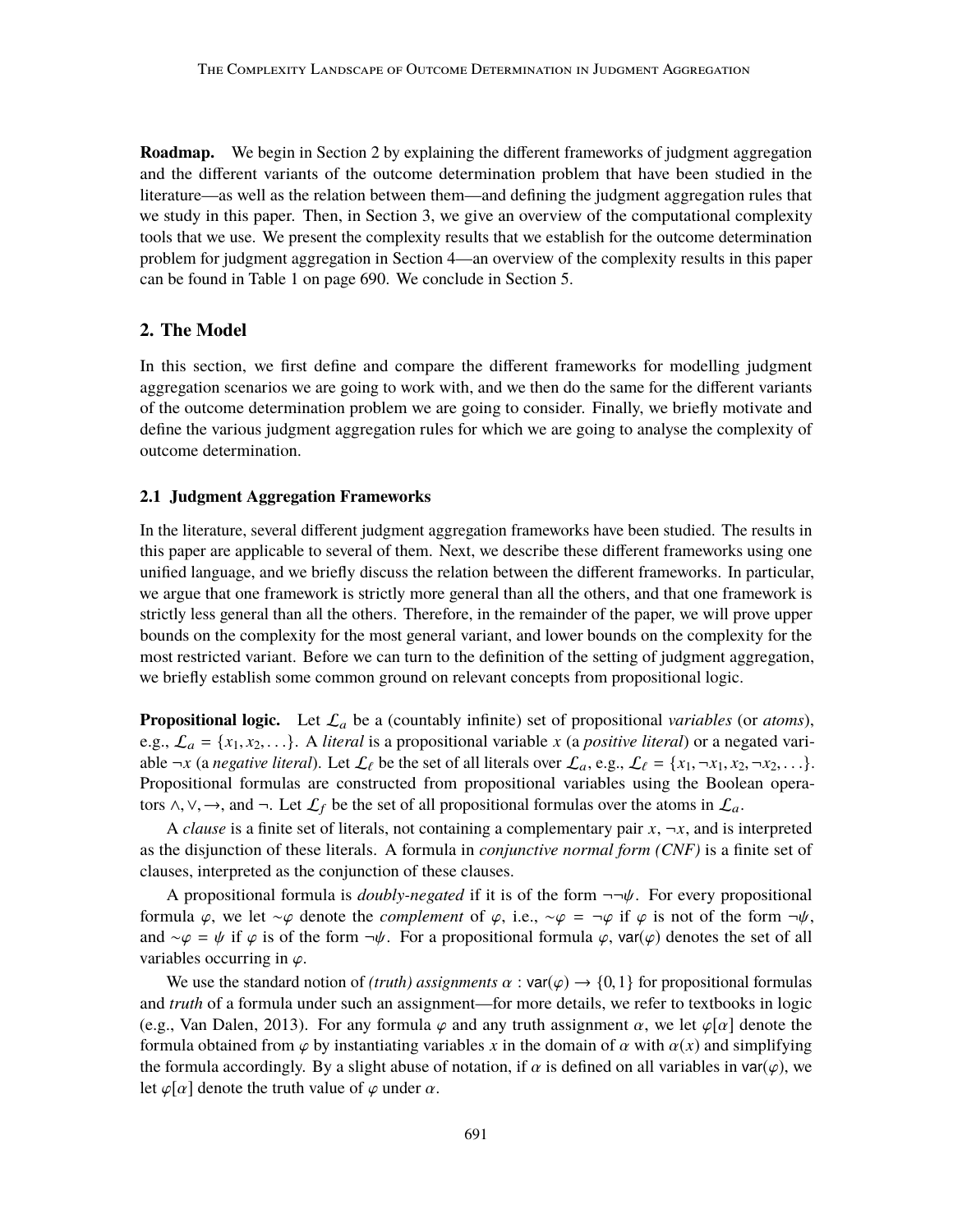**Judgment aggregation.** A judgment aggregation scenario is specified by a tuple  $(\Phi, \Gamma_{\text{in}}, \Gamma_{\text{out}}, J)$ , consisting of the following elements. The set  $\Phi$  is called the *agenda*, and is a finite set { $\varphi_1, \neg \varphi_1, \dots$ ,  $\varphi_m, \neg \varphi_m$ , where each  $\varphi_i$  is a non-negated propositional formula. We call  $[\Phi] = {\varphi_1, \dots, \varphi_m}$ , the set of non-negated formulas in Φ, the *pre-agenda* corresponding to Φ.

Then there are two *integrity constraints* Γ<sub>in</sub> and Γ<sub>out</sub>, which are both propositional formulas: the *input constraint* Γin—that expresses which individual opinions are allowed—and the *output constraint* Γ<sub>out</sub>—that expresses which collective opinions are allowed.

Opinions (both individual and collective) are represented by *judgment sets*  $J \subseteq \Phi$ , i.e., by subsets of the agenda. A judgment set *J* is *complete* if for each  $\varphi \in [\Phi]$  it holds that either  $\varphi \in J$  or  $\neg \varphi \in J$ . A judgment set *J* is Γin*-consistent* if *J* ∪ {Γin} is a satisfiable set of formulas, and *J* is Γout*-consistent* if *J* ∪ {Γout} is a satisfiable set of formulas. For judgment sets *J* representing individual opinions, we will say that *J* is *consistent* if it is Γin-consistent, and for judgment sets *J* representing collective opinions, we will say that *J* is *consistent* if it is  $\Gamma_{\text{out}}$ -consistent. We use  $\mathcal{J}(\Phi,\Gamma)$  to denote all judgment sets  $J \subseteq \Phi$  that are complete and  $\Gamma$ -consistent, for  $\Gamma \in {\{\Gamma_{in}, \Gamma_{out}\}}$ . When  $\Phi$  and  $\Gamma$  are clear from the context, then for any set  $S \subseteq \Phi$  we let  $ext(S) = \{ J \in \mathcal{J}(\Phi, \Gamma) \mid J \supseteq S \}$  denote the set of all complete and consistent *extensions* of *S*.

Finally, we have a profile  $J = (J_1, \ldots, J_n)$ , for some  $n \in \mathbb{N}$ , that consists of a sequence of individual judgment sets  $J_i \in \mathcal{J}(\Phi, \Gamma_{in})$  representing the judgments of the individual agents. We use  $\mathcal{J}(\Phi, \Gamma_{\text{in}})^+$  to denote the set of all such profiles (of any length  $n \in \mathbb{N}$ ). By a slight abuse of notation, we will write  $J_i \in J$  to express that  $J_i$  is one of the individual judgment sets in the profile  $J$ . For each  $\varphi \in \Phi$ , we let  $N(J, \varphi) = |\{i \mid \varphi \in J_i\}|$  denote the number of judgment sets in the profile *J* that contain  $\varphi$ .

A *judgment aggregation rule* is a function *F* that maps every profile  $J \in \mathcal{J}(\Phi, \Gamma_{\text{in}})^+$  of complete consistent individual judgment sets to a non-empty set  $F(J)$  of collective judgment sets. For the and consistent individual judgment sets to a non-empty set  $F(\boldsymbol{J})$  of collective judgment sets. For the sake of readability, we only write  $F(J)$ , even though the outcome of F also depends on  $\Phi$  and typically also on  $\Gamma_{\text{out}}$  (and for certain rules even on  $\Gamma_{\text{in}}$ ). Judgment aggregation rules are defined for profiles with any number of agents. When a rule *F* has the property that for every profile  $J \in \mathcal{J}(\Phi, \Gamma_{\text{in}})^+$  it holds<br>that  $F(J) \subset \mathcal{J}(\Phi, \Gamma_{\text{in}})$  is that every selected collective judgment set is  $(\Gamma_{\text{in}})$  consistent—we that  $F(J) \subseteq \mathcal{J}(\Phi, \Gamma_{out})$ —i.e., that every selected collective judgment set is  $(\Gamma_{out})$ consistent—we say that *F* is *consistent*. We say that *F* is *resolute* if it holds that  $F(J)$  is a singleton for every profile  $J \in \mathcal{J}(\Phi,\Gamma_{\text{in}})^+$ .

**Frameworks.** Having defined the general framework of judgment aggregation that we will use in this paper, we are now ready to identify various restricted variants that have been studied in the literature—including the most restricted variant that we will use to establish all lower bound results in this paper. We distinguish between the following frameworks:

- (1) The agenda  $\Phi \subseteq \mathcal{L}_{\ell}$  contains only literals, and  $\Gamma_{\text{in}} = \Gamma_{\text{out}} \in \mathcal{L}_{f}$  is a formula containing only unrighted from up ( $\Phi$ ). variables from  $\text{var}(\Phi)$ .
	- This framework has been considered by (a.o.) Grandi (2012) and Grandi and Endriss (2013) under the name of *binary aggregation with integrity constraints*.
- (2) The agenda  $\Phi \subseteq \mathcal{L}_{\ell}$  contains only literals, and  $\Gamma_{\text{in}} = \Gamma_{\text{out}} \in \mathcal{L}_{f}$  is an arbitrary constraint, which may in particular refer to variables that do not occur in the agenda.
	- This framework has been considered by (a.o.) Endriss, Grandi, De Haan, and Lang (2016) and De Haan (2018).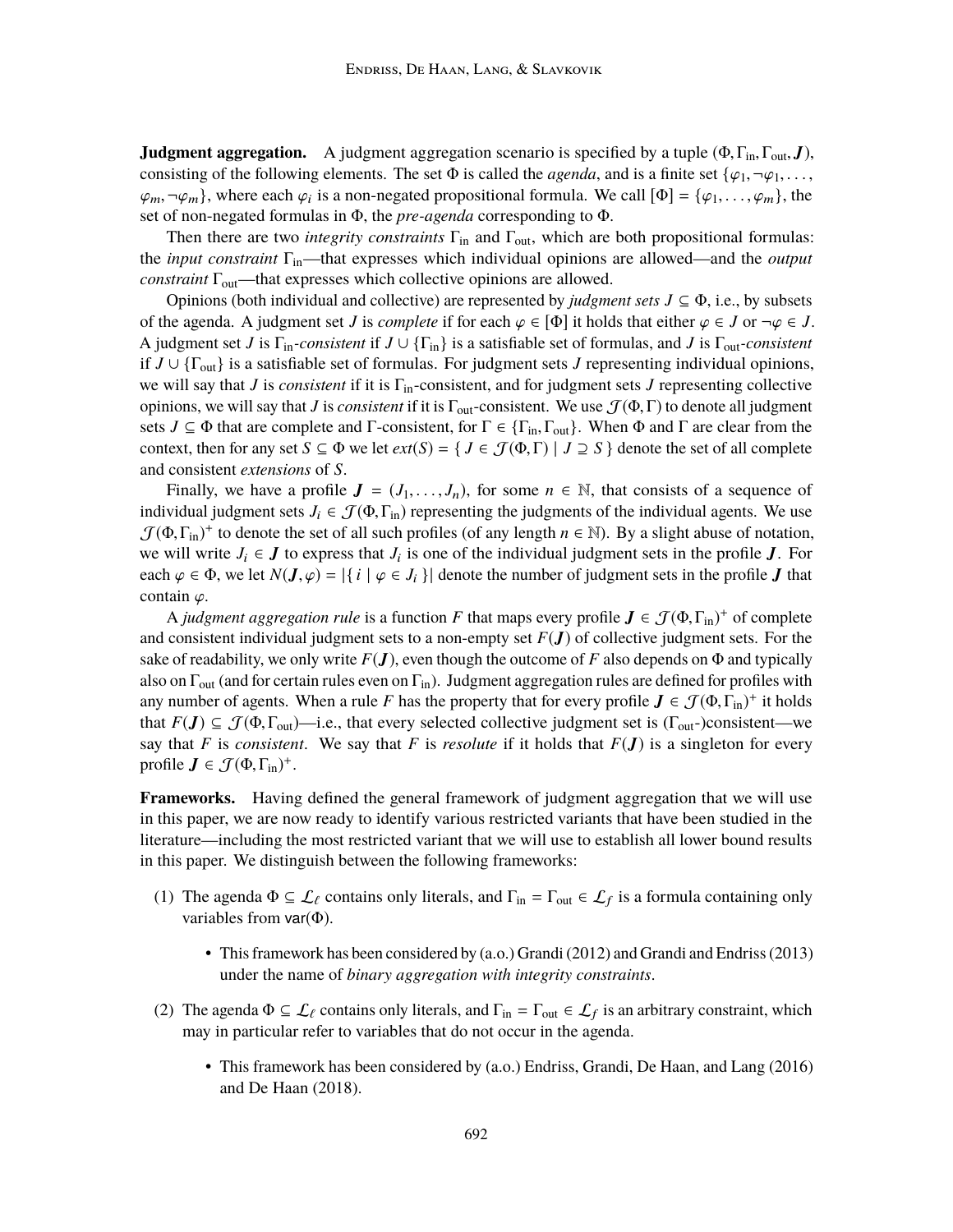- (3) The agenda  $\Phi \subseteq \mathcal{L}_f$  contains arbitrary formulas, and  $\Gamma_{\text{in}} = \Gamma_{\text{out}} = \top$  is a trivial constraint.
	- This is the classical "formula-based" framework that has been considered by (a.o.) List and Pettit (2002), Dietrich and List (2007a), Miller and Osherson (2009), Endriss et al. (2012), and Endriss et al. (2016).
- (4) The agenda  $\Phi \subseteq \mathcal{L}_f$  contains arbitrary formulas, and  $\Gamma_{\text{in}} = \Gamma_{\text{out}} \in \mathcal{L}_f$  is an arbitrary constraint.
	- This framework has been considered by (a.o.) Dietrich and List (2008), Lang and Slavkovik (2014), Endriss and De Haan (2015), Endriss et al. (2016), and De Haan and Slavkovik (2017).
- (5) The agenda  $\Phi \subseteq \mathcal{L}_{\ell}$  contains only literals, and  $\Gamma_{in}$ ,  $\Gamma_{out} \in \mathcal{L}_{f}$  are (possibly distinct) formulas containing only variables from  $\text{var}(\Phi)$ .
	- This framework has been considered by Endriss (2018), who refers to Γ<sub>in</sub> as the *rationality constraint* and to Γ<sub>out</sub> as the *feasibility constraint*.

We note that the model of judgment aggregation we have defined in this paper is more general than any of the five specific frameworks defined above—and indeed more general than any framework that has previously been considered in the literature. Let us now explicitly add this most general variant to our list of frameworks:

(6) The agenda  $\Phi \subseteq \mathcal{L}_f$  contains arbitrary formulas, and  $\Gamma_{\text{in}}$ ,  $\Gamma_{\text{out}} \in \mathcal{L}_f$  are arbitrary (possibly distinct) constraints.

Even though these six frameworks might seem very different, they are closely related to each other. Endriss et al. (2016) carried out a formal investigation of the relation between variants (1)–(4). They showed that variants  $(2)$ – $(4)$  are in fact polynomial-time translatable to each other—under the assumption that at least one satisfying truth assignment to the constraint  $\Gamma_{in} = \Gamma_{out}$  is given. In other words, variants  $(2)$ – $(4)$  are equivalent in terms of generality. Moreover, they showed that variant  $(1)$ is strictly less general than variants (2)–(4), under the common complexity-theoretic assumption that the Polynomial Hierarchy is strict. Variant (5) of the framework is more general than variant (1): the latter can easily be seen to be a special case of variant (5), where  $\Gamma_{\text{in}} = \Gamma_{\text{out}}$ . Variant (6), finally, is easily seen to be more general than any of the other frameworks: variants (4) and (5) are special cases of variant (6). In Figure 1, we provide an overview of the relation between the different variants of the framework in terms of their generality.

In view of these relationships between the different frameworks, in the body of this paper we will use the restrictions of variant (1) for the lower bounds (hardness results) we establish, and we will use the general setting of variant (6) to show upper bounds (membership results).

## **2.2 The Problem of Outcome Determination**

Similar to the variety in judgment aggregation frameworks that have been studied in the literature, also a variety of different formalisations of the computational problem of outcome determination have been put forward and analysed. Next, we will describe these different formalisations, discuss the relation between them, and identify (once more) a most general and a most restricted variant that we will use for the upper and lower bounds, respectively. We will focus mostly on decision problems, and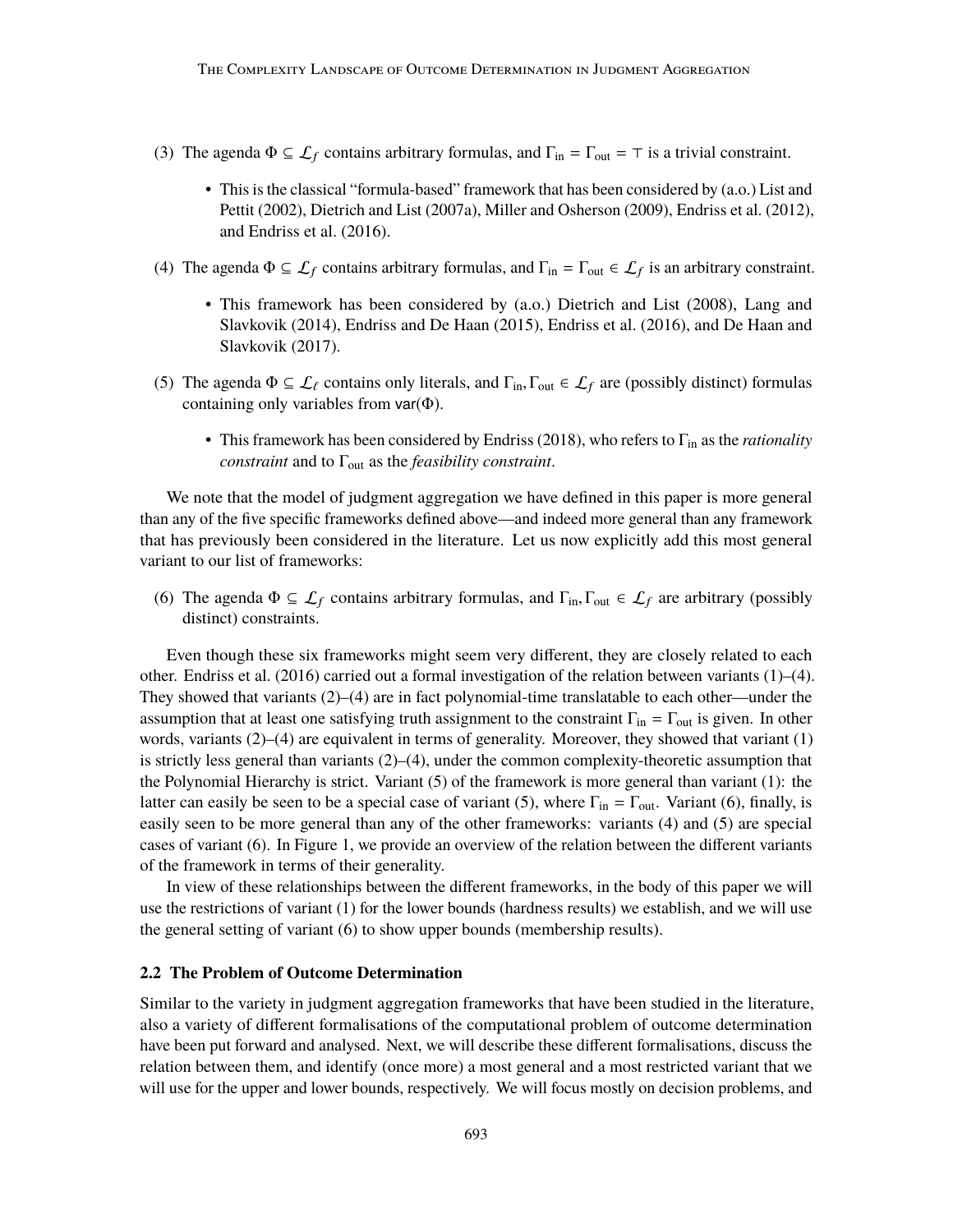

Figure 1: An overview of judgment aggregation frameworks (1)–(6) in terms of their generality. An arrow from *x* to y indicates that variant y is at least as general as *x*.

only briefly discuss their relationship to search problems. For such decision problems, we distinguish between credulous and skeptical variants, and consider more and less restricted variants. Fix a judgment aggregation rule *F*.

(a) *Credulous outcome determination, general variant.*

**Input:** An agenda  $\Phi$ , constraints  $\Gamma_{in}$  and  $\Gamma_{out}$ , a profile  $J \in \mathcal{J}(\Phi, \Gamma_{in})$ , and subsets  $L, L_1, \ldots, L_u \subseteq \Phi$  of the agenda, for  $u \ge 0$ . Question: Is there a judgment set  $J^* \in F(J)$  such that  $L \subseteq J^*$  and  $L_i \nsubseteq J^*$  for each  $i \in \{1, ..., u\}$ ?

This variant has been considered by Endriss and De Haan (2015), De Haan (2016), and De Haan and Slavkovik (2017).

A restricted version of this variant, where  $u = 0$ , has been considered by Endriss et al. (2012), Endriss et al. (2016), and De Haan (2018).

(b) *Credulous outcome determination, restricted variant.*

**Input:** An agenda Φ, constraints  $\Gamma_{in}$  and  $\Gamma_{out}$ , a profile  $J \in \mathcal{J}(\Phi, \Gamma_{in})$ , and a formula  $\varphi^* \in \Phi$  from the agenda.<br>Overtion: Is there a judgment set Question: Is there a judgment set  $J^* \in F(J)$  such that  $\varphi^* \in J^*$ ?

This variant has not been explicitly identified in the literature, but it has been used implicitly to establish lower bounds—e.g., by Endriss and De Haan (2015), De Haan (2016, 2018), and De Haan and Slavkovik (2017).

(c) *Skeptical outcome determination, restricted variant.*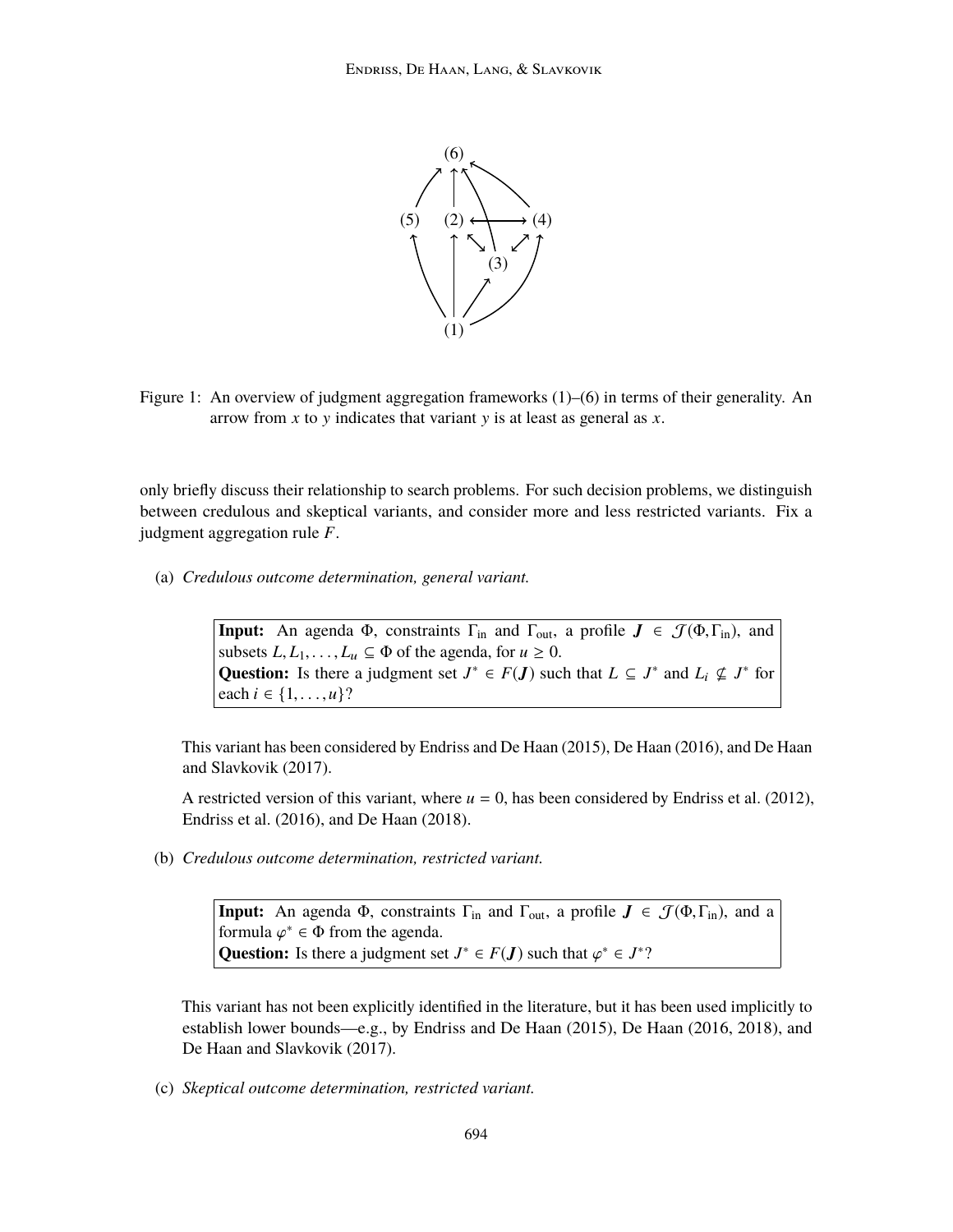**Input:** An agenda Φ, constraints  $\overline{\Gamma_{in}}$  and  $\overline{\Gamma_{out}}$ , a profile  $J \in \mathcal{J}(\Phi, \Gamma_{in})$ , and a formula  $\varphi^* \in \Phi$  from the agenda.<br>Ougstion: Is it the case that  $\varphi^* \in \Phi$ Question: Is it the case that  $\varphi^* \in J^*$  for all judgment sets  $J^* \in F(J)$ ?

This variant has been considered by Lang and Slavkovik (2014).

Variant (a) of the decision problem is useful if one is in fact interested in solving a search variant of the problem—that is, computing one or more judgment sets in the outcome  $F(J)$ —as we will explain in more detail below, after defining search variants of the problem. Variants (b) and (c) are directed at properties of the entire set of outcomes, rather than at a single judgment set in the outcome: they ask whether a given formula  $\varphi^*$  is possibly or certainly accepted, respectively, if the ultimate collective independent set is selected from the set of outcomes. Thus, variants (b) and (c) are useful if collective judgment set is selected from the set of outcomes. Thus, variants (b) and (c) are useful if one is interested in such global properties.5

As pointed out by Lang and Slavkovik (2014), since each judgment aggregation rule *F* selects a set of complete judgment sets, it holds for every agenda  $\Phi$ , every profile *J*, and every formula  $\varphi^* \in A$ <br>that  $\varphi^* \in I^*$  for all  $I^* \in E(I)$  if and only if it is not the case that  $\varphi^* \in I^*$  for some  $I^* \in E(I)$ that  $\varphi^* \in J^*$  for all *J*<sup>\*</sup> ∈ *F*(*J*) if and only if it is not the case that ∼ $\varphi^* \in J^*$  for some *J*<sup>\*</sup> ∈ *F*(*J*).<br>Therefore veriant (b) is straightforwardly polynomial time reducible to the co-problem of varia Therefore, variant (b) is straightforwardly polynomial-time reducible to the co-problem of variant (c), and *vice versa:* map any input  $(\Phi, \Gamma_{\text{in}}, \Gamma_{\text{out}}, J, \varphi^*)$  to the the input  $(\Phi, \Gamma_{\text{in}}, \Gamma_{\text{out}}, J, \sim \varphi^*)$ . Thus, if the noblem variant (b) is complete for some complexity class K—for some variant of the judgment problem variant (b) is complete for some complexity class K—for some variant of the judgment aggregation framework and some judgment aggregation rule *F*—then the problem variant (c) is complete for coK—for the same variant and rule. In other words, variants (b) and (c) are equivalent from the perspective of computational complexity (modulo complementation of complexity classes). Moreover, variant (b) is a restricted case of variant (a): when  $u = 0$  and  $L = {\varphi^*}$ , the two problem variants coincide. Therefore, variant (a) is more general than variant (b) variants coincide. Therefore, variant (a) is more general than variant (b).

In the remainder of the paper, we will only consider variants (a) and (b). We will use variant (a) of the problem to establish upper bounds (membership results) and variant (b) to establish lower bounds on the complexity (hardness results).

**Search Problems.** As pointed out by Endriss and De Haan (2015), the computational complexity obtained for decision problems formalising the task of computing outcomes does not directly lead to corresponding (tight) results on the computational complexity of the (search) problem of computing an outcome.6 Next, we consider two search variants of the computational problem of outcome determination, defined along the lines of the credulous variants (a) and (b) of the decision problem.

(d) *Search, general variant.*

**Input:** An agenda  $\Phi$ , constraints  $\Gamma_{in}$  and  $\Gamma_{out}$ , a profile  $J \in \mathcal{J}(\Phi, \Gamma_{in})$ , and subsets  $L, L_1, \ldots, L_u \subseteq \Phi$  of the agenda, for  $u \ge 0$ . **Output:** A judgment set  $J^* \in F(J)$  such that  $L \subseteq J^*$  and  $L_i \nsubseteq J^*$  for each  $i \in$  $\{1, \ldots, u\}$ , if one exists.

<sup>5.</sup> We note that defining a general, skeptical variant of the outcome determination problem would not be useful: if we are interested in deciding whether all outcomes include or exclude certain sets of formulas, we can always reduce this to a series of decision problems on individual formulas (the restricted variant of the problem). The same is not possible for the credulous variant of the problem, because we cannot be certain that the queries to the restricted variant would always be answered with respect to *the same* specific outcome.

<sup>6.</sup> In the related setting of voting, there are in fact cases where the complexity of search problems and their corresponding decision problems differs (Hemaspaandra, Hemaspaandra, & Menton, 2020).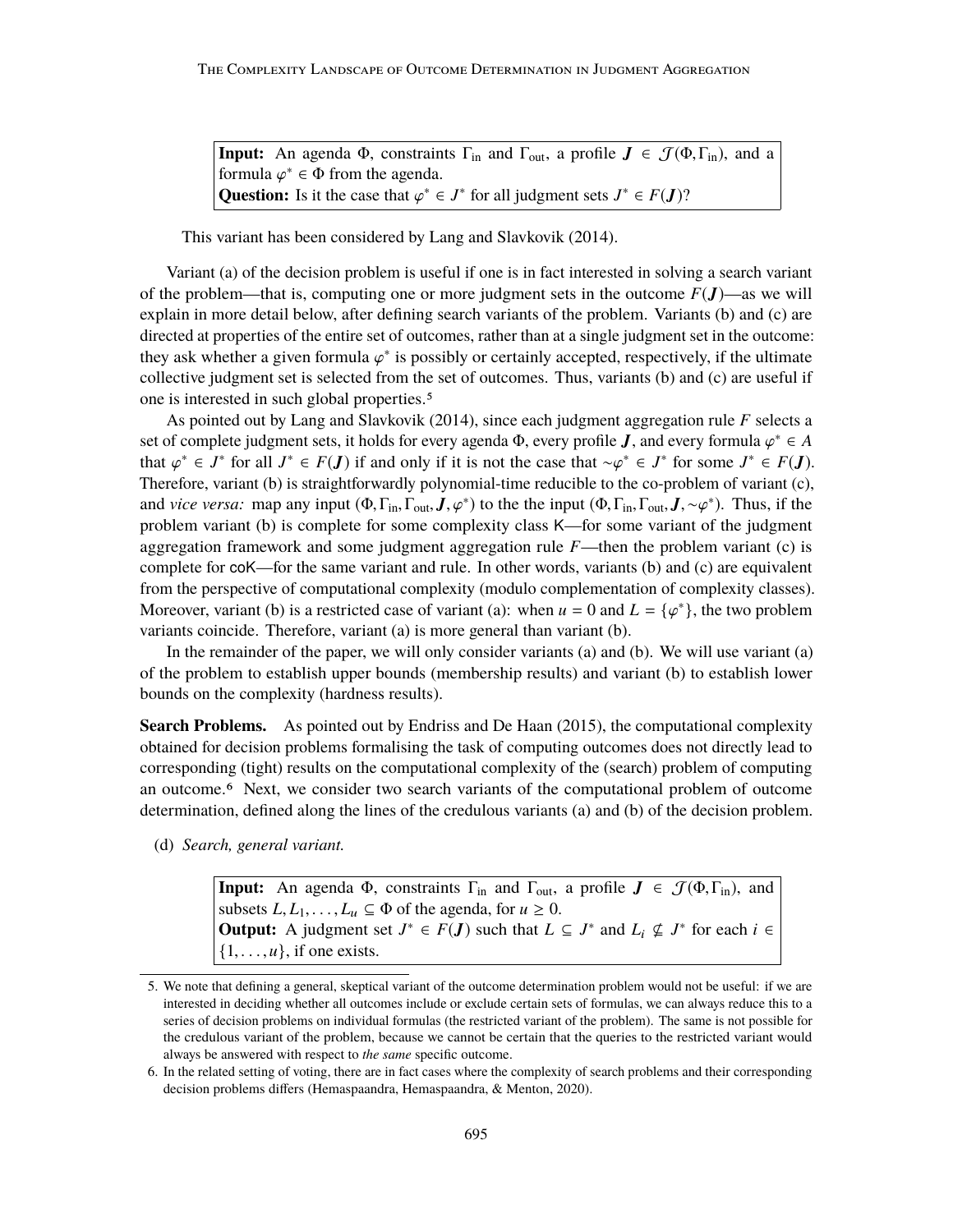## (e) *Search, restricted variant.*

**Input:** An agenda Φ, constraints  $\Gamma_{in}$  and  $\Gamma_{out}$ , a profile  $J \in \mathcal{J}(\Phi, \Gamma_{in})$ , and a formula  $\varphi^* \in \Phi$  from the agenda.<br>Output: A judgment set  $I^* \in F(\Phi)$ **Output:** A judgment set  $J^* \in F(J)$  such that  $\varphi^* \in J^*$ , if one exists.

We can solve both of these search variants of the problem if we have access to an oracle (or an efficient algorithm) for the decision variant (a). We can do this by iteratively constructing the set *J*<sup>\*</sup> and querying whether the partially constructed set *J*' can be extended with some  $\varphi \in \Phi$  by letting *I* = *I'*  $\cup$  *L*(*c*). This gives us a polynomial-time Turing reduction<sup>7</sup> from the variants (d) and (e) letting  $L = J' \cup {\varphi}$ . This gives us a polynomial-time Turing reduction<sup>7</sup> from the variants (d) and (e) to the decision problem (a). (In fact, we can extend this approach to enumerate different judgment to the decision problem (a). (In fact, we can extend this approach to enumerate different judgment sets  $J^* \in F(J)$  with polynomial delay by using an oracle for the decision problem of variant (a)—this is what the sets  $L_1, \ldots, L_u$  are useful for.) Variant (b) cannot be similarly used to solve the search variants (d) or (e). This is because in variant (b) we can only ask about the inclusion of a single formula in a judgment set in the outcome, and so we cannot iteratively construct the set *J* ∗ .

The Turing reducibility from variants (d) and (e) to variant (a) is enough to establish that, if variant (a) is polynomial-time solvable, then the search problems (d) and (e) are also polynomialtime solvable. Conversely, it holds that whenever variant (a) is not polynomial-time solvable unless  $P = NP$ —e.g., if variant (a) is NP-hard—then also the search problems (d) and (e) are not polynomial-time solvable unless  $P = NP$ .

However, as it will turn out, for many judgment aggregation rules, the computational complexity of outcome determination lies at some level in the Polynomial Hierarchy between NP and  $\Delta_2^{\text{p}}$ —e.g., completeness for NP,  $\Theta_2^p$  $_2^{\mathsf{p}}$ , or  $\Delta_2^{\mathsf{p}}$ <sup>p</sup><sub>2</sub>.8</sup> When using polynomial-time Turing reductions (rather than many-to-one reductions<sup>9</sup>), the classes NP,  $\Theta_2^p$  $_2^{\mathsf{p}}$ , and  $\Delta_2^{\mathsf{p}}$  $\frac{p}{2}$  all coincide. Thus, if we were to rely only on the Turing reducibility from variants (d) and (e) to variant (a) for establishing the complexity of the search problem, we would lose some complexity-theoretic insights and distinctions that we establish by showing, say,  $\Theta_2^p$  $2^{\circ}$ -completeness.

To preserve these subtle distinctions also for the search problem formalisations, we would need to prove these results directly for the search problems, using appropriate notions (e.g., classes, reductions, complete problems)—as has been done by Endriss and De Haan (2015). We will not go into detail on this in the remainder of this paper. It suffices to note that all proofs we establish in this paper (both lower and upper bounds) can be extended to the search variants (d) and (e) of the problem of outcome determination for judgment aggregation.

<sup>7.</sup> A polynomial-time Turing reduction from problem *A* to problem *B* is a polynomial-time algorithm that has access to an oracle for problem *B* and that solves problem *A*. (We consider algorithms with access to an oracle in more detail in Section 3.)

<sup>8.</sup> We will define the Polynomial Hierarchy and the complexity classes  $\Theta_2^p$  and  $\Delta_2^p$  in Section 3.

<sup>9.</sup> A polynomial-time many-to-one reduction from a decision problem *A* to a decision problem *B* is a polynomial-time algorithm *R* that, when given an input *x* for *A*, computes an input  $f(x)$  for *B* such that  $x \in A$  if and only if  $f(x) \in B$ . This is a special case of a polynomial-time Turing reduction. Given a many-to-one reduction *R*, we can construct a polynomial-time Turing reduction  $R'$  as follows: to solve  $A$ , for any input  $x$ ,  $R'$  first computes  $f(x)$  and then uses the oracle to decide if *f*(*x*) ∈ *B*, which is the case if and only if  $x \in A$ .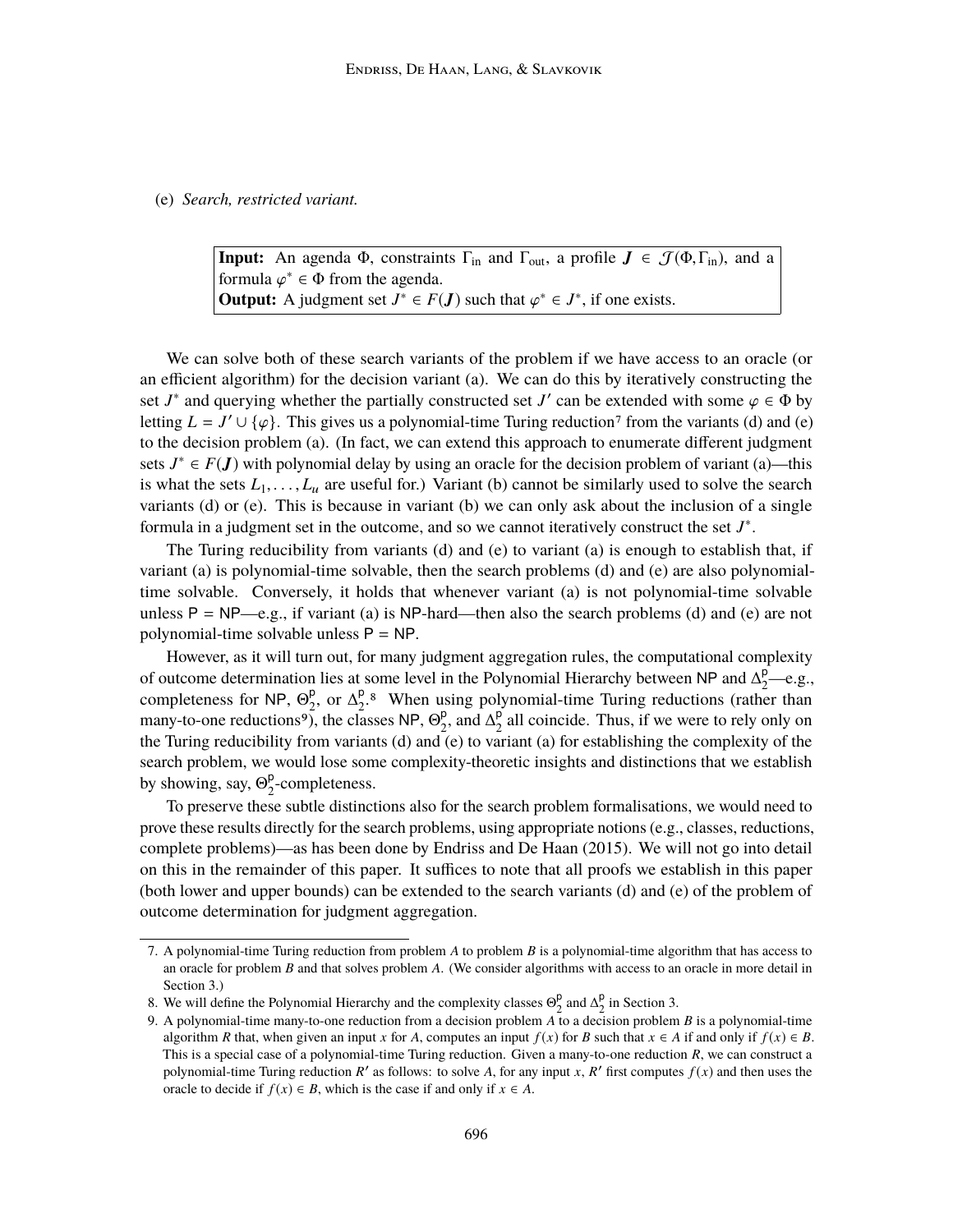## **2.3 Judgment Aggregation Rules**

Next, we recall the definitions of the most important judgment aggregation rules that have been considered in the literature. We restrict attention to rules that are (i) consistent and (ii) applicable to any kind of agenda.<sup>10</sup> As to date for several of these rules there is no commonly accepted terminology to identify them, we are going to reference the mostly widely used names in each such case. For a more extensive presentation of the landscape of judgment aggregation rules we refer to the taxonomy published by Lang, Pigozzi, Slavkovik, van der Torre, and Vesic (2017).

To illustrate the judgment aggregation rules, we will use the following running example.

**Example 2.1.** Consider the judgment aggregation scenario  $(\Phi^{\dagger}, \Gamma^{\dagger}_{\text{in}}, \Gamma^{\dagger}_{\text{out}}, \mathbf{J}^{\dagger})$ , where the agenda  $\Phi^{\dagger}$  is hased on the agenda  $[\Phi^{\dagger}] = \{x_i, x_i, x_j\}$  containing four propositional variables, and based on the pre-agenda  $[\Phi^{\dagger}] = \{x_1, x_2, x_3, x_4\}$  containing four propositional variables, and the input and output constraints  $\Gamma_{\text{in}}^{\dagger} = \Gamma_{\text{out}}^{\dagger} = (\neg x_1 \lor \neg x_2 \lor \neg x_3) \land (\neg x_1 \lor \neg x_3 \lor \neg x_4)$  coincide. The profile  $J^{\dagger} =$  $(J_1, \ldots, J_{11})$  is given in Figure 2, and consists of the judgment sets  $J_1, J_2, J_3 = \{\neg x_1, x_2, x_3, x_4\},\$  $J_4 = \{x_1, x_2, \neg x_3, \neg x_4\}, J_5, J_6, J_7 = \{x_1, x_2, \neg x_3, x_4\}, \text{ and } J_8, J_9, J_{10}, J_{11} = \{x_1, \neg x_2, x_3, \neg x_4\}.$  (This is the same scenario as used in Example 1.1, formalised in the framework of judgment aggregation.)

|       | $J_1 - J_3$ | $J_4$ | $J_5 - J_7$ | $J_8 - J_{11}$ |
|-------|-------------|-------|-------------|----------------|
| $x_1$ |             |       |             |                |
| $x_2$ |             |       |             |                |
| $x_3$ |             |       |             |                |
| $x_4$ |             |       |             |                |

Figure 2: The profile  $J^{\dagger}$  in the running example that accompanies the description of judgment aggregation rules in Section 2.3.

As we have seen in the introduction, the majority rule is not consistent. Nevertheless, the notion of majority support is certainly very appealing, which is why several important rules are defined in terms of this notion. We define the *majoritarian judgment set m*(J) associated with a profile  $J = (J_1, \ldots, J_n)$  of length *n* as the set of agenda elements supported by a strict majority of agents:

$$
m(\boldsymbol{J}) = \{ \varphi \in \Phi \mid N(\boldsymbol{J}, \varphi) > \frac{n}{2} \}
$$

Several judgment aggregation rules amount to selecting consistent judgment sets that agree with *m*(*J*) as much as possible. For any given profile *J*, let max(*m*(*J*), ⊆) denote the set of all consistent sets *S* ⊆ *m*(*J*) for which there is no consistent *S'* ⊆ *m*(*J*) with *S'* ⊃ *S*, and let max(*m*(*J*), ≤) denote the set of all consistent sets *S* ⊂ *m*(*I*) for which there is no consistent *S'* ⊂ *m*(*I*) with  $|$ the set of all consistent sets  $S \subseteq m(J)$  for which there is no consistent  $S' \subseteq m(J)$  with  $|S'| > |S|$ .

<sup>10.</sup> The former restriction rules out the popular *quota rules* (Dietrich & List, 2007b), under which a formula is accepted if and only if the number of agents supporting that formula exceeds a certain quota. The latter restriction rules out the popular *premise-based rule* (Pettit, 2001), which is applicable only when the agenda can be divided into premises and conclusions, and which accepts those premises that are supported by a majority of the agents and those conclusions that are logically entailed by the accepted premises. We note that outcome determination is algorithmically trivial for the quota rules. For the premise-based rule the complexity of outcome determination reduces to the complexity of determining whether a given conclusion follows from a given set of premises, which is a trivial task for the *conjunctive agendas* considered in essentially all of the literature discussing applications of this rule (see, e.g., Dietrich & Mongin, 2010; Hartmann & Sprenger, 2012; Terzopoulou & Endriss, 2018).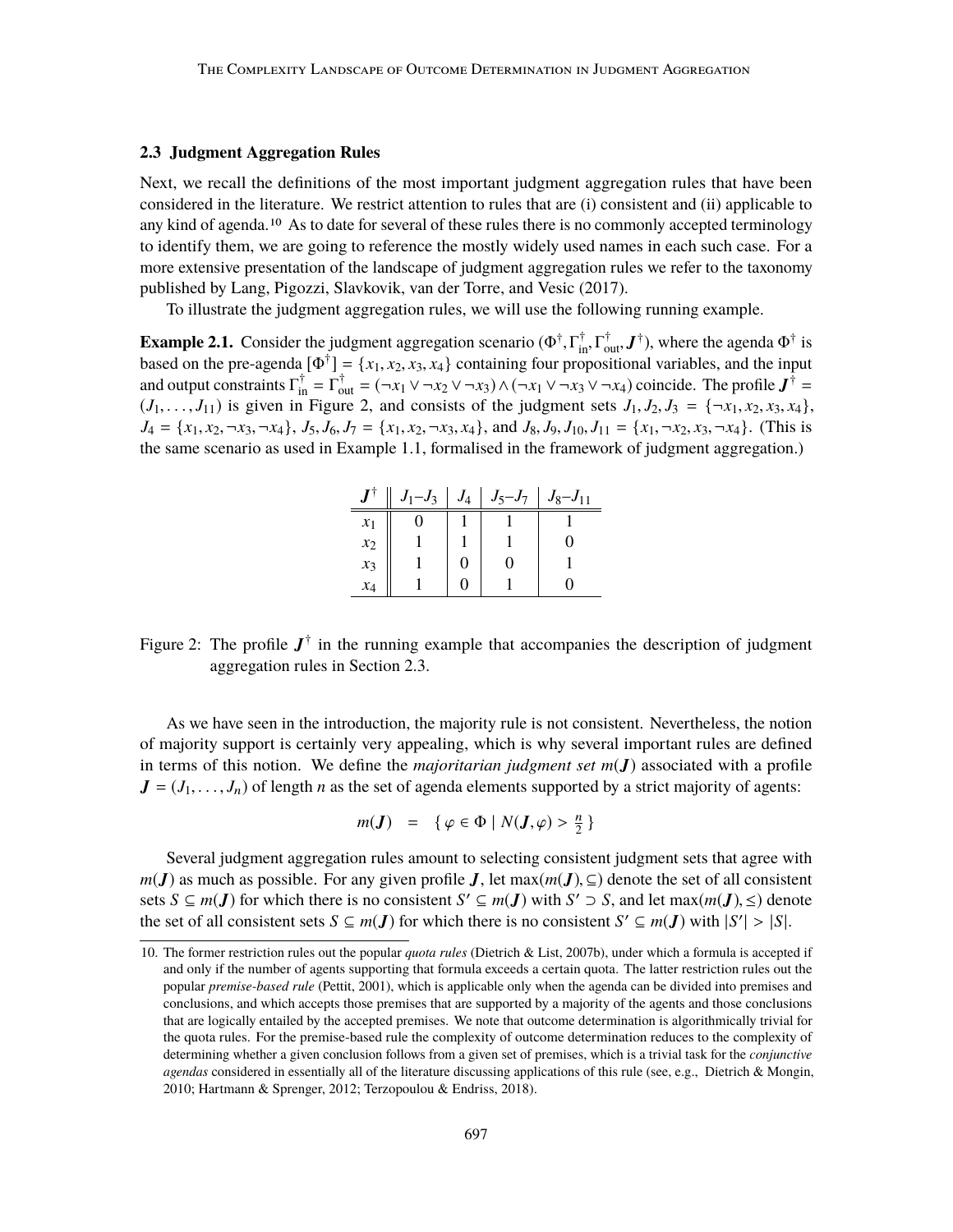**Definition 1** (Condorcet rule)**.** *The Condorcet rule* Con *returns, for any given profile* J*, exactly those complete and consistent judgment sets that agree with the majoritarian judgment set of* J *to a maximal extent (with respect to set inclusion):*

$$
Con(\boldsymbol{J}) = \{ J \in ext(S) \mid S \in max(m(\boldsymbol{J}), \subseteq) \}
$$

For the profile  $J^{\dagger}$  in Example 2.1, the Condorcet rule returns  $\text{Cov}(J^{\dagger}) = \{\{x_1, x_2, \neg x_3, x_4\}, \neg x_2, x_3, x_4\}$  ${x_1, \neg x_2, x_3, \neg x_4}, {\neg x_1, x_2, x_3, x_4}.$ 

We stress that the definition of this rule is parametric in both the agenda Φ and the output constraint  $\Gamma_{\text{out}}$ , even if these parameters do not explicitly show up in our simplified notation. By definition, the Condorcet rule will always return a nonempty subset of  $\mathcal{J}(\Phi, \Gamma_{out})$ . The same is true for all other aggregation rules to be defined in the sequel. The Condorcet rule is named so due to its connection to the notion of a Condorcet winner in the context of preference aggregation (Nehring, Pivato, & Puppe, 2014). It has also been called the *maximal subagenda rule* (Lang, Pigozzi, Slavkovik, & van der Torre, 2011) and the *max-set rule* (Endriss, 2018).

**Definition 2** (Slater rule)**.** *The Slater rule* Sla *returns, for any given profile* J*, exactly those complete and consistent judgment sets that agree with the majoritarian judgment set of* J *on a maximal number of formulas:*

$$
SLA(J) = \{ J \in ext(S) \mid S \in max(m(J), \leq) \}
$$

For the profile  $J^{\dagger}$  in Example 2.1, the Slater rule returns the outcome SLA( $J^{\dagger}$ ) = {{*x*<sub>1</sub>, *x*<sub>2</sub>, -*x*<sub>3</sub>, *x*<sub>4</sub>},  $\{\neg x_1, x_2, x_3, x_4\}.$ 

The name of this rule reflects the fact that it is a direct generalisation of the Slater rule for preference aggregation (Slater, 1961; Brandt, Brill, & Harrenstein, 2016a). It is also known as the *endpoint rule* (Miller & Osherson, 2009), the *maxcard subagenda rule* (Lang et al., 2011), the *maxcard Condorcet rule* (Lang et al., 2017), and the *max-num rule* (Endriss, 2018).

Rather than trying to maximise agreement with the majoritarian judgment set, we may also try to maximise agreement with (or minimise distance to) the profile itself. For any two judgment sets *J* and *J'* (that each include exactly one of  $\varphi$  and  $\neg \varphi$  for every  $\varphi \in [\Phi]$ ), their *Hamming distance*  $H(I, I')$  is defined as the number of elements of the pre-agenda [Φ] on which they disagree:  $H(J, J')$  is defined as the number of elements of the pre-agenda [ $\Phi$ ] on which they disagree:

$$
H(J,J') = |J \setminus J'| = |J' \setminus J|
$$

**Definition 3** (Kemeny rule)**.** *The Kemeny rule* Kem *returns, for any given profile* J*, exactly those complete and consistent judgment sets that maximise agreement with* J *and thus minimise the sum of the Hamming distances to the individual judgments in* J*:*

$$
\text{KEM}(\boldsymbol{J}) = \operatorname*{argmax}_{J \in \mathcal{J}(\Phi, \Gamma_{\text{out}})} \sum_{\varphi \in J} N(\boldsymbol{J}, \varphi) = \operatorname*{argmin}_{J \in \mathcal{J}(\Phi, \Gamma_{\text{out}})} \sum_{J_i \in \boldsymbol{J}} H(J, J_i)
$$

For the profile  $J^{\dagger}$  in Example 2.1, the Kemeny rule returns  $Kem(J^{\dagger}) = \{\{x_1, x_2, \neg x_3, x_4\}\}\.$  The ting independent set  $\{x_1, x_2, \neg x_3, x_4\}$ winning judgment set  $\{x_1, x_2, -x_3, x_4\}$  has a total Hamming distance of 19 to the profile **J**. The two judgment sets that follow are  $\{x_1, \neg x_2, x_3, \neg x_4\}$ —with a total distance of 20—and  $\{\neg x_1, x_2, x_3, x_4\}$  with a total distance of 21.

This rule generalises the Kemeny rule for preference aggregation (Kemeny, 1959; Fischer, Hudry, & Niedermeier, 2016). It is also known as the *distance-based rule* (Pigozzi, 2006; Endriss et al.,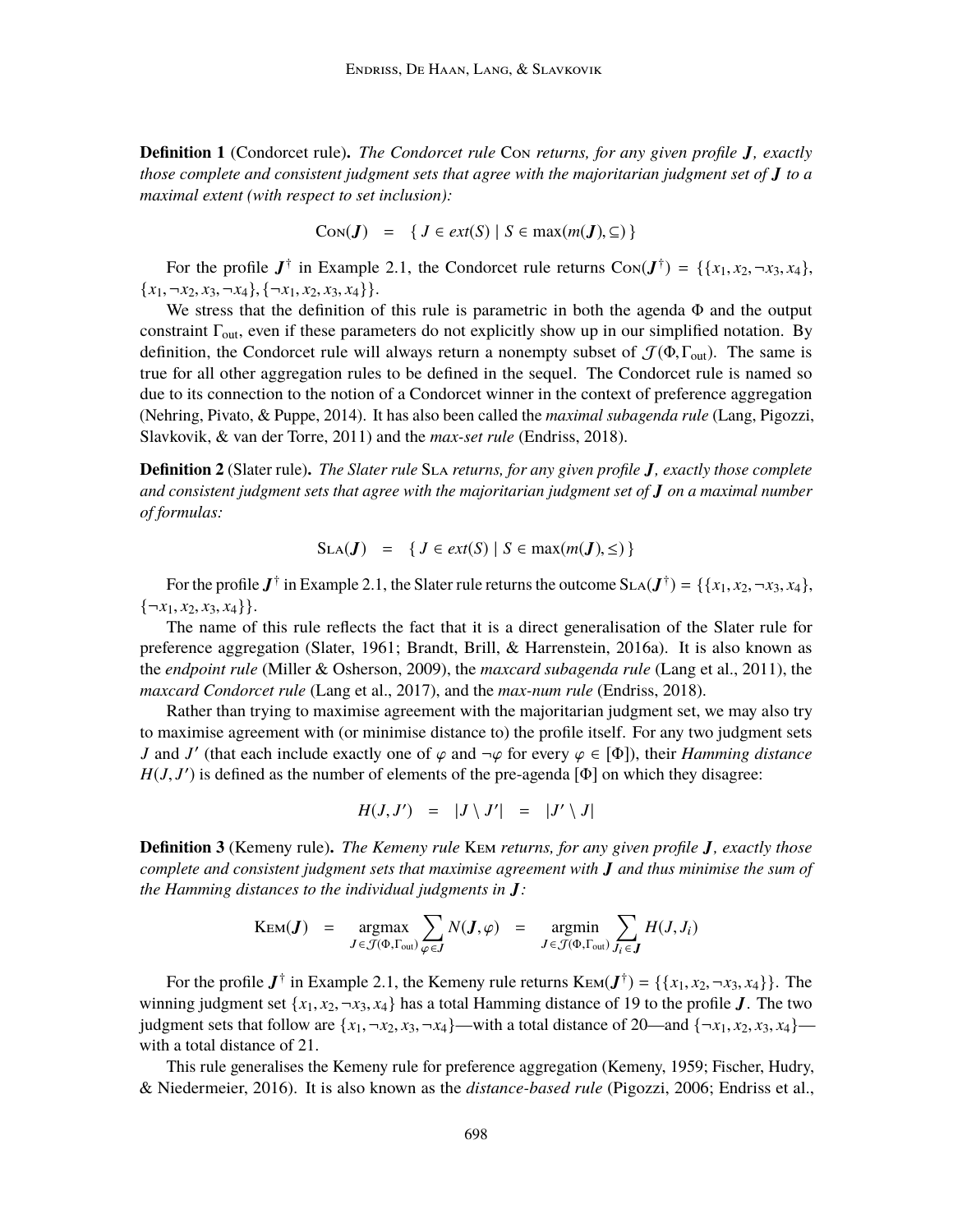2012), the *prototype rule* (Miller & Osherson, 2009), the *median rule* (Nehring et al., 2014), the *maximum-weight subagenda rule* (Lang et al., 2011), and the *max-sum rule* (Endriss, 2018).

The Kemeny rule may be interpreted as minimising the *average* (Hamming) distance to the individual judgment sets. Alternatively, we may minimise the *maximum* distance to any of the individual judgment sets to, in some sense, help the agent that is worst off (Lang et al., 2011).

**Definition 4** (MaxHamming rule)**.** *The MaxHamming rule* MaxHam *returns, for any given profile* J*, exactly those complete and consistent judgment sets that minimise the maximum of the Hamming distance to the individual judgments in* J*:*

$$
\text{MaxHam}(\boldsymbol{J}) = \operatorname*{argmin}_{J \in \mathcal{J}(\Phi, \Gamma_{\text{out}})} \max_{J_i \in \boldsymbol{J}} H(J, J_i)
$$

For the profile  $J^{\dagger}$  in Example 2.1, the MaxHamming rule returns the following set:

$$
\begin{array}{lll}\n\text{MaxHam}(J^{\dagger}) & = & \{ \{x_1, x_2, \neg x_3, x_4\}, \{x_1, x_2, \neg x_3, \neg x_4\}, \{x_1, \neg x_2, x_3, \neg x_4\}, \\
& \{x_1, \neg x_2, \neg x_3, x_4\}, \{ \neg x_1, x_2, x_3, x_4\}, \{ \neg x_1, x_2, x_3, \neg x_4\}, \\
& \{ \neg x_1, x_2, \neg x_3, \neg x_4\}, \{ \neg x_1, \neg x_2, \neg x_3, x_4\}, \{ \neg x_1, \neg x_2, \neg x_3, \neg x_4\} \}\n\end{array}
$$

Variants of the MaxHamming rule have been studied in preference aggregation—under the names *maximum rank aggregation* (Bachmaier, Brandenburg, Gleißner, & Hofmeier, 2015) and *MinMax rank aggregation* (Li & Milenkovic, 2017)—and in approval (committee) elections—under the name *minimax approval voting* (Brams, Kilgour, & Sanver, 2007).

The Hamming distance is but one way of measuring the distance between two judgment sets. It makes the implicit assumption that the most elementary way of changing a judgment set is to "flip" the judgment on exactly one agenda item. But one could argue that this is not appropriate when such a flip would render the judgment set inconsistent. An alternative approach, first proposed by Duddy and Piggins (2012), is to measure distance in terms of elementary changes that each amount to moving to a minimally different—yet consistent—judgment set. This idea leads to the following definition. Consider the undirected graph with the set of vertices  $\mathcal{J}(\Phi, \Gamma_{out})$  in which there is an edge between vertices *J* and *J*' if and only if  $2^{J \cup J'} \cap \mathcal{J}(\Phi, \Gamma_{out}) = \{J, J'\}$ , i.e., if and only if there is no<br>other complete and consistent judgment set "between". *L* and *I'* that we could construct by mixing other complete and consistent judgment set "between" *J* and *J'* that we could construct by mixing the elements of these two sets. Call this graph the *geodesic graph*. Let *G* be defined as the function that returns the *geodesic distance* (the length of the shortest path) between any two vertices in the geodesic graph.

**Definition 5** (Rules based on the geodesic distance)**.** *The aggregation rules based on the geodesic distance G,* AvgGeo *and* MaxGeo*, are defined as follows, for any given profile* J*:*

$$
\begin{array}{rcl}\n\text{AvgGeo}(\boldsymbol{J}) & = & \underset{J \in \mathcal{J}(\Phi, \Gamma_{\text{out}})}{\text{argmin}} \sum_{J_i \in \boldsymbol{J}} G(J, J_i) \\
\text{MaxGeo}(\boldsymbol{J}) & = & \underset{J \in \mathcal{J}(\Phi, \Gamma_{\text{out}})}{\text{argmin}} \max_{J_i \in \boldsymbol{J}} G(J, J_i)\n\end{array}
$$

For the profile  $J^{\dagger}$  in Example 2.1, the AvgGeo rule returns AvgGeo( $J^{\dagger}$ ) = {{*x*<sub>1</sub>, *x*<sub>2</sub>, -*x*<sub>3</sub>, *x*<sub>4</sub>}}, while the MaxGeo rule returns the following outcome:

$$
\begin{array}{lll}\n\text{MaxGeo}(\boldsymbol{J}^{\dagger}) & = & \{ \{x_1, x_2, \neg x_3, x_4\}, \{x_1, x_2, \neg x_3, \neg x_4\}, \{x_1, \neg x_2, x_3, \neg x_4\}, \\
& \{x_1, \neg x_2, \neg x_3, x_4\}, \{ \neg x_1, x_2, x_3, x_4\}, \{ \neg x_1, x_2, x_3, \neg x_4\}, \\
& \{ \neg x_1, x_2, \neg x_3, \neg x_4\}, \{ \neg x_1, \neg x_2, \neg x_3, x_4\}, \{ \neg x_1, \neg x_2, \neg x_3, \neg x_4\} \}\n\end{array}
$$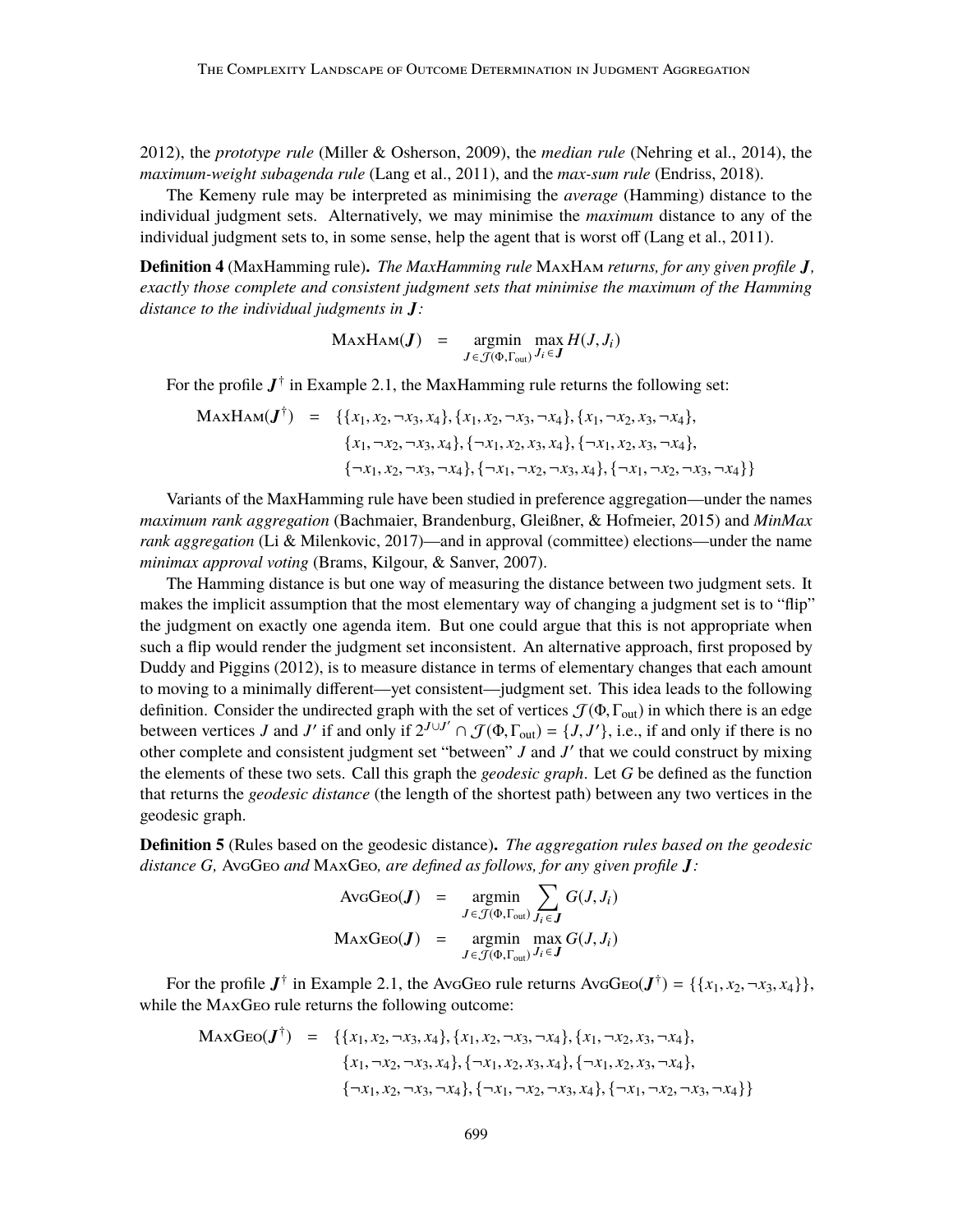The geodesic graph for the agenda  $\Phi^{\dagger}$  and the output constraint  $\Gamma_{out}^{\dagger}$  are shown in Figure 3. The cumulative geodesic distance from  $\{x_1, x_2, \neg x_3, x_4\}$  to the judgment sets  $J_i$  in the profile  $J^{\dagger}$  is 19. All<br>other judgment sets in  $\mathcal{T}(\Phi, \Gamma)$  have a larger cumulative geodesic distance to the judgment sets other judgment sets in  $\mathcal{J}(\Phi, \Gamma_{out})$  have a larger cumulative geodesic distance to the judgment sets in  $J^{\dagger}$ . The judgment sets in  $\text{MaxGeo}(J^{\dagger})$  all have geodesic distance at most three to each judgment set in  $J^{\dagger}$ . Moreover, there exists no judgment set in  $\mathcal{J}(\Phi, \Gamma_{out})$  that has a geodesic distance of two or less to each judgment set in  $J^{\dagger}$ .



Figure 3: The geodesic graph for the agenda  $\Phi^{\dagger}$  and the output constraint  $\Gamma^{\dagger}_{out}$  from Example 2.1. The judgment sets from the agenda  $J^{\dagger}$  are highlighted in bold, and for each of them the number of times that they appear in  $J^{\dagger}$  is indicated.

Thus, the Kemeny rule is to the MaxHamming rule what AvgGeo is to MaxGeo. Of course, other distance measures, besides *H* and *G*, could be considered as well (Slavkovik & Ågotnes, 2014), but doing so here would go beyond the scope of the present paper.

Another approach to defining an aggregation rule is to associate every pair of a judgment set *J*<sup>i</sup> and a formula  $\varphi$  with a *score* that indicates how strongly  $J_i$  supports  $\varphi$ , and to then return exactly those complete and consistent judgment sets that maximise the sum of those scores (Dietrich, 2014). Note that the Kemeny rule is such a scoring rule, namely for the trivial scoring function that assigns score 1 to  $(J_i, \varphi)$  if and only  $\varphi \in J_i$  (and score 0 otherwise). Besides the Kemeny rule, the most<br>important representative of the family of scoring rules is the *reversal scoring rule*, first proposed important representative of the family of scoring rules is the *reversal-scoring rule*, first proposed by Dietrich (2014) and defined next. Its interest stems from the fact that it may be interpreted as a generalisation of the Borda voting rule (Borda, 1781; Zwicker, 2016).

**Definition 6** (Reversal-scoring rule)**.** *The reversal-scoring rule* RevSco *is the scoring rule under which the score a formula receives from an individual judgment set is equal to the number of agenda items on which judgment has to be inverted before that formula can be rejected:*

$$
\text{RevSco}(\boldsymbol{J}) = \underset{J \in \mathcal{J}(\Phi, \Gamma_{\text{out}})}{\text{argmax}} \sum_{J_i \in \boldsymbol{J}} \sum_{\varphi \in \boldsymbol{J}} rev(J_i, \varphi), \quad \text{where } rev(J_i, \varphi) = \underset{J' \in \mathcal{J}(\Phi, \Gamma_{\text{out}})}{\text{min}} H(J_i, J')
$$

For the profile  $J^{\dagger}$  in Example 2.1, the reversal-scoring rule returns the set REvSco( $J^{\dagger}$ ) = {{ $x_1, \neg x_2, \neg x_3, \neg x_4$ }}. The total reversal score  $\sum_{J_i \in J^{\dagger}} rev(J_i, x_1)$  for  $x_1$  over all  $J_i$  in the profile  $J^{\dagger}$ <br>is 8, and the total reversal score  $\sum_{J_i \in J'} rev(J_i, x_1)$  for  $\neg x_i$  is 6. In addition  $\sum_{J_i \in J'} rev$ is 8, and the total reversal score  $\sum_{J_i \in \mathbf{J}^+} rev(J_i, \neg x_1)$  for  $\neg x_1$  is 6. In addition,  $\sum_{J_i \in \mathbf{J}^+} rev(J_i, x_2) = 7$ ,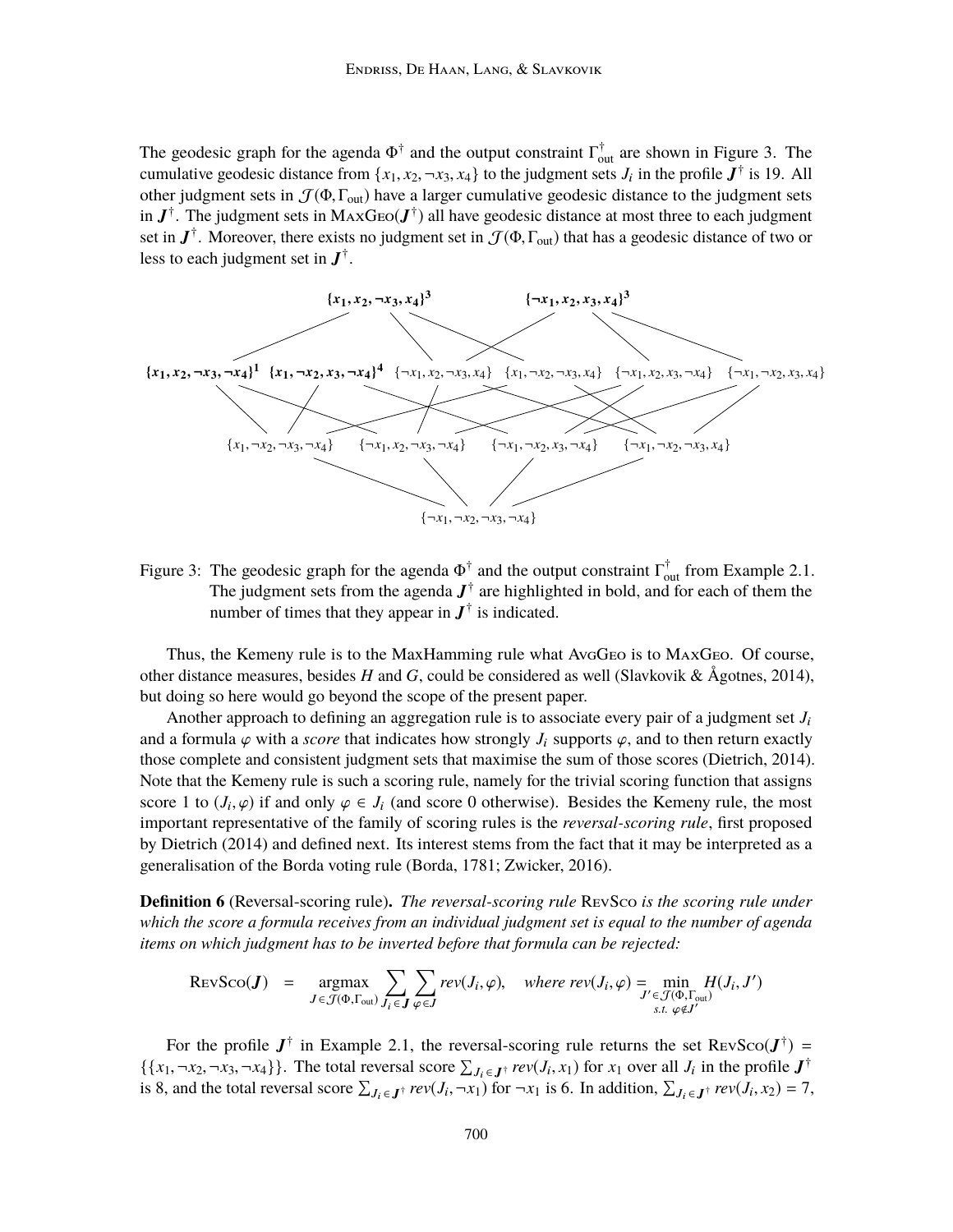$\sum_{J_i \in J^{\dagger}} rev(J_i, \neg x_2) = 8$ ,  $\sum_{J_i \in J^{\dagger}} rev(J_i, x_3) = 7$ ,  $\sum_{J_i \in J^{\dagger}} rev(J_i, \neg x_3) = 8$ ,  $\sum_{J_i \in J^{\dagger}} rev(J_i, x_4) = 6$ , and  $\sum_{J_i \in J^{\dagger}} rev(J_i, \neg x_2) = 0$ . Since the judgment set  $\{x_i, \neg x_i, \neg x_j\}$  satisfies  $\Gamma$  and each of th  $\sum_{J_i \in J^{\dagger}} rev(J_i, -x_4) = 9$ . Since the judgment set  $\{x_1, -x_2, -x_3, -x_4\}$  satisfies  $\Gamma_{\text{out}}$ , and each of the formulas  $\alpha$  in it have a larger total reversal score than their negation, it is the unique judgment set formulas  $\varphi$  in it have a larger total reversal score than their negation, it is the unique judgment set with highest total reversal score.

For the next definition, we return to the idea that the collective judgment set should agree with the majoritarian judgment set as much as possible. Suppose we order the agenda items in terms of the strengths of the majorities that support them (breaking ties in some way). Then we might want to accept formulas in that order, rejecting a formula with majority support only when accepting it would render the outcome inconsistent. Let  $\mathcal{L}(\Phi)$  denote the set of all strict linear orders on  $\Phi$ ; we are going to use such orders to break ties between agenda items with equal support. Furthermore, for a given set *J*, profile *J*, tie-breaking order  $\gg$ , and formula  $\varphi$ , define the set of formulas in *J* that in *J* either have more support than  $\varphi$  or the same amount of support as  $\varphi$  but precede  $\varphi$  in  $\gg$ :

$$
J|_{\gg\varphi}^J = \{ \psi \in J \mid N(\mathbf{J}, \psi) > N(\mathbf{J}, \varphi) \} \cup \{ \psi \in J \mid N(\mathbf{J}, \psi) = N(\mathbf{J}, \varphi) \text{ and } \psi \gg \varphi \}
$$

**Definition 7** (Ranked-agenda rule)**.** *The ranked-agenda rule* Ran *returns, for any given profile* J*, exactly those complete and consistent judgment sets that can be obtained by accepting formulas in an order that respects the relative strengths of the support they enjoy in* J*:*

$$
RAN(J) = \bigcup_{\mathscr{F} \in \mathcal{L}(\Phi)} RAN_{\mathscr{F}}(J) \quad where
$$
  

$$
RAN_{\mathscr{F}}(J) = \{ J \in \mathcal{J}(\Phi, \Gamma_{out}) \mid J|_{\mathscr{F}\varphi}^J \cup \{\varphi\} \text{ is } \Gamma_{out}\text{-inconsistent for every } \varphi \in \Phi \setminus J \}
$$

For the profile  $J^{\dagger}$  in Example 2.1, the ranked-agenda rule returns  $\text{RAN}(J^{\dagger}) = \{\{x_1, x_2, \neg x_3, x_4\}, \neg x_2, x_3, x_4\}$  ${x_1, -x_2, x_3, -x_4}$ . In Example 2.1, the elements of the agenda ordered by support, are  $x_1$  (8),  $x_2$ and  $x_3$  (7),  $x_4$  (6), then  $-x_4$  (5),  $-x_2$  and  $-x_3$  (4), and finally  $-x_1$  (3). If, on the one hand, the priority relation  $\gg$  is such that  $x_2 \gg x_3$ , then the computation of RAN( $J^{\dagger}$ ) starts with taking  $x_1$ , then  $x_2$ , then  $x_4$  (because  $x_3$  cannot be added without violating the consistency constraint), and finally  $\neg x_3$ . If, on the other hand, the priority relation  $\gg$  is such that  $x_3 \gg x_2$ , then the computation of RAN( $J^{\dagger}$ ) starts with taking  $x_1$ , then  $x_3$ , and then  $\neg x_2$  and  $\neg x_4$ .

Observe that  $\text{RAN}_{\gg}$  is itself a (resolute) judgment aggregation rule, parameterised by a fixed tie-breaking order  $\gg$ . The name of the ranked-agenda rule, first suggested by Lang et al. (2011), derives from the ranked-pairs rule for preference aggregation (Tideman, 1987). It has also been called *Tideman rule* (Endriss & De Haan, 2015) and *support-based rule* (Porello & Endriss, 2014).

The next rule, proposed both by Nehring and Pivato (2013) and by Everaere, Konieczny, and Marquis (2014), is a refinement of the ranked-agenda rule. It is based on the following lexicographic order on judgment sets (determined by a given profile J):

$$
J' >_{lex}^J J \quad \text{iff} \quad \text{there exists a } k \in \mathbb{N} \text{ such that these two conditions hold:}
$$
\n
$$
\bullet \quad |\{\varphi \in J' \mid N(J, \varphi) \ge j\}| = |\{\varphi \in J \mid N(J, \varphi) \ge j\}| \text{ for all } j > k
$$
\n
$$
\bullet \quad |\{\varphi \in J' \mid N(J, \varphi) \ge k\}| > |\{\varphi \in J \mid N(J, \varphi) \ge k\}|
$$

**Definition 8** (LexiMax rule)**.** *The* LexiMax*-rule returns, for any given profile* J*, exactly those complete and consistent judgment sets that maximally agree with the majority decisions made in* J *regarding the agenda items in a lexicographic sense:*

$$
\text{LexiMax}(\boldsymbol{J}) = \{ J \in \mathcal{J}(\Phi, \Gamma_{\text{out}}) \mid J' >_{\text{lex}}^{\boldsymbol{J}} J \text{ for no } J' \in \mathcal{J}(\Phi, \Gamma_{\text{out}}) \}
$$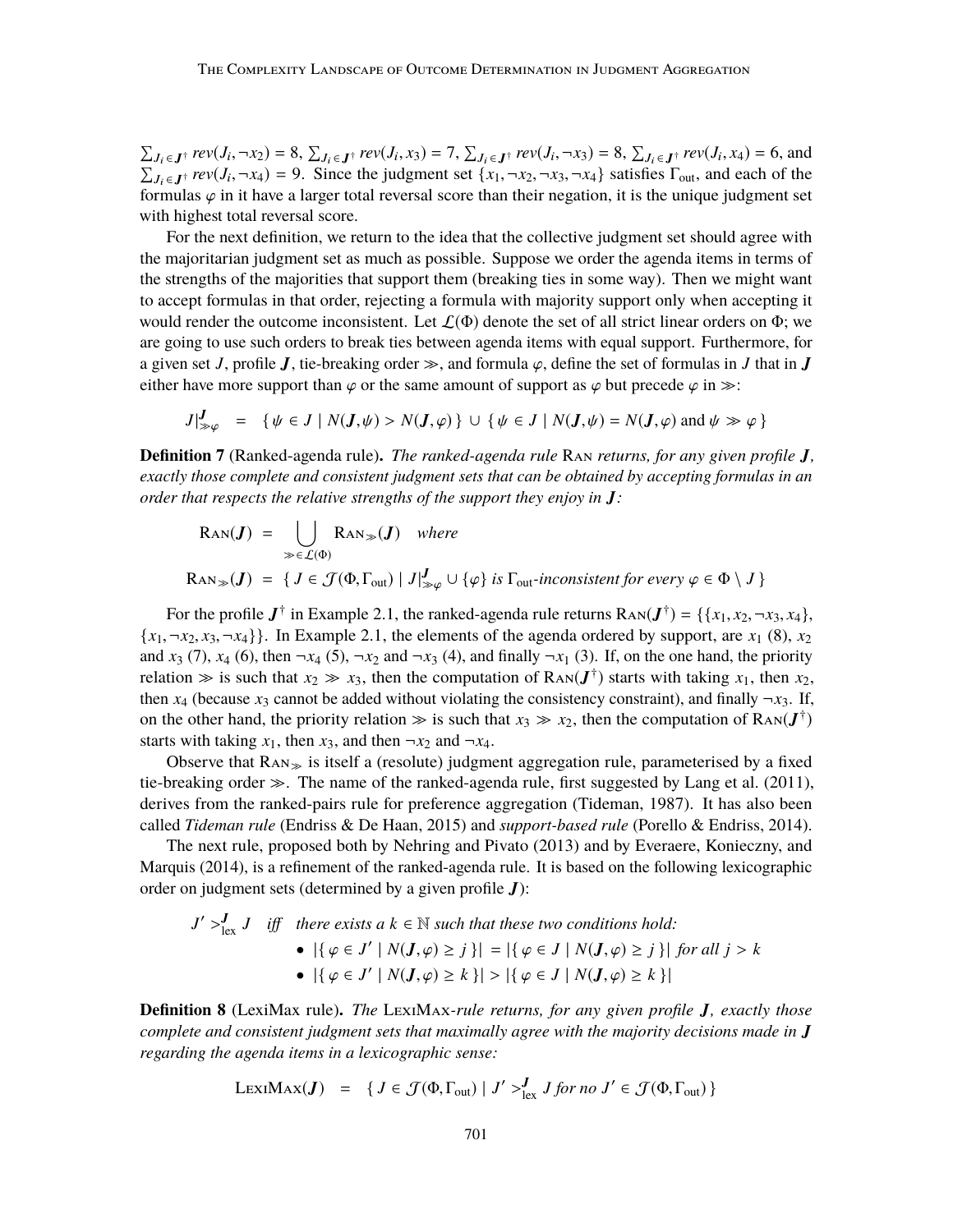For the profile  $J^{\dagger}$  in Example 2.1, the LexiMax-rule returns LexiMax( $J^{\dagger}$ ) = {{*x*<sub>1</sub>, *x*<sub>2</sub>, -*x*<sub>3</sub>, *x*<sub>4</sub>}}.<br>Recall that the majoritation judgment set may not always be consistent. We could try to correct

Recall that the majoritarian judgment set may not always be consistent. We could try to correct this by making a small modification to the profile. The rules defined next are based on this idea: move to a different profile close by for which the majoritarian judgment set is consistent and then return that set as the outcome of the rule. For the first of these rules the "small modification" to the profile involves removing some of the agents, while for the second rule it involves swapping some of the individual judgments on agenda items. Note that the definition of any such rule will be parametric not only in the agenda  $\Phi$  and the output constraint  $\Gamma_{\text{out}}$  but also in the input constraint  $\Gamma_{\text{in}}$ .

**Definition 9** (Rules based on minimal profile modifications)**.** *The Young rule* Yng *and the Dodgson rule* Dop *are defined as follows, for any given profile*  $J$ *:* 

$$
Y_{NG}(J) = \{ J \in ext(m(J^*)) \mid J^* \in \operatorname*{argmax}_{J' \in \mathcal{J}(\Phi, \Gamma_{\text{in}})^+} |J'|\}
$$
  
\n
$$
J' \in \mathcal{J}(\Phi, \Gamma_{\text{in}})^+
$$
  
\n
$$
DOD(J) = \{ J \in ext(m(J^*)) \mid J^* \in \operatorname*{argmin}_{J' \in \mathcal{J}(\Phi, \Gamma_{\text{in}})^+} \sum_{\substack{J' \in \mathcal{J}(\Phi, \Gamma_{\text{in}})^+} \{J'|=|J| \text{ and } \\ m(J') \text{ is } \Gamma_{\text{out}-consistent}}} H(J_i, J'_i) \}
$$

For the profile  $J^{\dagger}$  in Example 2.1, the Young rule returns  $Y_{NG}(J^{\dagger}) = \{\{x_1, x_2, \neg x_3, x_4\},\$ <br> $x_2 = x_2 - x_3$ ,  $Y_{M} = x_2 - x_4$ ,  $Y_{M} = x_3 - x_4$ ,  $Y_{M} = x_2 - x_3 - x_4$ , and the Dodgson rule returns  $D_{QD}(J^{\dagger}) =$  ${x_1, x_2, \neg x_3, \neg x_4}, {x_1, \neg x_2, x_3, \neg x_4}, {x_1, \neg x_2, \neg x_3, \neg x_4},$  and the Dodgson rule returns  $\text{DoD}(\mathbf{J}^{\dagger}) =$  $\{\{x_1, x_2, \neg x_3, x_4\}\}.$ 

The Young rule was first introduced by Lang et al. (2011), named so due its similarity to the rule of the same name familiar from voting theory (Young, 1977; Caragiannis, Hemaspaandra, & Hemaspaandra, 2016). The Dodgson rule is the most important instance of the *"full" distancebased rules* defined by Miller and Osherson (2009). This rule is named after the Dodgson voting rule (Dodgson, 1876; Caragiannis et al., 2016)—when using an input constraint that expresses linear orders over a set of candidates and an output constraint that expresses that one candidate is preferred over all other candidates, we can simulate the Dodgson voting rule using the rule Dod.

A further family of aggregation rules of some interest are the *representative-voter rules*, which are rules that always return judgment sets that are part of the *support* of the input profile, i.e., that are themselves individual judgment sets submitted by at least one agent (Endriss & Grandi, 2014). The idea is that an aggregation rule should determine which of the agents is most representative of the group and then return that agent's judgment set. The most natural implementations of this idea are the *average-voter rule* (returning the individual judgment sets that minimise the average Hamming distance to the profile), the *majority-voter rule* (returning the individual judgment sets that minimise the Hamming distance to the majoritarian judgment set), and the *plurality-voter rule* (returning the individual judgment sets occurring most frequently in the profile). Note how the first two of these rules closely resemble the Kemeny rule and the Slater rule, respectively (with the support of  $J$  now taking the role of  $\mathcal{J}(\Phi, \Gamma_{\text{out}})$ . Any representative-voter rule is consistent by construction as long as the output constraint is a logical consequence of (or simply equal to) the input constraint. A great advantage of the representative-voter rules is that they are computationally easy: we simply have to choose the most representative judgment set found in the input rather than scanning through the potentially exponentially large set of *all* consistent judgment sets. While this makes them attractive for certain applications, this also means that they are of no further interest for this particular paper, given our focus on questions of computational complexity.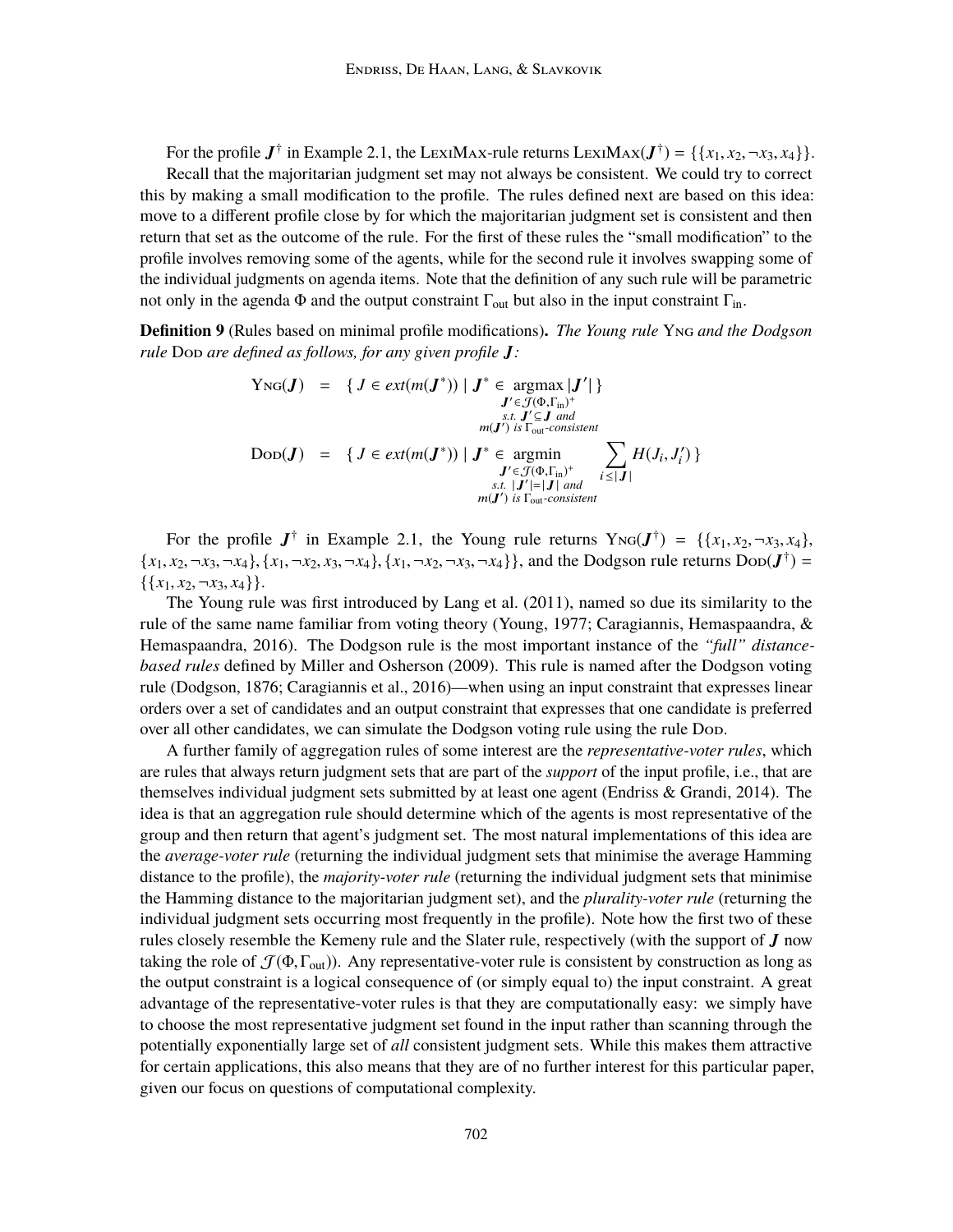## **3. Complexity-Theoretic Preliminaries**

In this section, we survey some basic notions from the theory of computational complexity. We assume that the reader is familiar with the complexity classes P and NP, and with basic notions such as polynomial-time reductions.<sup>11</sup> For more details, we refer to textbooks on computational complexity theory (see, e.g., Arora & Barak, 2009). We begin by recalling the archetypal NP-complete problem SAT.

**SAT Instance:** A propositional formula  $\varphi$ . **Question:** Is there a truth assignment that satisfies  $\varphi$ ?

We briefly revisit some of the classes of the Polynomial Hierarchy (PH) (Meyer & Stockmeyer, 1972; Stockmeyer, 1976; Wrathall, 1976). These classes can be conveniently characterised using quantified Boolean formulas. A *quantified Boolean formula (in prenex form)* is a formula of the form  $Q_1x_1Q_2x_2...Q_nx_n.\psi$ , where all  $x_i$  are propositional variables, each  $Q_i$  is either an existential quantifier  $\Box$ ) or a universal quantifier  $\Box$ ) and  $\nu_k$  is a (quantifier-free) propositional formula over quantifier ( $\exists$ ) or a universal quantifier ( $\forall$ ), and  $\psi$  is a (quantifier-free) propositional formula over the variables  $x_1, \ldots, x_n$ . The notion of truth for such formulas is defined in the usual way (see, e.g., Kleine Büning & Bubeck, 2009).

The PH contains the complexity class  $\Sigma_2^p$  $\frac{p}{2}$ , that consists of all decision problems for which there exists a polynomial-time reduction to the problem  $QSAT<sub>2</sub>$ , which is defined as follows. Instances of the problem QSat<sub>2</sub> are quantified Boolean formulas of the form  $\exists x_1 \dots \exists x_n \forall y_1 \dots \forall y_m.\psi$ , where  $\psi$ is quantifier-free. The problem is to decide whether the quantified Boolean formula  $\varphi$  is true. The PH also contains the complexity class  $\Pi_2^{\mathsf{p}}$  $_{2}^{\text{p}}$ . The class  $\Pi_{2}^{\text{p}}$  $\frac{p}{2}$  consists of all decision problems for which there exists a polynomial-time reduction to the problem  $coQSAT_2$ , which is complementary to the  $problem QSAT_2.$ 

One can also characterise the class  $\Sigma_2^p$  $2^p$  using nondeterministic polynomial-time algorithms with access to an oracle for a problem in NP—e.g., an oracle for an NP-complete problem. Let *R* be a decision problem. A Turing machine M with access to an *R-oracle* is a Turing machine with a dedicated *oracle tape* and dedicated states *q*query, *q*yes and *q*no. Whenever M is in the state *q*query, it does not proceed according to the transition relation, but instead it transitions into the state *q*yes if the oracle tape contains a string x that is a yes-instance for the problem *R*, i.e., if  $x \in R$ , and it transitions into the state  $q_{\text{no}}$  if  $x \notin R$ . Intuitively, the oracle solves arbitrary instances of R in a single time step. The class  $\Sigma_2^p$  $\frac{p}{2}$  consists of all decision problems that can be solved in polynomial time by a nondeterministic Turing machine that has access to an *R*-oracle, for some  $R \in NP$ .

Two other classes that are contained in the PH are  $\Delta_2^p$  $\frac{p}{2}$  and  $\Theta_2^p$  $_2^{\text{p}}$ . The complexity class  $\Delta_2^{\text{p}}$  $2^{\circ}$  consists of all decision problems that can be solved by a polynomial-time deterministic Turing machine that has access to an *R*-oracle, for some  $R \in \text{NP}$ . The complexity class  $\Theta_2^p$  $\frac{p}{2}$  consists of all decision problems that can be solved by a polynomial-time deterministic Turing machine that has access to an *R*-oracle, for some  $R \in \text{NP}$ , and that on each input queries this oracle  $O(\log n)$  times, where *n* denotes the input size (Papadimitriou & Zachos, 1982). The class  $\Theta_2^p$  $2<sub>2</sub>$  can alternatively be characterised as the set of all decision problems that can be solved in polynomial time by an algorithm that has access to an *R*-oracle, for some  $R \in NP$ , and that makes all queries to the oracle in parallel—i.e., first all queries

<sup>11.</sup> From this point on, we will only refer to polynomial-time many-to-one reductions, and we will refer to them simply as polynomial-time reductions.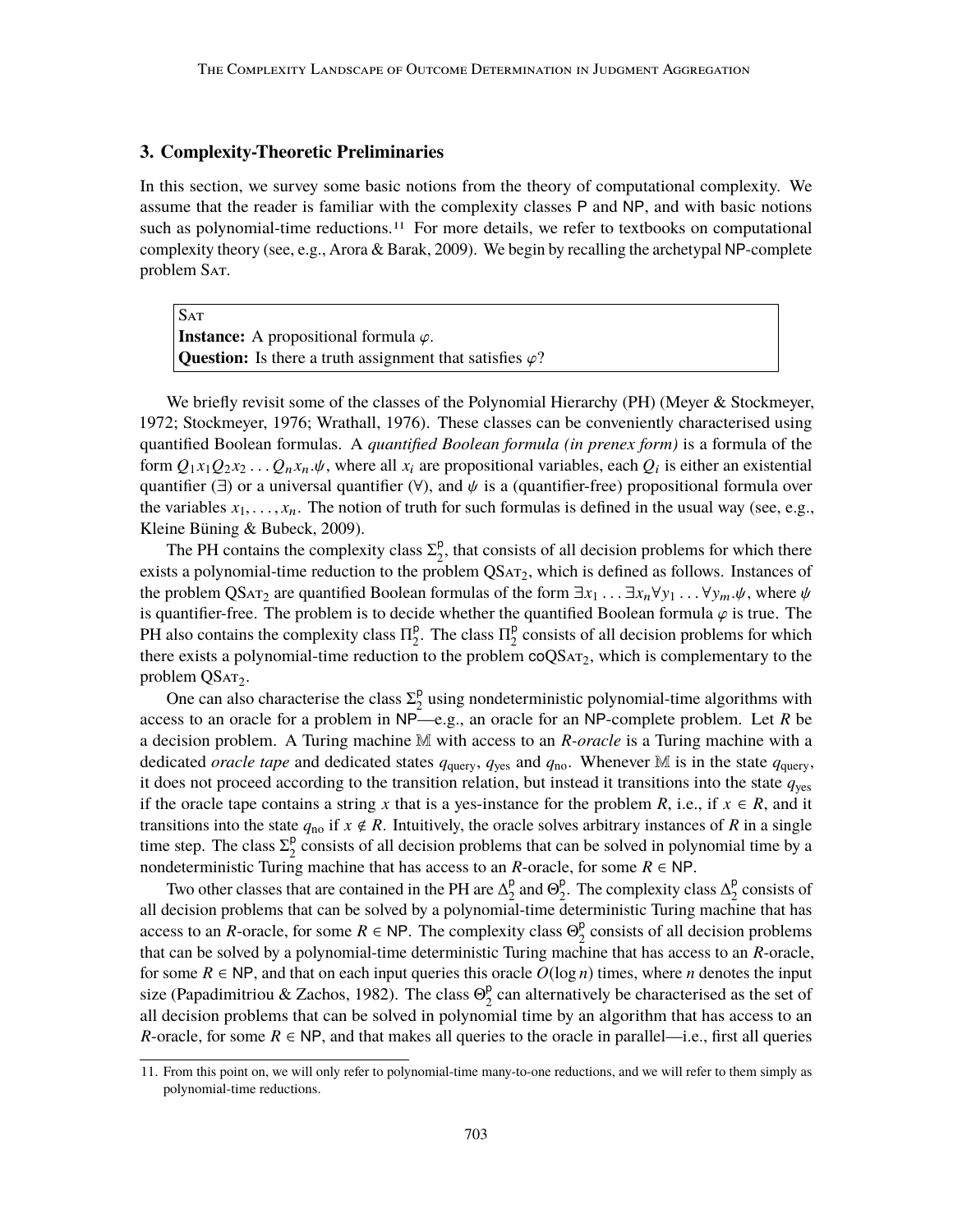are written, and then the answers to all these queries are given at the same time (Köbler, Schöning,  $\&$ Wagner, 1987; Hemachandra, 1989; Buss & Hay, 1991).

The following problem is complete for the class  $\Delta_2^p$  $\frac{p}{2}$  under polynomial-time reductions (Krentel, 1992). Let  $\varphi$  be a (satisfiable) propositional formula with var( $\varphi$ ) = { $x_1, \ldots, x_n$ }, and take the natural order  $x_1 < \cdots < x_n$  over these variables. The *lexicographically maximal model*  $\alpha$  of  $\varphi$ is the lexicographically maximal truth assignment that satisfies  $\varphi$ —that is,  $\alpha$  is the (unique) truth assignment  $\alpha$ : var( $\varphi$ )  $\rightarrow$  {0,1} for which it holds that (1)  $\alpha$  satisfies  $\varphi$ , and (2) no truth assignment  $\beta$  : var( $\varphi$ )  $\rightarrow$  {0,1} that precedes  $\alpha$  in the lexicographical order satisfies  $\varphi$ . A truth assignment  $\beta$  precedes  $\alpha$  in the lexicographical order (w.r.t.  $x_1 < \cdots < x_n$ ) if there exists some  $1 \le k < n$  such that (i)  $\beta(x_i) = \alpha(x_i)$  for all  $1 \le i < k$  and (ii)  $\beta(x_k) = 0$  and  $\alpha(x_k) = 1$ .

Lex-Max-Model

**Instance:** A (satisfiable) propositional formula  $\varphi$  and a variable  $x^* \in \text{var}(\varphi)$ .<br>Ougstion: Is it the case that the lexicographically maximal model of  $\varphi$  sets x **Question:** Is it the case that the lexicographically maximal model of  $\varphi$  sets  $x^*$  to true?

The following problem is complete for the class  $\Theta_2^p$  $\frac{p}{2}$  under polynomial-time reductions (Krentel, 1988; Wagner, 1990; Chen & Toda, 1995).

MAX-MODEL

**Instance:** A satisfiable propositional formula  $\varphi$ , and a variable  $x^* \in \text{var}(\varphi)$ .<br>Oughtion: Is there a model  $\alpha$  of  $\alpha$  that sets  $x^*$  to true, such that there is no **Question:** Is there a model  $\alpha$  of  $\varphi$  that sets  $x^*$  to true, such that there is no other model of  $\alpha$  that sets more variables in var( $\alpha$ ) to true than  $\alpha$ ? of  $\varphi$  that sets more variables in var( $\varphi$ ) to true than  $\alpha$ ?

Additionally, the PH contains the complexity class  $\Theta_3^p$  $\frac{p}{3}$ , which consists of all decision problems that can be solved by a polynomial-time Turing machine with access to an *R*-oracle, for some  $R \in \Sigma^p$  $\frac{p}{2}$ that on each input queries this oracle oracle  $O(\log n)$  times, where *n* denotes the input size. The following problem is complete for  $\Theta_3^p$  $\frac{p}{3}$  under polynomial-time reductions (Chen & Toda, 1995).

 $\mathrm{QSAT}_2\text{-}\mathrm{M}$ in-Model

**Instance:** A true instance  $\varphi$  of QS<sub>AT2</sub>, where  $\varphi = \exists X.\forall Y.\psi$ , and a variable  $x^* \in X$ .<br>Ougstion: Is there a truth assignment  $\alpha : Y \rightarrow \{0, 1\}$  that sets  $x^*$  to true and **Question:** Is there a truth assignment  $\alpha : X \to \{0,1\}$  that sets  $x^*$  to true and for which  $\psi[\alpha]$  is valid such that there is no truth assignment  $\beta : Y \to \{0, 1\}$  that sets more which  $\psi[\alpha]$  is valid, such that there is no truth assignment  $\beta: X \to \{0, 1\}$  that sets more variables in *X* to true and for which  $\psi[\beta]$  is valid?

An overview of the relation between the complexity classes that we discussed (and the other well-known complexity classes coNP and PSPACE) can be found in Figure 4.

## **4. Results**

In this section, we present computational complexity results for the outcome determination problem in judgment aggregation, for the different judgment aggregation rules and for the different judgment aggregation frameworks we discussed in Section 2. These results are summarised in Table 1 on page 690. We give full proofs for all the results that we present. Moreover, for each result we give a reference to where restricted versions of these results—i.e., for only some variants of the judgment aggregation framework and for only some of the problem variants—have appeared in the literature (Lang & Slavkovik, 2014; Endriss & De Haan, 2015; De Haan & Slavkovik, 2017; De Haan, 2018).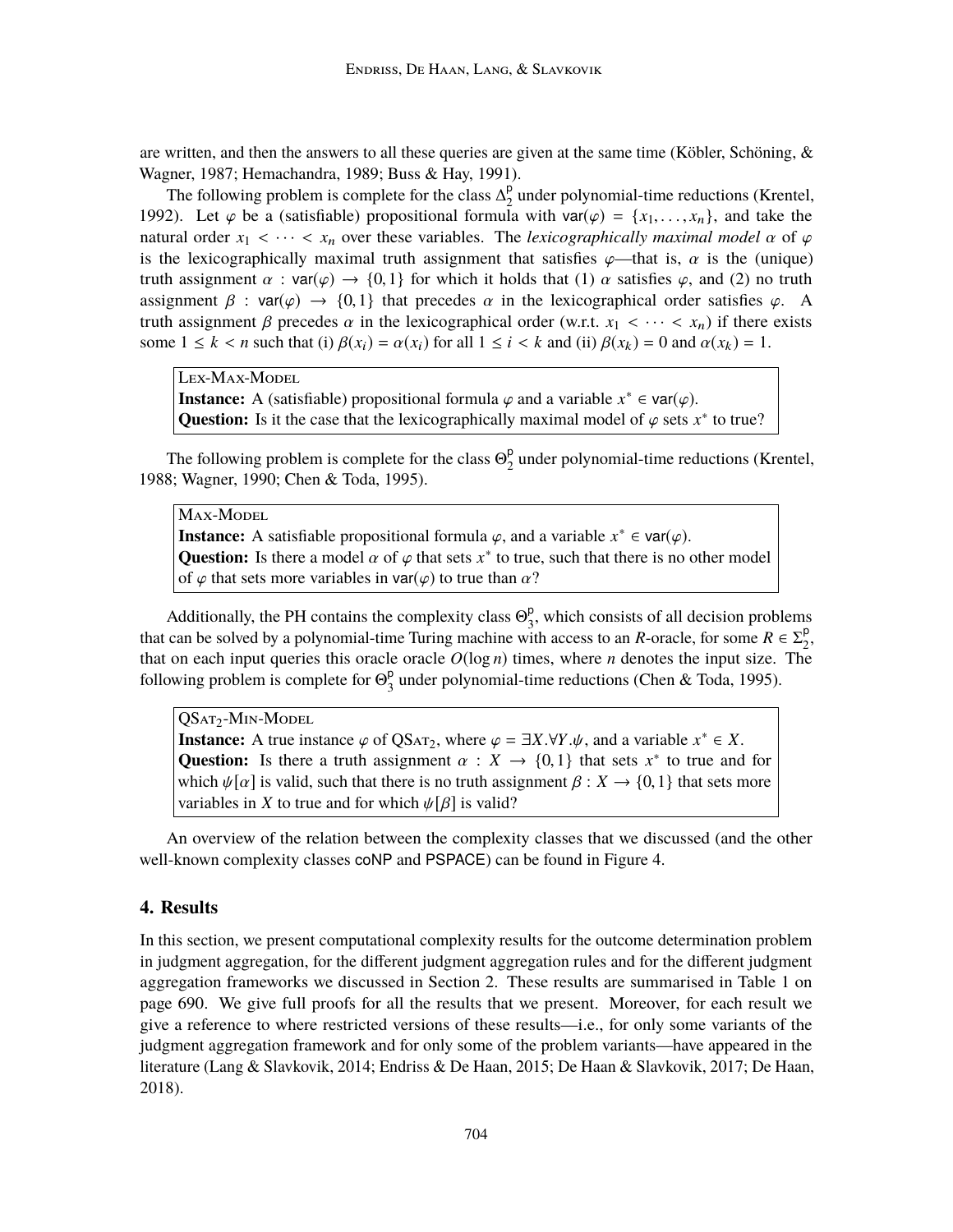

Figure 4: An overview of the computational complexity classes that are relevant for the results in this paper—and their relation to some other prominent complexity classes. Arrows indicate inclusion relations.

## **4.1 Outcome Determination for the Condorcet Rule**

We begin by proving membership in  $\Sigma_2^p$  $\frac{p}{2}$  for the outcome determination problem for the Condorcet rule Con.

**Theorem 4.1.** *The outcome determination problem for the Condorcet rule* Con *is in*  $\Sigma^p$ p<br>2.

*Proof.* As described in Sections 2.1 and 2.2, we will use variant (6) of the framework and variant (a) of the problem to establish the upper bound on the complexity. This proof proceeds along the same lines as a proof given by Lang and Slavkovik (2014, Proposition 1). We describe a nondeterministic polynomial-time algorithm with access to an NP oracle that solves the problem. The algorithm guesses a complete judgment set  $J^* \subseteq \Phi$ , and guesses a truth assignment  $\alpha$  to the variables in  $\Phi$  and  $\Gamma$  and  $\Gamma$  and  $\Gamma$  and  $\Gamma$  and  $\Gamma$  and  $\Gamma$ in  $\Gamma_{\text{out}}$ . The algorithm then checks that  $\alpha$  satisfies  $\Gamma_{\text{out}}$  and satisfies  $\varphi$  for each  $\varphi \in J^*$ , and that  $L \subseteq J^*$ <br>and  $L$ ,  $\sigma$ ,  $I^*$  for each  $i \in J_1$ ,  $\mu$ ). Then, the algorithm uses the NP oracle to c and  $L_i \nsubseteq J^*$  for each  $i \in \{1, ..., u\}$ . Then, the algorithm uses the NP oracle to check whether there exists a complete and  $\Gamma$  consistent independent set  $J' \subset \Phi$  such that  $J' \cap m(J) \supset J^* \cap m(J)$ . If there exists a complete and  $\Gamma_{\text{out}}$ -consistent judgment set  $J' \subseteq \Phi$  such that  $J' \cap m(J) \supsetneq J^* \cap m(J)$ . If there exists such a judgment set  $J'$ , the algorithm rejects the input; otherwise, it accepts the input. By definition of the Condorcet rule, the algorithm accepts the input if and only if  $J^* \in \text{Con}(J)$ .  $□$ 

Next, we prove  $\Sigma_2^p$  $\frac{p}{2}$ -hardness for the outcome determination problem for the Condorcet rule.<sup>12</sup>

<sup>12.</sup> The proof of Theorem 4.2 is not based on the original hardness proof for the outcome determination problem for the Condorcet rule, that appeared in preliminary work (Lang & Slavkovik, 2014, Proposition 1)—the original proof only applies to variants (2), (3) and (4) of the framework.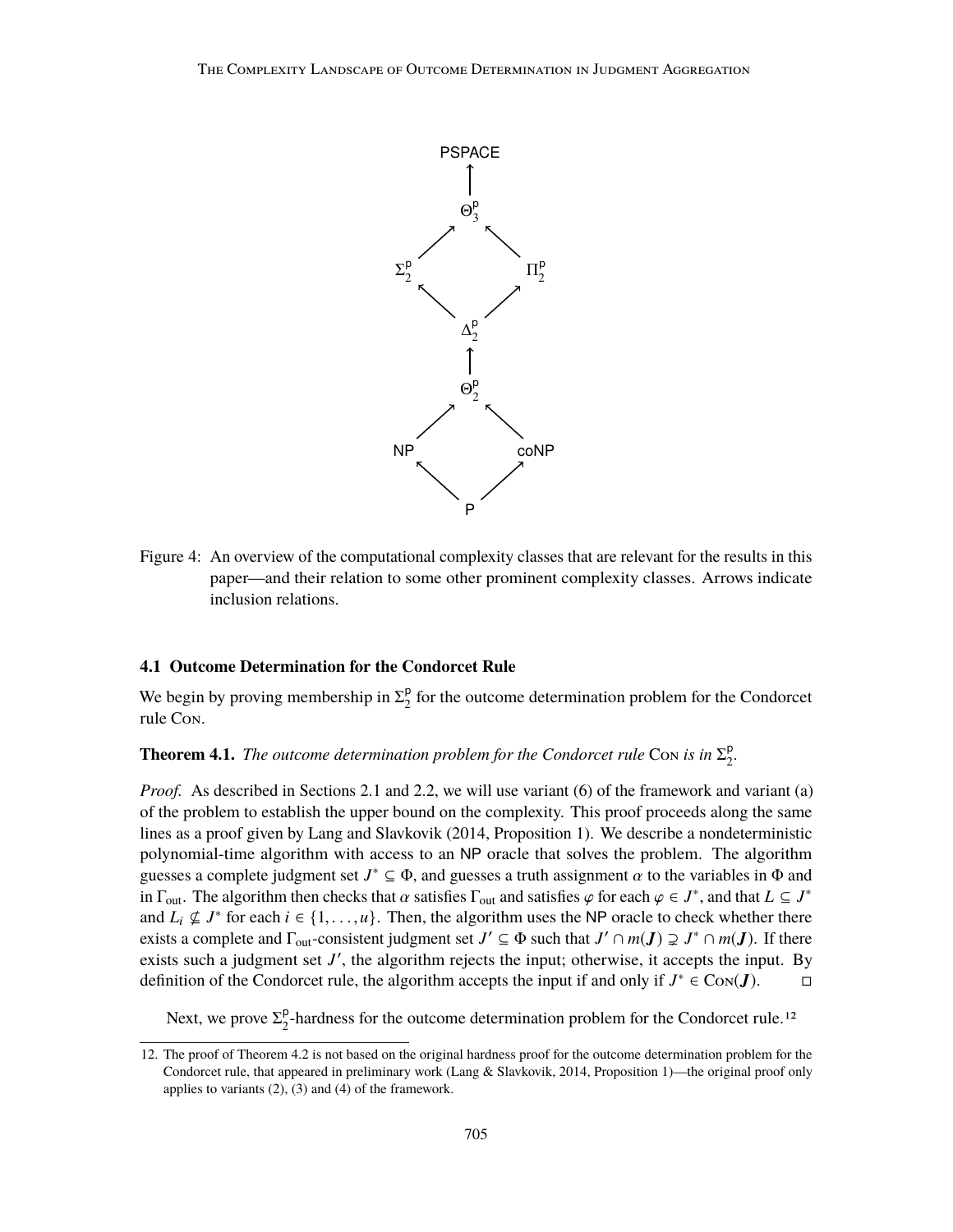### **Theorem 4.2.** *The outcome determination problem for the Condorcet rule* Con *is*  $\Sigma^p$ 2 *-hard.*

*Proof.* As described in Sections 2.1 and 2.2, we will use variant (1) of the framework and variant (b) of the problem to establish the lower bound on the complexity. We give a reduction from the  $\Sigma_2^p$  $\frac{p}{2}$ complete problem  $QSAT_2$ . Let  $\varphi = \exists x_1 ... \exists x_n \forall y_1 ... \forall y_m.\psi$  be an instance of  $QSAT_2$ . We construct an instance  $(\Phi, \Gamma_{\text{in}}, \Gamma_{\text{out}}, \mathbf{J}, \varphi^*)$  of the outcome determination problem for the Condorcet rule as follows.<br>We define  $\Phi$  by letting  $[\Phi] = \{z \mid z = 1 \mid \xi \in \mathbb{R} \} \cup \{z \mid z = 1 \mid \xi \in \mathbb{R} \} \cup \{y_1, y_2, y_3, y_4\}$ We define Φ by letting  $[Φ] = { z_{x_i}, z_{\overline{x_i}} | 1 ≤ i ≤ n } ∪ { z_{y_j}, z_{\overline{y_j}} | 1 ≤ j ≤ m } ∪ { w_1, w_2, w_3, u }}. We define Γ_1 − Γ_2 as follows:$ define  $\Gamma_{\text{in}} = \Gamma_{\text{out}}$  as follows:

$$
\Gamma_{\text{in}} = \Gamma_{\text{out}} = (w_1 \wedge w_2 \wedge w_3) \rightarrow \\
\left( \bigwedge_{i=1}^n (z_{x_i} \leftrightarrow \neg z_{\overline{x_i}}) \wedge \left( \left( u \wedge \bigwedge_{j=1}^m (\neg z_{y_j} \wedge \neg z_{\overline{y_j}}) \right) \vee \left( \neg \psi' \wedge \bigwedge_{j=1}^m (z_{y_j} \leftrightarrow \neg z_{\overline{y_j}}) \right) \right) \right),
$$

where  $\psi'$  is obtained from  $\psi$  by replacing each variable  $x_i$  by  $z_{x_i}$  and replacing each variable  $y_j$ <br>by  $z = W_e$  define the profile  $I = (L, L_e, L_e)$  as indicated in Figure 5. Finally, we let  $\phi^* = u$ by  $z_{y_j}$ . We define the profile  $J = (J_1, J_2, J_3)$  as indicated in Figure 5. Finally, we let  $\varphi^* = u$ .

|                                      | $J_1$            | $J_2$          | $J_3$          | $m(\boldsymbol{J})$ |
|--------------------------------------|------------------|----------------|----------------|---------------------|
| $z_{x_1}$                            | $\mathbf{1}$     | $\mathbf 1$    | $\mathbf 1$    | 1                   |
| $z_{\overline{x_1}}$                 | $\mathbf 1$      | 1              | 1              | $\mathbf{1}$        |
| $\vdots$                             | $\vdots$         | $\vdots$       | $\vdots$       | $\vdots$            |
| $z_{x_n}$                            | 1                | 1              | 1              | $\mathbf{1}$        |
| $\frac{1}{2x_n}$                     | $\mathbf 1$      | $\mathbf{1}$   | 1              | $\mathbf 1$         |
|                                      | $\mathbf 1$      | $\mathbf 1$    | 1              | $\mathbf{1}$        |
| $\frac{z_{y_1}}{z_{\overline{y_1}}}$ | $\mathbf 1$      | 1              | 1              | $\mathbf{1}$        |
| $\vdots$                             |                  |                | $\vdots$       | $\vdots$            |
| $z_{\mathbf{y}_{m}}$                 | 1                | 1              | $\mathbf{1}$   | $\mathbf{1}$        |
| $z_{\overline{y_m}}$                 | 1                | 1              | 1              | 1                   |
| $w_1$                                | $\mathbf 1$      | 1              | $\overline{0}$ | $\mathbf 1$         |
| $w_2$                                | $\mathbf 1$      | $\overline{0}$ | $\mathbf{1}$   | $\mathbf{1}$        |
| $w_3$                                | $\overline{0}$   | $\mathbf{1}$   | 1              | 1                   |
| $\mathfrak u$                        | $\boldsymbol{0}$ | $\overline{0}$ | $\overline{0}$ | $\overline{0}$      |

Figure 5: Construction of the profile  $J$  in the proof of Theorem 4.2.

We show that  $\varphi$  is true if and only if there is some  $J^* \in \text{Con}(J)$  with  $\varphi^* \in J^*$ .<br>  $\iff$  Suppose that  $\varphi$  is true—that is that there is a truth assignment  $\alpha : J_X$ .

 $(\Rightarrow)$  Suppose that  $\varphi$  is true—that is, that there is a truth assignment  $\alpha$  : { $x_1, \ldots, x_n$ }  $\rightarrow$  {0, 1} such that for all truth assignments  $\beta : \{y_1, \ldots, y_m\} \rightarrow \{0, 1\}$  it holds that  $\alpha \cup \beta$  satisfies  $\psi$ . Consider the judgment set  $J^* = \{w_1, w_2, w_3, u\} \cup \{z_{x_i} \mid 1 \le i \le n, \alpha(x_i) = 1\} \cup \{z_{\overline{x_i}} \mid 1 \le i \le n, \alpha(x_i) = 0\}$  $i \leq n, \alpha(x_i) = 0$  }  $\cup \{\neg z_{y_j}, \neg z_{\overline{y_j}} \mid 1 \leq j \leq m\}$ . This set *J*<sup>\*</sup> is  $\Gamma_{\text{out}}$ -consistent. We show that there is no  $\Gamma_{\text{out}}$  consistent *I'* such that  $m(D \cap J' \supset m(D \cap J^*)$ . To do so, we first observe there is no  $\Gamma_{\text{out}}$ -consistent *J'* such that  $m(\mathbf{J}) \cap J' \supsetneq m(\mathbf{J}) \cap J^*$ . To do so, we first observe that  $m(\mathbf{J}) \cap \mathbf{J}^* = \{w_1, w_2, w_3\} \cup \{z_{x_i} \mid 1 \le i \le n, \alpha(x_i) = 1\} \cup \{z_{\overline{x_i}} \mid 1 \le i \le n, \alpha(x_i) = 0\}.$ <br>Suppose to derive a contradiction that such a  $\mathbf{J}'$  exists that is  $m(\mathbf{J}) \cap \mathbf{J}' \supset m(\mathbf{J}) \cap \mathbf{J}^*$ . Then Suppose, to derive a contradiction, that such a *J*' exists—that is,  $m(\mathbf{J}) \cap J' \supsetneq m(\mathbf{J}) \cap J^*$ . Then either *J*<sup> $\prime$ </sup> contains  $\neg u$ , or *J*<sup> $\prime$ </sup> contains  $z_{y_j}$  or  $z_{\overline{y_j}}$  for some  $1 \le j \le m$ . In both cases, because *J*<sup> $\prime$ </sup> is  $\Gamma_{\text{out}}$ -consistent, we know that *J'* is consistent with  $\neg \psi' \land \bigwedge_{j=1}^{m} (z_{y_j} \leftrightarrow \neg z_{\overline{y_j}})$ . Moreover, the set *J'*<br>must agree with *I*<sup>\*</sup> on the issues  $z \rightarrow \overline{z}$ . Consider the truth assignment  $B' \cdot Jy$ ,  $y \rightarrow \$ must agree with *J*<sup>\*</sup> on the issues  $z_{x_i}, z_{\overline{x_i}}$ . Consider the truth assignment  $\beta'$ :  $\{y_1, \ldots, y_m\} \to \{0, 1\}$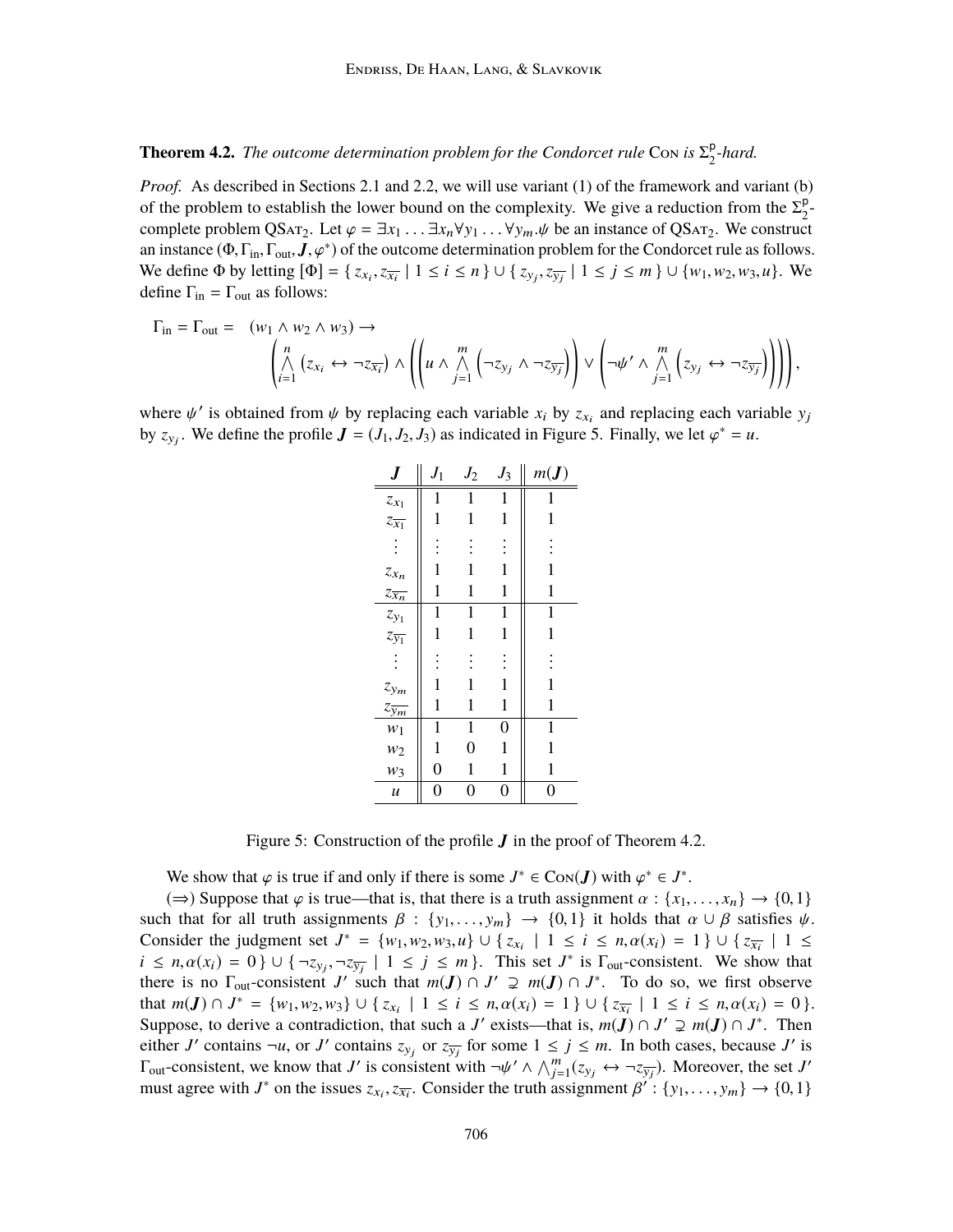that is defined by letting  $\beta'(y_j) = 1$  if and only if  $z_{y_j} \in J'$ , for each  $1 \le j \le m$ . Since *J'* is consistent with  $\neg \psi'$  we get that  $\alpha \perp \beta'$  satisfies  $\neg \psi$ . This is a contradiction with our assumption that  $\psi[\alpha]$ with  $\neg \psi'$ , we get that  $\alpha \cup \beta'$  satisfies  $\neg \psi$ . This is a contradiction with our assumption that  $\psi[\alpha]$  is a tautology. Therefore, we can conclude that no such *I'* exists and thus that  $I^* \in \text{Cov}(I)$ tautology. Therefore, we can conclude that no such *J'* exists, and thus that  $J^* \in \text{Con}(J)$ .

(∈) Suppose that there is some  $J^* \in \text{Con}(J)$  with  $u = \varphi^* \in J^*$ . We then know that  $\{w_1, w_2, w_3\} \subseteq$ <br>if this were not the case, then  $I^* \setminus \{u\} \cup \{v\}$  would be  $\Gamma$  aconsistent and would agree with  $m(J)$ . *J*<sup>\*</sup>—if this were not the case, then *J*<sup>\*</sup> \ {*u*}∪ {¬*u*} would be Γ<sub>out</sub>-consistent and would agree with *m*(*J*) on a strict superset of issues (w.r.t. *J*<sup>\*</sup>), which would contradict  $J^* \in \text{Con}(J)$ . Then, since  $J^*$  is  $\Gamma_{\text{out}}$ -consistent, we know that for each  $1 \le i \le n$  it holds that  $|J^* \cap \{z_{x_i}, z_{\overline{x_i}}\}| = 1$ . Moreover, we know that  $|J^- \cap \{z_i\}| = 1$  are not the case than  $I^* \setminus \{u\} \cup \{u\}|$ know that  $\{\neg z_{y_j}, \neg z_{\overline{y_j}} \mid 1 \leq j \leq m\} \subseteq J^*$ —again, if this were not the case, then  $J^* \setminus \{u\} \cup \{\neg u\}$ <br>would be  $\Gamma$  consistent and would agree with  $m(J)$  on a strict superset of issues (w.r.t.  $I^*$ ) would be  $\Gamma_{\text{out}}$ -consistent and would agree with  $m(J)$  on a strict superset of issues (w.r.t.  $J^*$ ), which would contradict  $J^* \in \text{Con}(J)$ . Consider the truth assignment  $\alpha : \{x_1, \ldots, x_n\} \to \{0, 1\}$ <br>that is defined by letting  $\alpha(x) = 1$  if and only if  $z \in J^*$  for each  $1 \le i \le n$ . We show that is defined by letting  $\alpha(x_i) = 1$  if and only if  $z_{x_i} \in J^*$ , for each  $1 \le i \le n$ . We show that  $\psi[\alpha]$  is a tautology. Suppose, to derive a contradiction, that  $\psi[\alpha]$  is not a tautology, that is, that there exists some  $\beta : \{y_1, \ldots, y_m\} \to \{0, 1\}$  such that  $\alpha \cup \beta$  falsifies  $\psi$ . Consider the judgment set *J*<sup>'</sup> = {*w*<sub>1</sub>, *w*<sub>2</sub>, *w*<sub>3</sub>, *u*} ∪ (*J*<sup>\*</sup> ∩ { *z*<sub>*x<sub>i</sub>*</sub>, ¬*z*<sub>*x<sub>i</sub>*</sub>, ¬*z*<sub>*x<sub>i</sub>*</sub> | 1 ≤ *i* ≤ *n* }) ∪ { *z*<sub>*y<sub>j</sub>*</sub> | 1 ≤ *j* ≤ *m 8*(*y*<sub>1</sub>) − 1 ↓ + *j z* − *n 8*(*y*<sub>1</sub>) − 0 ↓ It bolds th  $m, \beta(y_j) = 1$  }  $\cup \{z_{\overline{y_j}} \mid 1 \leq j \leq m, \beta(y_j) = 0\}$ . It holds that  $m(\mathbf{J}) \cap \mathbf{J}' \supsetneq m(\mathbf{J}) \cap \mathbf{J}^*$ . Moreover, because  $\alpha \cup \beta$  satisfies  $\neg \psi$ , we get that *J'* is  $\Gamma_{\text{out}}$ -consistent. This is a contradiction with our assumption that  $I^* \in \text{Cov}(I)$ . Thus we can conclude that no such  $\beta$  exists and thus that  $\psi[\alpha]$  is a assumption that *J*<sup>\*</sup>  $\in$  Con(*J*). Thus, we can conclude that no such  $\beta$  exists, and thus that  $\psi[\alpha]$  is a turblow and that  $\alpha$  is true. tautology and that  $\varphi$  is true.

## **4.2 Outcome Determination for the Slater Rule**

We now turn to the membership result for the outcome determination problem for the Slater rule.

### **Theorem 4.3.** *The outcome determination problem for the Slater rule* SLA *is in*  $\Theta^{\rho}_{\alpha}$ p<br>2.

*Proof.* As described in Sections 2.1 and 2.2, we will use variant (6) of the framework and variant (a) of the problem to establish the upper bound on the complexity. We describe a polynomial-time algorithm that queries an NP oracle  $O(\log |\Phi|)$  times and that solves the problem. The algorithm uses oracle queries to check if there exists a complete and Γout-consistent judgment set *J* that agrees with  $m(J)$  on a given number k of formulas  $\varphi \in \Phi$ . This is a problem in NP, so by picking an NP-complete problem for the oracle, we can use a single oracle query to solve any instance of the above problem in polynomial time. The maximal number *k* of formulas  $\varphi$  on which any judgment set  $J \subseteq \Phi$ agrees with  $m(J)$  is  $|\Phi|$ . Therefore, we can determine the maximal number  $k_{\text{max}}$  of formulas  $\varphi$ on which any complete and  $\Gamma_{\text{out}}$ -consistent judgment set  $J \subseteq \Phi$  agrees with  $m(J)$  using  $O(\log |\Phi|)$ oracle queries—by using binary search. Then, after having identified this number *k*max, the algorithm queries the oracle one additional time to determine whether there exists a complete and  $\Gamma_{\text{out}}$ -consistent judgment set *J*<sup>\*</sup> that agrees with *m*(*J*) on  $k_{\text{max}}$  formulas  $\varphi \in \Phi$  such that  $L \subseteq J^*$  and  $L_i \nsubseteq J^*$  for  $\text{all } i \in \{1, ..., n\}$ . Again, since this is a problem in NP, one oracle query suffices to determine this <sup>13</sup> all  $i \in \{1, \ldots, u\}$ . Again, since this is a problem in NP, one oracle query suffices to determine this.<sup>13</sup> The algorithm outputs "yes" if and only if such a judgment set  $J^*$  exists. This algorithm runs in polynomial time, queries the NP oracle *O*(log |Φ|) times, and correctly solves the problem. Therefore, the problem is in  $\Theta_2^p$ 2 .

To show that outcome determination for the Slater rule is  $\Theta_2^p$  $2^{\circ}$ -hard, one can use the standard embedding of voting into judgment aggregation (Dietrich & List, 2007a; Endriss, 2016). Performing

<sup>13.</sup> We use a single oracle to solve instances of two different NP problems. By picking an NP complete problem *R* for the oracle, we know that we can solve any problem in NP with a single oracle call—by using the fact that each problem in NP can be polynomial-time reduced to *R*.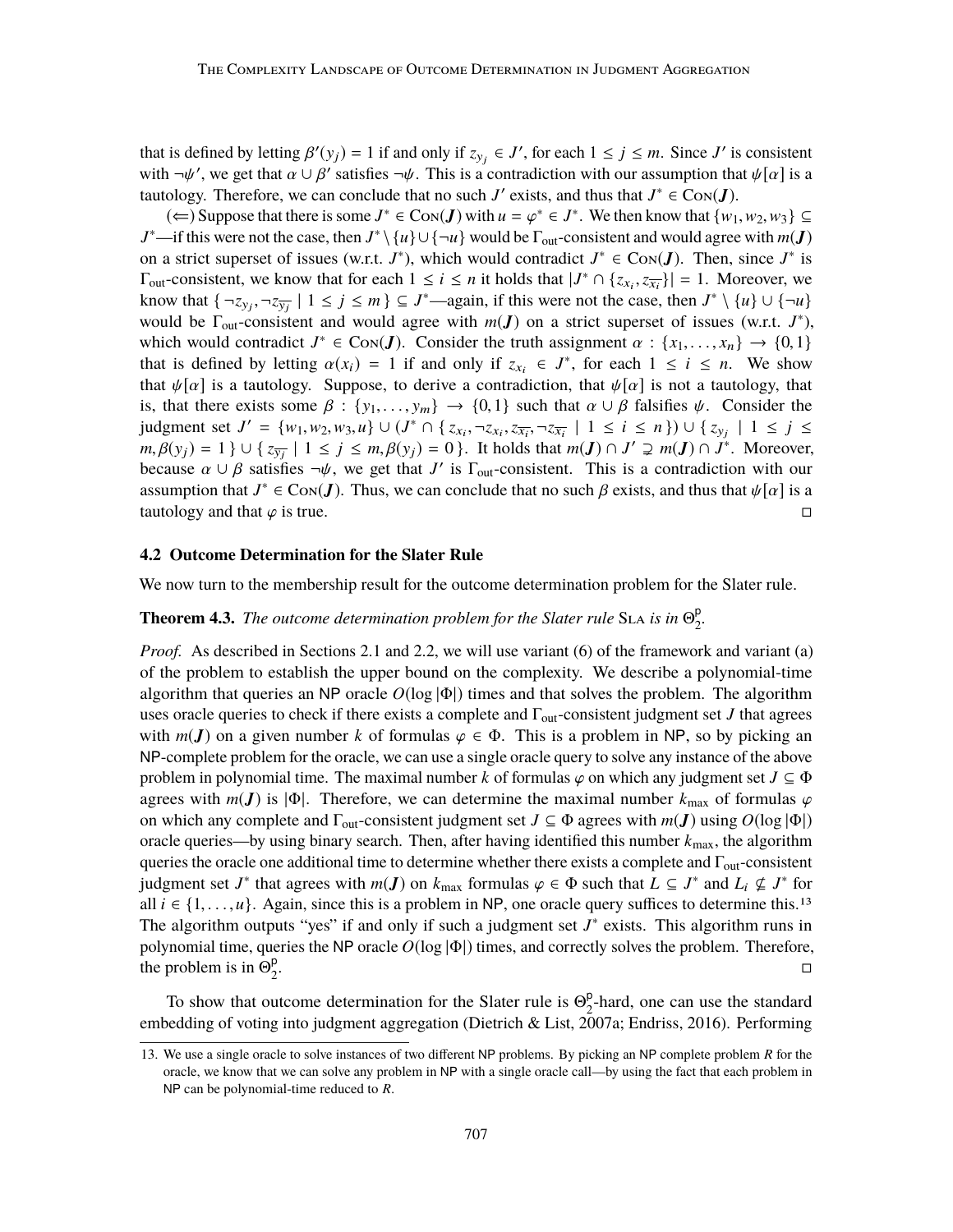the Slater rule on the result of this embedding corresponds to carrying out the Slater voting rule (Endriss, 2018). As computing the winner of a Slater election is  $\Theta_2^p$  $_{2}^{\text{p}}$ -hard (see, e.g., Conitzer, 2006), this embedding can be used to provide a reduction to show  $\Theta_2^p$  $\frac{p}{2}$ -hardness of outcome determination for the Slater judgment aggregation rule. We give an alternative proof of  $\Theta_2^{\mathsf{p}}$  $2^{\circ}$ -hardness that is self-contained and does not rely on work in voting theory.14

### **Theorem 4.4.** *The outcome determination problem for the Slater rule* SLA *is*  $\Theta^p$ 2 *-hard.*

*Proof.* As described in Sections 2.1 and 2.2, we will use variant (1) of the framework and variant (b) of the problem to establish the lower bound on the complexity. We give a reduction from the  $\Theta_2^p$  $2^{\circ}$ -complete problem Max-Model. Let  $(\psi, x^*)$  be an instance of Max-Model, with  $\text{var}(\psi) = \{x_1, \dots, x_n\}$ .<br>Without loss of generality suppose that  $x^* = x$ . We construct an instance ( $\Phi \to \Gamma$ ,  $L(e^*)$  of the Without loss of generality, suppose that  $x^* = x_1$ . We construct an instance  $(\Phi, \Gamma_{\text{in}}, \Gamma_{\text{out}}, J, \varphi^*)$  of the outcome determination problem for the Slater rule as follows outcome determination problem for the Slater rule as follows.

We firstly construct the agenda  $\Phi$ . For each  $1 \le i \le n$  and each  $1 \le j \le n + 1$ , we introduce a fresh propositional variable  $z_{i,j}$ . We then let  $\Phi = \{x_i, \neg x_i, z_{i,j}, \neg z_{i,j} \mid 1 \le i \le n, 1 \le j \le n+1\}$ . We define the constraints  $\Gamma_{i} = \Gamma_{i}$  as follows: define the constraints  $\Gamma_{in} = \Gamma_{out}$  as follows:

$$
\Gamma_{\text{in}} = \Gamma_{\text{out}} = \bigvee_{1 \leq i \leq n} \left( \bigwedge_{1 \leq j \leq n+1} z_{i,j} \right) \vee \left( \psi \wedge \bigwedge_{1 \leq i \leq n \atop 1 \leq j \leq n+1} \neg z_{i,j} \right).
$$

We construct the profile  $J = (J_1, \ldots, J_n)$  as indicated in Figure 6. Finally, we let  $\varphi^* = x_1$ .

| J             | $J_1$            | $J_2$            |              | $J_{n-1}$        | ${\cal J}_n$   | $m(\boldsymbol{J})$ |
|---------------|------------------|------------------|--------------|------------------|----------------|---------------------|
| $x_1$         | $\boldsymbol{0}$ | $\mathbf{1}$     | $\mathbf{1}$ |                  | $\mathbf{1}$   | 1                   |
| $x_2$         | 1                | $\boldsymbol{0}$ | 1            |                  | 1              | 1                   |
|               | $\vdots$         |                  |              |                  | $\vdots$       |                     |
| $x_{n-1}$     | 1                |                  | 1            | 0                | 1              | 1                   |
| $x_n$         | 1                |                  | $\mathbf{1}$ | $\mathbf{1}$     | 0              | $\mathbf 1$         |
| $z_{1,1}$     | $\mathbf{1}$     | 0                | $\theta$     |                  | 0              | 0                   |
| $z_{2,1}$     | 0                | 1                | 0            |                  | 0              | 0                   |
|               | $\vdots$         |                  |              |                  |                |                     |
| $z_{n-1,1}$   | 0                |                  | 0            | 1                | 0              | 0                   |
| $z_{n,1}$     | $\boldsymbol{0}$ |                  | 0            | $\boldsymbol{0}$ | $\mathbf{1}$   | 0                   |
|               |                  |                  |              |                  |                |                     |
| $z_{1,n+1}$   | $\mathbf{1}$     | 0                | 0            |                  | $\overline{0}$ | $\overline{0}$      |
| $z_{2,n+1}$   | 0                | 1                | 0            |                  | 0              | 0                   |
|               | $\vdots$         |                  |              |                  |                |                     |
| $z_{n-1,n+1}$ | 0                |                  | $\Omega$     | 1                | 0              | 0                   |
| $z_{n,n+1}$   | 0                |                  | 0            | 0                | 1              | $\boldsymbol{0}$    |

Figure 6: Construction of the profile  $J$  in the proof of Theorem 4.4.

<sup>14.</sup> The proof of Theorem 4.4 is based on a proof that appeared in preliminary work (Endriss & De Haan, 2015).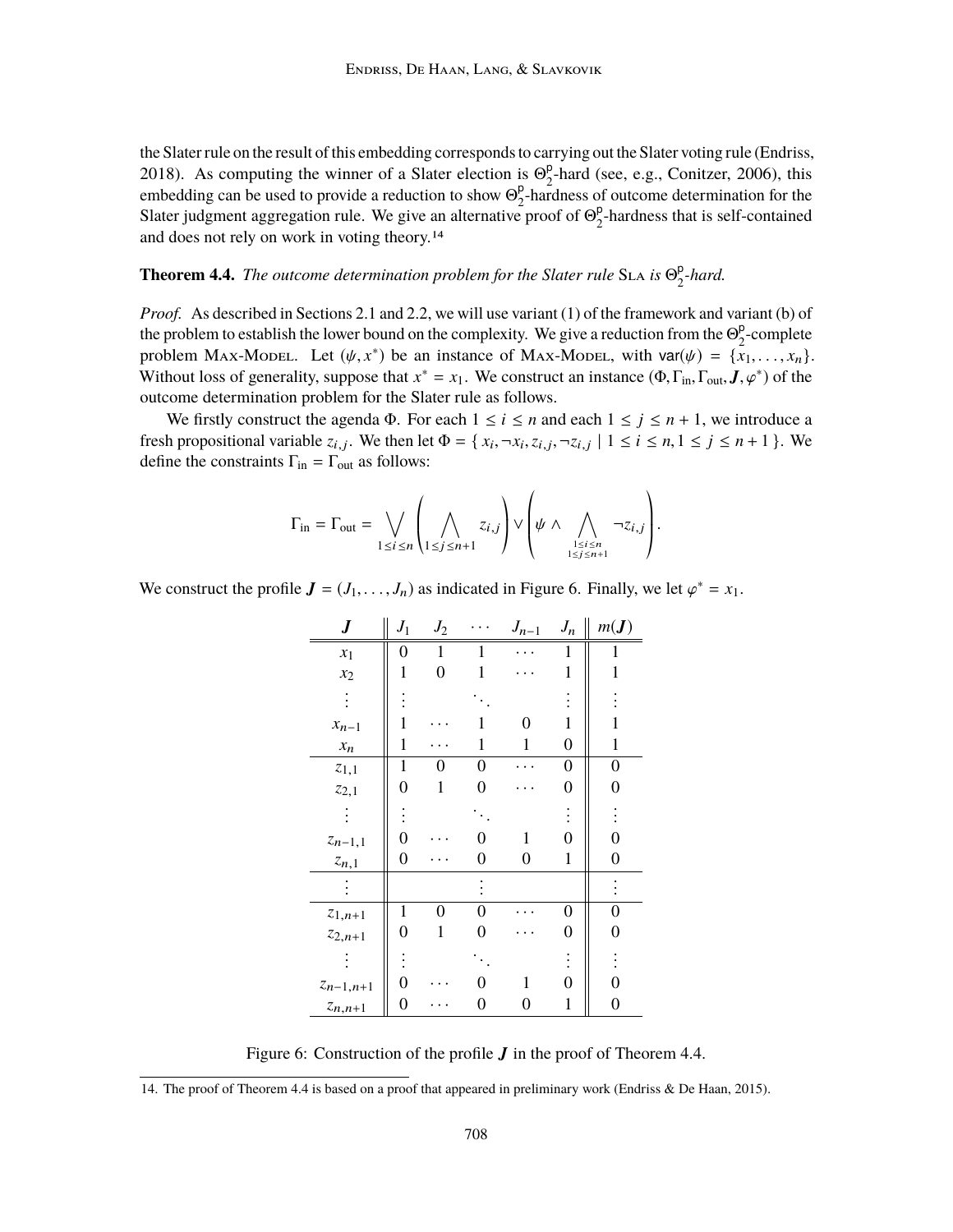The intuition behind this construction is that for an outcome to agree with the majoritarian judgment set  $m(J)$  on as many issues in  $\Phi$  as possible, it is "cheaper" to do so by satisfying  $\psi$ than  $\bigwedge_{1 \leq j \leq n+1} z_{i,j}$  for some  $1 \leq i \leq n$ . The former can be done by deviating from  $m(J)$  on at most *n* issues, whereas the latter requires deviating from  $m(J)$  on at least  $n + 1 > n$  issues.

We show that there is some  $J^* \in SL(A)$  with  $\varphi^* \in J^*$  if and only if there is a model of  $\psi$  that a maximal number of variables in var( $\psi$ ) to true and that sets  $x_t$  to true. sets a maximal number of variables in  $\text{var}(\psi)$  to true and that sets  $x_1$  to true.

(⇒) Suppose that there is some  $J^* \in SL(A(J))$  with  $\varphi^* \in J^*$ . Define the truth assignment  $\alpha$ :<br>  $\varphi$  and  $\varphi$  and  $\varphi$  and  $\varphi$  and  $\varphi$  and  $\varphi$  and  $\varphi$  and  $\varphi$  and  $\varphi$  and  $\varphi$  and  $\varphi$  and  $\varphi$  and  $\var$ var( $\psi$ )  $\rightarrow$  {0, 1} by letting  $\alpha(x_i) = 1$  if and only if  $x_i \in J^*$ . We know that  $J^*$  is  $\Gamma_{\text{out}}$ -consistent—thus either (i) it is consistent with  $\psi \wedge \Lambda$ either (i) it is consistent with  $\bigvee_{1 \leq i \leq n} \bigwedge_{1 \leq j \leq n+1} z_{i,j}$  or (ii) it is consistent with  $\psi \wedge \bigwedge_{1 \leq i \leq n, 1 \leq j \leq n+1} \neg z_{i,j}$ .<br>In case (i) it must disagree with  $m(I)$  on at least  $n+1$  issues, and in c In case (i), it must disagree with  $m(J)$  on at least  $n+1$  issues, and in case (ii), it can disagree with  $m(J)$ on at most *n* issues. Thus, since  $J^*$  maximises agreement with  $m(J)$ , we can rule out case (i). Therefore, we know that  $\alpha$  satisfies  $\psi$ . Also, we know that  $\alpha$  sets  $x_1$  to true, because  $x_1 = \varphi^* \in J^*$ .<br>We show that there is no  $\beta : \text{var}(\psi) \to \{0, 1\}$  that satisfies  $\psi$  and that sets more variables in var(We show that there is no  $\beta$ : var( $\psi$ )  $\rightarrow$  {0, 1} that satisfies  $\psi$  and that sets more variables in var( $\psi$ ) to true than  $\alpha$ . Suppose, to derive a contradiction, that such a  $\beta$  exists. Consider the judgment set  $J' = \{\neg z_{i,j} \mid 1 \le i \le n, 1 \le j \le n+1\} \cup \{\ell \mid 1 \le i \le n, \ell \in \{x_i, \neg x_i\}, \beta(\ell) = 1\}$ . This set *J'* is<br>Fuggeres that and agrees with  $m(I)$  on strictly more issues than  $I^*$ . This is a contradiction with our  $\Gamma_{\text{out}}$ -consistent, and agrees with  $m(J)$  on strictly more issues than  $J^*$ . This is a contradiction with our assumption that  $J^* \in SL(A(J))$ . Thus, we can conclude that no such  $\beta$  exists. We then know that  $\alpha$  sets a maximal number of variables in var( $\psi$ ) to true and sets  $x$ , to true a maximal number of variables in  $\text{var}(\psi)$  to true and sets  $x_1$  to true.

( $\Leftarrow$ ) Suppose that there is a truth assignment  $\alpha$ : var( $\psi$ )  $\rightarrow$  {0,1} that satisfies  $\psi$ , sets a maximal number of variables in  $\text{var}(\psi)$  to true and sets  $x_1$  to true. Consider the judgment set  $J^* = \{\neg z_{i,j} \mid 1 \le i \le n, 1 \le j \le n+1\} \cup \{\ell \mid 1 \le i \le n, \ell \in \{x_i, \neg x_i\}, \alpha(\ell) = 1\}$ . This set  $J^*$ <br>is  $\Gamma$  consistent. Moreover, it contains  $\alpha^* = r_k$ , because  $\alpha(x_k) = 1$ . We show that  $I^* \in S_{I,k}(I)$ is  $\Gamma_{\text{out}}$ -consistent. Moreover, it contains  $\varphi^* = x_1$ , because  $\alpha(x_1) = 1$ . We show that  $J^* \in SL(A(J))$ .<br>Suppose to derive a contradiction, that there is some complete and  $\Gamma_{\alpha}$  consistent judgment set *I'*. Suppose, to derive a contradiction, that there is some complete and  $\Gamma_{\text{out}}$ -consistent judgment set  $J'$ that agrees with  $m(\mathbf{J})$  on more issues than  $J^*$ . Without loss of generality, we can take  $J'$  so that it minimizes disagreement with  $m(J)$ . Since *J'* is  $\Gamma_{\text{out}}$ -consistent, it holds that either (i) it is consistent with  $\bigvee_{1 \le i \le n} \bigwedge_{1 \le j \le n+1} z_{i,j}$  or (ii) it is consistent with  $\psi \wedge \bigwedge_{1 \le i \le n, 1 \le j \le n+1} \neg z_{i,j}$ . In case (i), *J'* must<br>discorpe with m(*I*) on at least  $n+1$  issues, and in case (ii) it can discorpe with m( disagree with  $m(J)$  on at least  $n+1$  issues, and in case (ii), it can disagree with  $m(J)$  on at most *n* issues. Then, because  $J'$  minimizes disagreement with  $m(J)$ , we can rule out case (i). Therefore, we know that  $\{\neg z_{i,j} \mid 1 \le i \le n, 1 \le j \le n+1\} \subseteq J'$ , and that  $J' \cup \{\psi\}$  is satisfiable. The only way that  $J'$ <br>can agree with  $m(J)$  on more issues than  $J^*$  is for  $|J' \cap J_x|, |J \le i \le n \} \setminus [J^* \cap J_x, |J \le i \le n \}]$ can agree with  $m(\mathbf{J})$  on more issues than  $J^*$  is for  $|J' \cap \{x_i | 1 \le i \le n\}| > |J^* \cap \{x_i | 1 \le i \le n\}|$ .<br>Consider the truth assignment  $\mathcal{B} : \text{YZ}(k) \to \{0, 1\}$  such that for each  $1 \le i \le n$ ,  $\mathcal{B}(x) = 1$  if and Consider the truth assignment  $\beta$ : var( $\psi$ )  $\rightarrow$  {0,1} such that for each  $1 \le i \le n$ ,  $\beta(x_i) = 1$  if and only if  $x_i \in J'$ . Then  $\beta$  sets more variables in  $\text{var}(\psi)$  to true than  $\alpha$ . Moreover, since  $J' \cup {\psi}$  is satisfiable.  $\beta$  satisfies  $\psi$ . This is a contradiction with our assumption that  $\alpha$  sets a maximal number o satisfiable,  $\beta$  satisfies  $\psi$ . This is a contradiction with our assumption that  $\alpha$  sets a maximal number of variables in var( $\psi$ ) to true for any satisfying assignment of  $\psi$ . Thus, we can conclude that no such *J'*<br>exists and thus that  $I^* \in S_{I,A}(I)$ exists, and thus that  $J^* \in SL(A(J))$ .

## **4.3 Outcome Determination for the Kemeny Rule**

Next is the membership result for the outcome determination problem for the Kemeny rule Kem.

### **Theorem 4.5.** *The outcome determination problem for the Kemeny rule* Kem *is in* Θ p 2 *.*

*Proof.* As described in Sections 2.1 and 2.2, we will use variant (6) of the framework and variant (a) of the problem to establish the upper bound on the complexity. The proof is similar to the proof of Theorem 4.3. We describe a polynomial-time algorithm that queries an NP oracle  $O(\log |\Phi| + \log n)$ times and that solves the problem. The algorithm uses oracle queries to check if there exists a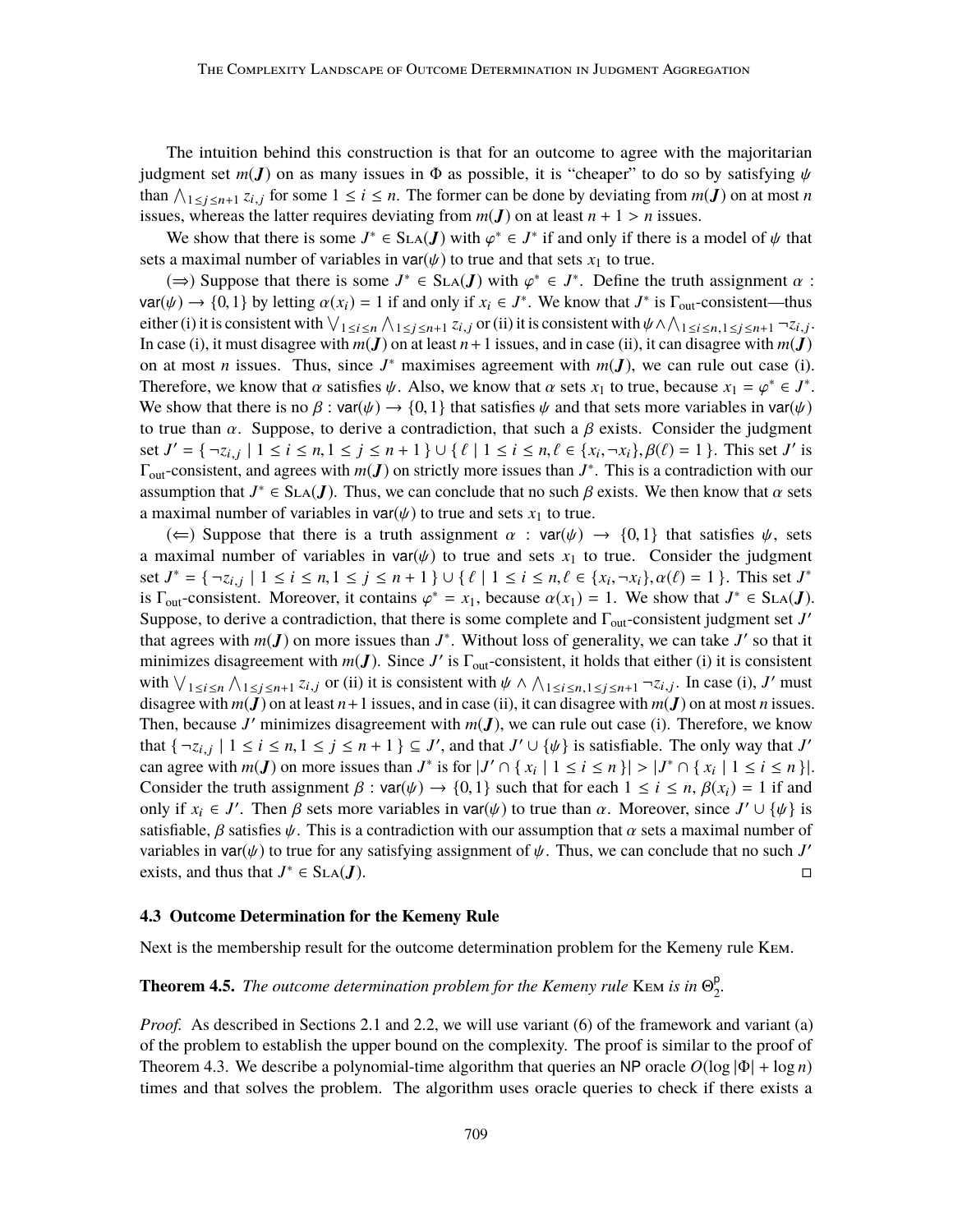complete and  $\Gamma_{\text{out}}$ -consistent judgment set *J* such that  $\sum_{J_i \in \mathbf{J}} H(J, J_i) \leq k$  for a given value *k*. This is a problem in NP, so by picking an NP-complete problem for the oracle, we can use a single oracle query to solve any instance of the above problem in polynomial time. The maximum value of  $\sum_{J_i \in J} H(J, J_i)$  for any judgment set  $J \subseteq \Phi$  is at most  $n \cdot |\Phi|$ , where *n* is the number of judgment sets in the profile *I*. Therefore, we can determine the minimum value  $k \in \Phi$   $\sum_{J} H(J, J_i)$  for sets in the profile *J*. Therefore, we can determine the minimum value  $k_{\text{min}}$  of  $\sum_{J_i \in J} H(J, J_i)$  for any complete and  $\Gamma$  aconsistent judgment set *I* using  $O(\log |\Phi| + \log n)$  oracle queries—by using any complete and Γout-consistent judgment set *J* using *O*(log |Φ| + log *n*) oracle queries—by using binary search. Then, after having identified this number *k*min, the algorithm queries the oracle one additional time to determine whether there exists a complete and  $\Gamma_{\text{out}}$ -consistent judgment set  $J^*$  such that  $\sum_{J_i \in J} H(J^*, J_i) = k_{\text{min}}$ , such that  $L \subseteq J^*$  and such that  $L_i \nsubseteq J^*$  for all  $i \in \{1, ..., u\}$ . Again, since this is a problem in NP, one oracle query suffices to determine this. The algorithm outputs since this is a problem in NP, one oracle query suffices to determine this. The algorithm outputs "yes" if and only if such a judgment set *J* ∗ exists. This algorithm runs in polynomial time, queries the NP oracle  $O(\log |\Phi| + \log n)$  times, and correctly solves the problem. Therefore, the problem is in  $\Theta_2^p$ 2 .<br>Listen de la constantin de la constantin de la constantin de la constantin de la constantin de la constantin d

Similarly as for the Slater rule, for the following result one can use the standard embedding of voting into judgment aggregation (Dietrich & List, 2007a; Endriss, 2016). Performing the Kemeny rule on the result of this embedding corresponds to carrying out the Kemeny voting rule (Endriss, 2018). As computing the winner of a Kemeny election is  $\Theta_2^p$ <sup>p</sup>-hard (Hemaspaandra, Spakowski, & Vogel, 2005), this embedding can be used to provide a reduction to show  $\Theta_2^p$  $2^{\circ}$ -hardness of outcome determination for the Kemeny judgment aggregation rule. Also in this case, we give an alternative proof of  $\Theta_2^{\mathsf{p}}$  $_{2}^{\text{p}}$ -hardness that is self-contained and does not rely on work in voting theory.<sup>15</sup>

### **Theorem 4.6.** *The outcome determination problem for the Kemeny rule* KEM *is*  $Θ^{\rho}_{2}$ 2 *-hard.*

*Proof.* As described in Sections 2.1 and 2.2, we will use variant (1) of the framework and variant (b) of the problem to establish the lower bound on the complexity. We give a reduction from the  $\Theta_{\gamma}^{\mathsf{p}}$  $2^{\circ}$ -complete problem MAx-Model. We use the same reduction as used for the Slater rule in the proof of Theorem 4.4—that is, for each instance  $(\psi, x^*)$  of Max-Model we construct the same<br>instance ( $\Phi \to \Gamma$ ,  $I(\phi^*)$ ) as described in the proof of Theorem 4.4. To see that this reduction also instance  $(\Phi, \Gamma_{\text{in}}, \Gamma_{\text{out}}, \mathbf{J}, \varphi^*)$  as described in the proof of Theorem 4.4. To see that this reduction also<br>works correctly for the Kemeny rule, it suffices to see that each issue in the majoritarian judgment works correctly for the Kemeny rule, it suffices to see that each issue in the majoritarian judgment set  $m(J)$  is supported by the same number of judgment sets in the profile. Thus, for instances that are constructed by the reduction, the Slater rule coincides with the Kemeny rule.

## **4.4 Outcome Determination for the MaxHamming Rule**

We now turn our attention to the membership result for the outcome determination problem for the MaxHamming rule MaxHam.

### **Theorem 4.7.** *The outcome determination problem for the MaxHamming rule* MaxHam *is in* Θ p 2 *.*

*Proof.* As described in Sections 2.1 and 2.2, we will use variant (6) of the framework and variant (a) of the problem to establish the upper bound on the complexity. The proof is similar to the proofs of Theorems 4.3 and 4.5. We describe a polynomial-time algorithm that queries an NP oracle *O*(log |Φ|) times and that solves the problem. The algorithm uses oracle queries to check if there exists a complete and  $\Gamma_{\text{out}}$ -consistent judgment set *J* such that max $J_i \in H(J, J_i) \leq k$  for a given value k. This is a problem in NP, so by picking an NP-complete problem for the oracle, we can use a single

<sup>15.</sup> The proof of Theorem 4.6 is based on a proof that appeared in preliminary work (Endriss & De Haan, 2015).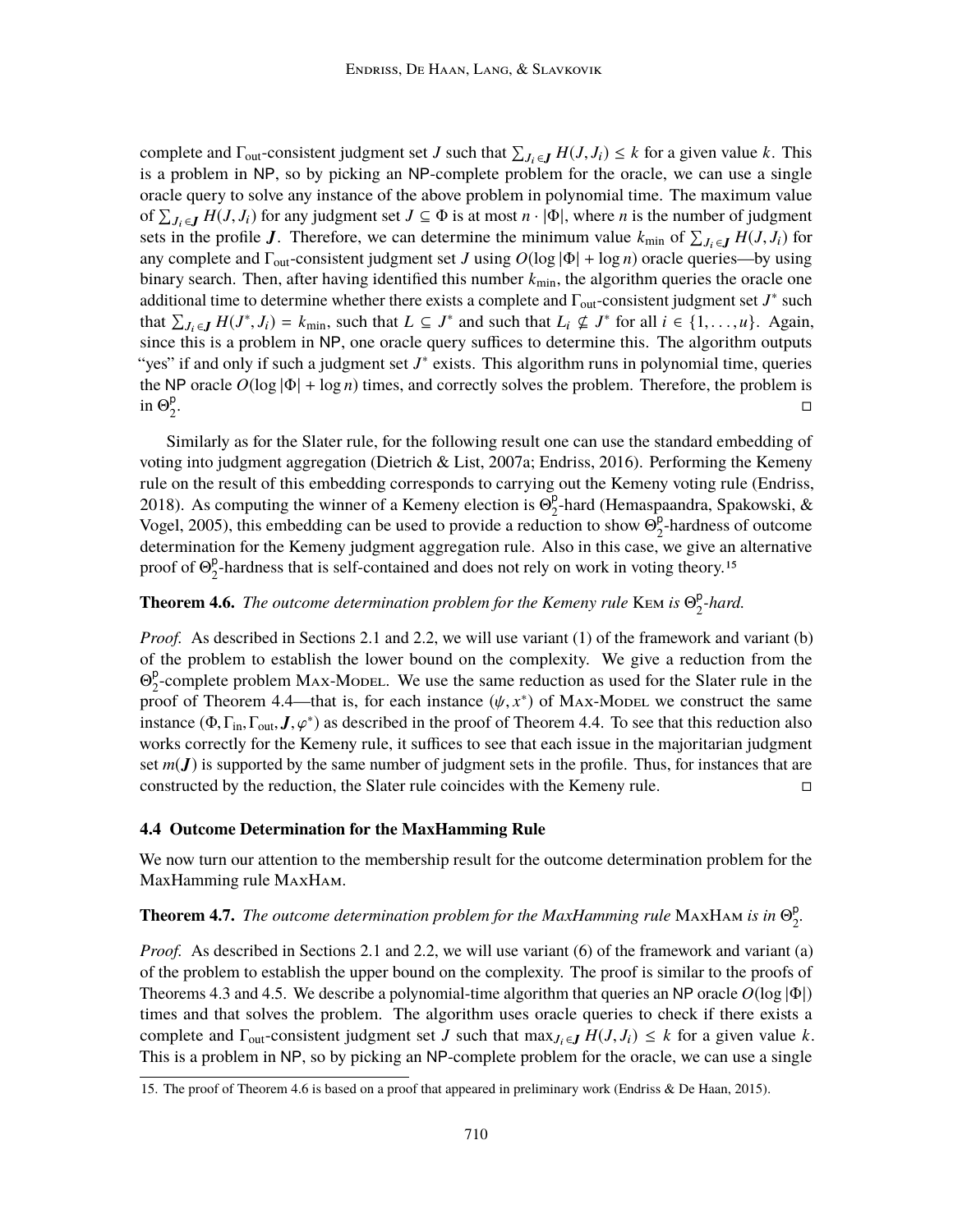oracle query to solve any instance of the above problem in polynomial time. The maximum value of max $J_i \in I$  *H*(*J*, *J<sub>i</sub>*) for any judgment set  $J \subseteq \Phi$  is at most  $|\Phi|$ , where *n* is the number of judgment sets in the profile *J*. Therefore, we can determine the minimum value  $k_{\text{min}}$  of max $J_i \in J$   $H(J, J_i)$ for any complete and Γout-consistent judgment set *J* using *O*(log |Φ|) oracle queries—by using binary search. Then, after having identified this number *k*min, the algorithm queries the oracle one additional time to determine whether there exists a complete and  $\Gamma_{\text{out}}$ -consistent judgment set  $J^*$  such that  $\max_{J_i \in J} H(J^*, J_i) = k_{\min}$ , such that  $L \subseteq J^*$  and such that  $L_i \nsubseteq J^*$  for all  $i \in \{1, ..., u\}$ . Again, since this is a problem in NP one oracle query suffices to determine this. The algorithm outputs "ves" since this is a problem in NP, one oracle query suffices to determine this. The algorithm outputs "yes" if and only if such a judgment set *J*<sup>∗</sup> exists. This algorithm runs in polynomial time, queries the NP oracle  $O(\log |\Phi|)$  times, and correctly solves the problem. Therefore, the problem is in  $\Theta_2^{\circ}$ 2  $\Box$ 

We modify the proof of Theorem 4.4 to give us a proof of  $\Theta_2^p$  $2^{\circ}$ -hardness for the outcome determination problem for the MaxHamming rule.16

### **Theorem 4.8.** *The outcome determination problem for the MaxHamming rule* MAxHAM *is*  $Θ^{\rho}_{2}$ 2 *-hard.*

*Proof.* As described in Sections 2.1 and 2.2, we will use variant (1) of the framework and variant (b) of the problem to establish the lower bound on the complexity. We give a reduction from the  $\Theta_2^{\mathsf{p}}$  $\frac{p}{2}$ -complete problem MAx-Model. We use the same reduction as used for the Slater rule in the proof of Theorem 4.4—that is, for each instance  $(\psi, x^*)$  of MAX-Model we construct the same<br>instance ( $\Phi$  E.,  $\Gamma$ ,  $I$ ,  $(\phi^*)$ ) as described in the proof of Theorem 4.4. We will argue that this reduction instance  $(\Phi, \Gamma_{\text{in}}, \Gamma_{\text{out}}, \mathbf{J}, \varphi^*)$  as described in the proof of Theorem 4.4. We will argue that this reduction also works correctly for the MaxHamming rule MaxHam also works correctly for the MaxHamming rule MaxHam.

When considering judgment sets *J* that are  $\Gamma_{\text{out}}$ -consistent we can distinguish two cases: either (i) for some  $1 \le i \le n$ , *J* contains  $z_{i,j}$  for all  $1 \le j \le u$ , or (ii) *J* is consistent with  $\psi$ . In case (i), we know that there is a judgment set  $J_i$  in the profile  $J$  such that the Hamming distance between  $J$ and *J<sub>i</sub>* is at least 2*u*. In case (ii), we know that *J* is consistent with  $\bigwedge_{1 \le i \le n, 1 \le j \le u} -z_{i,j}$ , and thus that the maximum Hamming distance between *J* and any judgment set *L* in the profile *L* is at that the maximum Hamming distance between  $J$  and any judgment set  $J_i$  in the profile  $J$  is at most  $u + n$ . Because we chose u so that  $u < n$ , we know that  $u + n < 2u$ . From this, we get that all  $J^* \in \text{MaxHam}(J)$  are consistent with  $\psi$ .<br>For any judgment set *I* that is consistent

For any judgment set *J* that is consistent with  $\psi$  it holds that the maximum Hamming distance between *J* and any judgment set  $J_i$  in the profile *J* is  $u + n - b + 1$ , where *b* is the maximal number of variables in var( $\psi$ ) that are set to true by any satisfying truth assignment of  $\psi$ . Moreover, the judgment sets  $J^* \in \text{MaxHam}(J)$  are in one-to-one correspondence with the truth assignments satisfying  $\psi$  that set a maximal number of variables in var( $\psi$ ) to true. From this, we get that there is a *J*<sup>\*</sup>  $\in$  MaxHam(*J*) with  $x_1 = \varphi^* \in J^*$  if and only if there is a model of  $\psi$  that sets a maximal number of variables in var(*ik*) to true and that sets  $x_1$  to true number of variables in var $(\psi)$  to true and that sets  $x_1$  to true.

## **4.5 Outcome Determination for Rules Based on the Geodesic Distance**

Next, we show  $\Theta_3^p$  $\frac{p}{3}$ -membership for the outcome determination problem for the AvgGeo rule.<sup>17</sup> To establish membership in  $\Theta_3^p$  $\frac{p}{3}$ , we use two lemmas.

<sup>16.</sup> The proof of Theorem 4.8 is not based on hardness proofs for the outcome determination problem for the MaxHamming rule that appeared in preliminary work (De Haan and Slavkovik, 2017, Theorem 3; De Haan, 2018, Proposition 4). One of the hardness proofs that appeared in preliminary work (De Haan and Slavkovik, 2017, Theorem 3) does not apply to variant (1) of the framework. The other (De Haan, 2018, Proposition 4) is aimed at a much more restricted setting and has a much more involved proof. To avoid an unnecessarily involved proof, we provide a new proof of Theorem 4.8.

<sup>17.</sup> The proof of Theorem 4.11 is based on the original membership proof for the outcome determination problem for the AvgGeo rule that appeared in preliminary work (De Haan & Slavkovik, 2017, Lemma 2).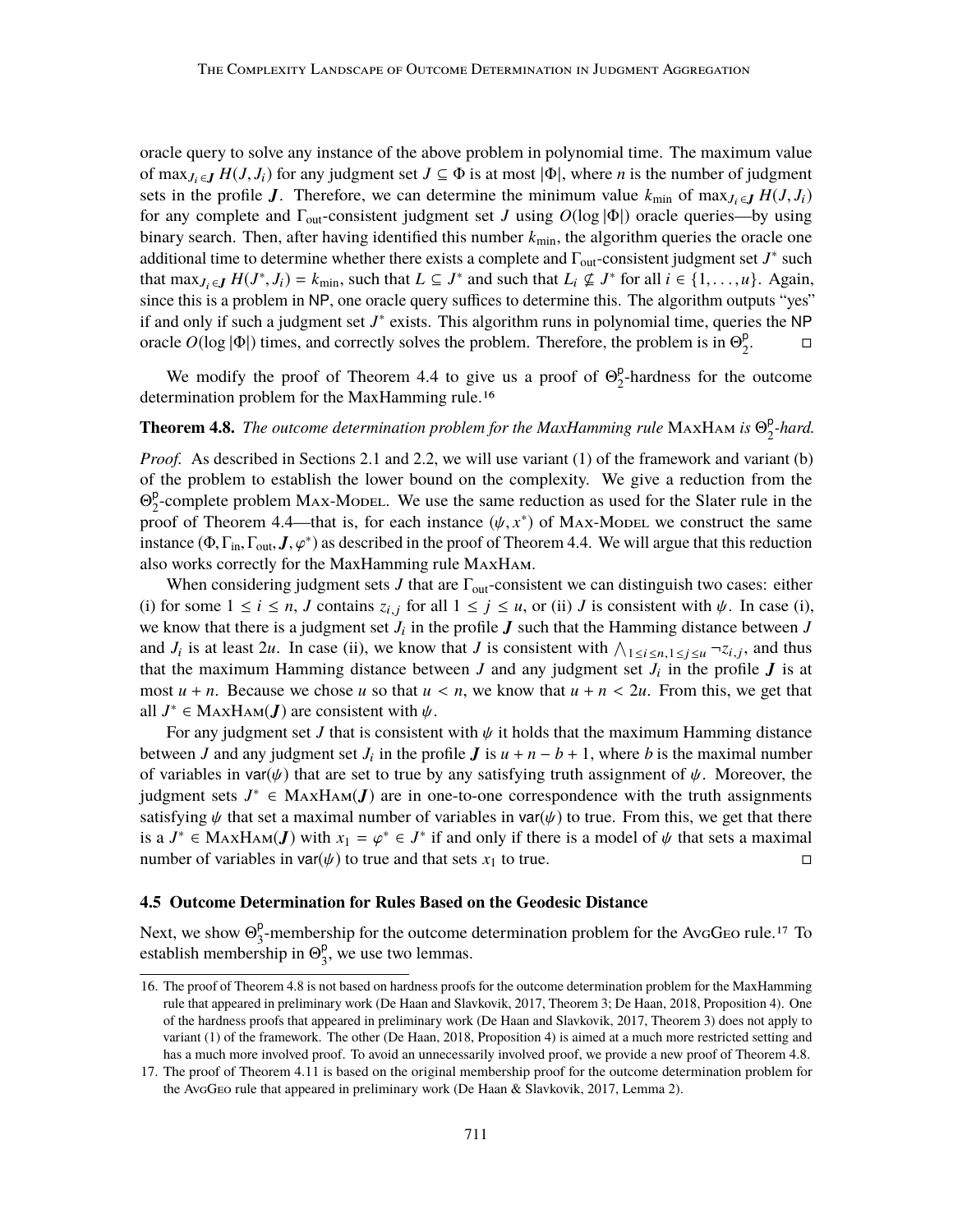**Lemma 4.9.** *The following problem is in coNP. Given an agenda* Φ*, an output constraint* Γout*, a profile J, and two judgment sets*  $J, J' \in \mathcal{J}(\Phi, \Gamma_{out})$ , decide if there is an edge from *J* to *J'* in the *geodesic graph for* Φ *and* Γout*.*

*Proof.* We show that the complementary problem is in NP. There is no edge from *J* to *J'* in the geodesic graph if and only if there is some complete and  $\Gamma_{\text{out}}$ -consistent judgment set  $J'' \subseteq \Phi$  such that for each  $\varphi \in \Phi$ , *J*" agrees with *J* or *J'* (or both). We can nondeterministically guess such<br>a set *I*" together with a truth assignment witnessing that *I*" is  $\Gamma$  consistent, and verifying in a set  $J''$ , together with a truth assignment witnessing that  $J''$  is  $\Gamma_{\text{out}}$ -consistent, and verifying in polynomial time that for each  $\varphi \in \Phi$ , *J*" agrees with at least one of *J* or *J*'. This shows that the complementary problem is in NP and thus the problem is in CONP complementary problem is in NP, and thus the problem is in coNP.

**Lemma 4.10.** *The following problem is in*  $\Sigma_2^p$ <sup>2</sup>. Given an instance  $(\Phi, \Gamma_{\text{in}}, \Gamma_{\text{out}}, J, L, L_1, \ldots, L_u)$  of<br>lem, and an integer k (given in unary), decide if there *variant (a) of the outcome determination problem, and an integer k (given in unary), decide if there is a judgment set*  $J \in \mathcal{J}(\Phi, \Gamma_{out})$  *such that*  $L \subseteq J$ *, such that*  $L_i \nsubseteq J$  *for each*  $1 \leq i \leq u$ *, and such that*  $\sum_{J_i \in \mathbf{J}} G(J, J_i) \leq k$ *.* 

*Proof.* We show this by describing a nondeterministic polynomial-time algorithm that has access to an NP oracle, and that decides this problem. The algorithm guesses a judgment set  $J^* \subseteq \Phi$  and a truth assignment *α* : var(Φ) ∪ var(Γ<sub>out</sub>) → {0, 1}, and it checks that *J*<sup>\*</sup> is complete that *α* satisfies are  $\alpha \in I^*$  and Γ is independent  $I \subset I^*$  and  $I \subset I^*$  for anch  $1 \le i \le \mu$ . Moreover each  $\varphi \in J^*$  and  $\Gamma_{\text{out}}$ . In addition, it checks whether  $L \subseteq J^*$  and  $L_i \nsubseteq J^*$  for each  $1 \le i \le u$ . Moreover, the algorithm guesses *II* patural numbers  $0 \le k$ ,  $v \le k$  such that  $\ell = \sum_{i=1}^{\infty} a_i \le k$  and the algorithm guesses  $|J|$  natural numbers  $0 \le \ell_1, \ldots, \ell_{|J|} \le k$  such that  $\ell = \sum_{1 \le i \le |J|} \ell_i \le k$ , and it guesses a judgment set  $I_k$ ,  $\subset \Omega$  and a truth assignment  $\alpha_k$ ,  $\forall x(\Omega) \cup \forall x(\Gamma) \rightarrow \{0, 1\}$  for it guesses a judgment set *J<sub>i,j</sub>* ⊆ Φ and a truth assignment  $\alpha_{i,j}$ : var( $\Phi$ ) ∪ var( $\Gamma_{\text{out}}$ ) → {0, 1} for each  $1 \le i \le |J|$  and each  $1 \le j \le \ell_i$ . The algorithm then verifies (1) whether each judgment<br>set  $I_{i,j}$  is complete, and (2) whether the assignment  $\alpha_{i,j}$  satisfies each  $\alpha \in I_{i,j}$  as well as  $\Gamma_{i,j}$  for set *J<sub>i,j</sub>* is complete, and (2) whether the assignment  $\alpha_{i,j}$  satisfies each  $\varphi \in J_{i,j}$  as well as  $\Gamma_{\text{out}}$ , for each  $1 \le i \le |J|$  and  $1 \le j \le \ell_i$ . Moreover, it verifies (3) whether for each  $1 \le i \le |J|$  and  $0 \le j \le \ell_i$ , there is an edge from  $I_1$ , to  $I_2$ , in the geodesic graph. It does so by querying an oracle for the there is an edge from  $J_{i,j}$  to  $J_{i,j+1}$  in the geodesic graph. It does so by querying an oracle for the graph and  $J_{i,j+1}$  in the geodesic graph. It does so by querying an oracle for the problem in Lemma 4.9 for each edge. We know that condition (3) is satisfied if and only if the oracle answers "yes" for all queries. Since the problem in Lemma 4.9 is in coNP, we know that an NP oracle suffices. The algorithm accepts if and only if all conditions  $(1)$ – $(3)$  are satisfied. It is straightforward to verify that  $\sum_{J_i \in \mathbf{J}} G(J^*, J_i) \leq k$  if and only if there exists some guess that satisfies conditions (1)–(3). Thus, the problem is in  $\Sigma^p$ conditions (1)–(3). Thus, the problem is in  $\Sigma_2^p$ 2 .

### **Theorem 4.11.** *The outcome determination problem for the AvGGeo rule is in*  $Θ^{\rho}_{3}$ 3 *.*

*Proof.* As described in Sections 2.1 and 2.2, we will use variant (6) of the framework and variant (a) of the problem to establish the upper bound on the complexity. In order to show membership in  $\Theta_3^p$  $\frac{p}{3}$ , we describe how to solve the outcome determination problem for the AvgGeo rule in polynomial time by querying a  $\Sigma_2^p$  $\frac{p}{2}$  oracle at most  $O(\log |J| + \log |\Phi|)$  times. We know that the maximum value of  $\sum_{J_i \in \mathbf{J}} G(J, J_i)$  for any judgment set *J* is upper bounded by  $|\mathbf{J}| \cdot |\Phi|$ . Therefore, by using a logarithmic number of queries to an oracle for the problem in Lemma 4.10, we can by using a logarithmic number of queries to an oracle for the problem in Lemma 4.10, we can determine the minimum value  $k^*$  for  $\sum_{J_i \in \mathbf{J}} G(J, J_i)$  using binary search. Then, with one additional query to this oracle we can determine whether there exists a judgment set  $I^* \in \mathcal{T}(\Phi, \Gamma)$  such query to this oracle we can determine whether there exists a judgment set  $J^* \in \mathcal{J}(\Phi, \Gamma_{out})$  such that  $(1) \sum_{i} G(I, L) \leq J^*$  (2)  $I \subseteq I^*$  and  $(3) I \notin I^*$  for all  $1 \leq i \leq u$ . Thus, the outcome that (1)  $\sum_{J_i \in \mathbf{J}} G(J, J_i) \leq k^*$ , (2)  $L \subseteq J^*$ , and (3)  $L_i \nsubseteq J^*$  for all  $1 \leq i \leq u$ . Thus, the outcome determination problem for the AvcGEO rule is in  $\Theta^p$ determination problem for the AvgGeo rule is in  $\Theta_3^p$ 3 .

To show  $\Theta_3^p$  $\frac{p}{3}$ -hardness for the outcome determination problem for the AvGGEO rule, we introduce the following auxiliary problem—which is a variant of  $QSAT_2$ -MIN-Model—and show that it is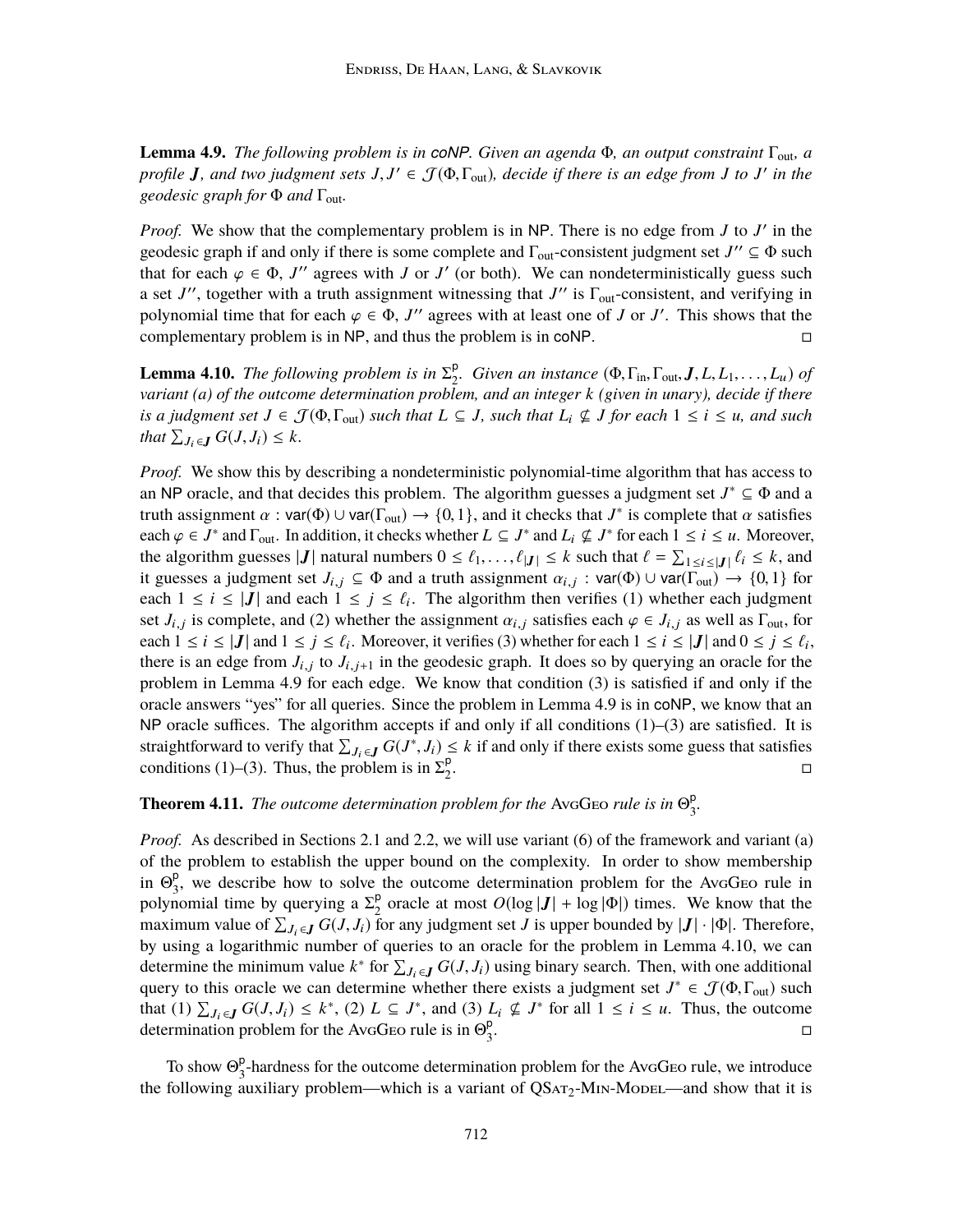$\Theta_{\mathfrak{p}}^{\mathsf{p}}$ <sup>9</sup><sub>2</sub>-hard. Let  $\chi = \exists X.\forall Y.\psi$  be a quantified Boolean formula. Moreover, let  $\beta_0: Y \to \{0, 1\}$  be the upper particle in  $Y$  to false and let  $\beta_1: Y \to \{0, 1\}$  be the truth assignment truth assignment that sets all variables in *Y* to false, and let  $\beta_1 : Y \to \{0, 1\}$  be the truth assignment that sets all variables in *Y* to true. We say that  $\chi$  is *normal* if  $\psi[\beta_0]$  and  $\psi[\beta_1]$  are both unsatisfiable. We say that a truth assignment  $\beta : Y \to \{0, 1\}$  is *normal* if  $\beta \neq \beta_0$  and  $\beta \neq \beta_1$ . If  $\chi$  is normal, we say that  $\chi$  is *true* if there exists a truth assignment  $\alpha : X \to \{0,1\}$  such that for all normal truth assignments  $\beta: Y \to \{0, 1\}$  it holds that  $\alpha \cup \beta$  satisfies  $\psi$ .<sup>18</sup>

 $\overline{\text{QSAT}}_2\text{-Min-MoDEL}$ **Instance:** A true instance  $\chi = \exists X.\forall Y.\psi$  of QSA<sub>T2</sub> that is normal, and a variable  $x^* \in X$ .<br>Oughtion: Is there a truth assignment  $\alpha : Y \to \{0, 1\}$  with the property that **Question:** Is there a truth assignment  $\alpha : X \to \{0, 1\}$  with the property that ( $\star$ ) for all normal truth assignments  $\beta : Y \to \{0, 1\}$  it holds that  $\alpha \cup \beta$  satisfies  $\psi$ , such that  $\alpha$  sets a minimal number of variables in *X* to true—among all assignments  $\alpha'$ :<br>  $X \rightarrow 0.13$  with property  $(\star)$ —and such that  $\alpha$  sets  $x^*$  to true?  $X \to \{0, 1\}$  with property ( $\star$ )—and such that  $\alpha$  sets  $x^*$  to true?

The following example illustrates the problem  $QSAT_2$ -MIN-MODEL'.

**Example 4.12.** Consider the following two quantified Boolean formulas  $\chi_1$  and  $\chi_2$ , involving the sets *X* = { $x_1, x_2$ } and *Y* = { $y_1, y_2$ } of variables:

$$
\chi_1 = \exists X. \forall Y. \psi_1 \quad \text{where} \quad \psi_1 = \left( (y_1 \land \neg y_2) \lor (y_1 \land y_2) \right) \land (x_1 \lor y_1) \land (x_1 \lor x_2)
$$
\n
$$
\chi_2 = \exists X. \forall Y. \psi_2 \quad \text{where} \quad \psi_2 = \left( (y_1 \land \neg y_2) \lor (\neg y_1 \land y_2) \right) \land (x_1 \lor y_1) \land (x_1 \lor x_2)
$$

The formula  $\chi_1$  is not normal, because  $\psi_1[\beta_1]$  is satisfiable. The formula  $\chi_2$  is normal, because  $\psi_2[\beta_0]$ and  $\psi_2[\beta_1]$  are both unsatisfiable. Moreover,  $\chi_2$  is true, because the truth assignment  $\alpha$  with  $\alpha(x_1) = 1$ and  $\alpha(x_2) = 1$  has property ( $\star$ )—that is,  $\alpha$  combined with any normal truth assignment  $\beta : Y \to \{0, 1\}$ satisfies  $\psi_2$ . Therefore,  $(\chi_2, x_1)$  and  $(\chi_2, x_2)$  are valid instances of the problem QSAT<sub>2</sub>-MIN-Model.<sup>'</sup>.<br>In the case of  $\chi_2$  there are exactly two truth assignments to the variables in Y that have

In the case of  $\chi_2$ , there are exactly two truth assignments to the variables in *X* that have property ( $\star$ )—namely  $\alpha_1$  and  $\alpha_2$ , where  $\alpha_1(x_1) = \alpha_2(x_1) = 1$ ,  $\alpha_1(x_2) = 0$  and  $\alpha_2(x_2) = 1$ . Among these two, only  $\alpha_1$  sets a minimal number of variables in *X* to true (namely one). Thus,  $(\chi_2, x_1)$  is a yes-instance of the problem  $QSAT_2$ -Min-Model', and  $(\chi_2, x_2)$  is a no-instance.

**Lemma 4.13.** QSAT<sub>2</sub>-MIN-MODEL' is  $\Theta_3^p$ 3 *-hard.*

*Proof.* We show that  $QSAT_2$ -Min-Model' is  $\Theta_3^p$  $\frac{p}{3}$ -hard by giving a reduction from QSAT<sub>2</sub>-M<sub>IN</sub>-Model. Let  $(\chi, x^*)$  be an instance of QSAT<sub>2</sub>-MIN-Model, where  $\chi = \exists X.\forall Y.\psi$  and  $x^* \in X$ . We construct the following instance  $(x', x)$  of OSAT<sub>4</sub>-MIN-Model', defined by letting  $Y' = Y \cup \{y_0, y'\}$  for fresh the following instance  $(\chi', x)$  of QSAT<sub>2</sub>-MIN-Model, defined by letting  $Y' = Y \cup \{y_0, y'_0\}$ <br>variables  $y_0, y'_1$  and by letting  $\chi' = \exists Y, \forall Y', \mu'$ , where:  $_{0}^{\prime}\}$  for fresh variables  $y_0, y'_0$  $\gamma_0'$ , and by letting  $\chi' = \exists X. \forall Y'. \psi'$ , where:

$$
\psi' = \left(\bigvee_{y \in Y'} y\right) \wedge \left(\bigvee_{y \in Y'} \neg y\right) \wedge \left((y_0 \leftrightarrow \neg y'_0) \to \psi\right).
$$

It is straightforward to verify that  $\chi'$  is normal. Take an arbitrary  $\alpha : X \to \{0, 1\}$ . We show  $\forall Y, \psi[\alpha]$  is true if and only if  $\alpha$  has property  $(\star)$  for the instance  $\chi'$ that  $\forall Y.\psi[\alpha]$  is true if and only if  $\alpha$  has property  $(\star)$  for the instance  $\chi'$ .

<sup>18.</sup> In other words, the notion of truth for quantified Boolean formulas <sup>∃</sup>*X*.∀*Y*.ψ that we call normal is restricted to normal truth assignments to the variables in *Y* (and still refers to all truth assignments to the variables in *X*).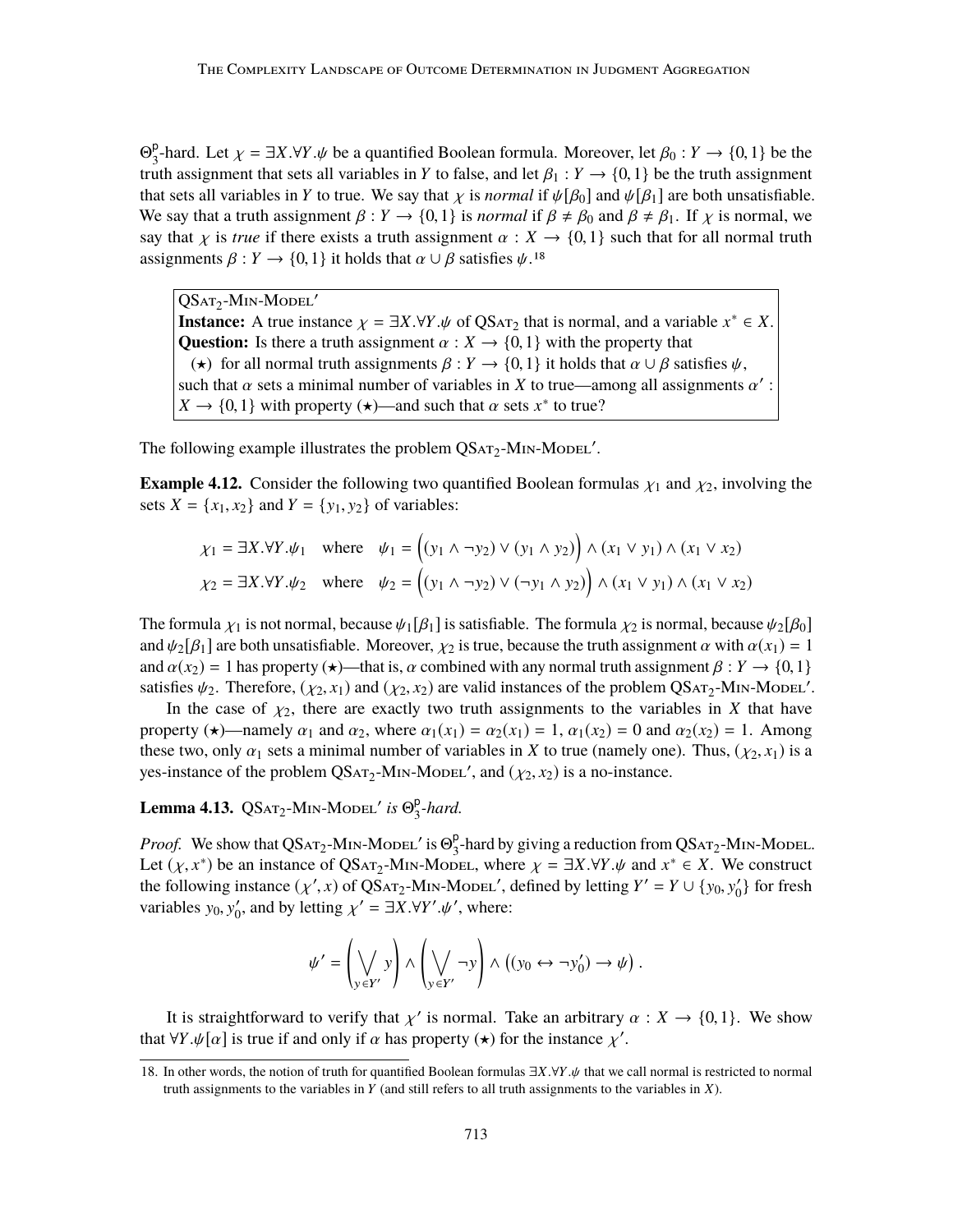(⇒) Suppose that  $\forall Y.\psi[\alpha]$  is true. We show that  $\alpha$  has property (★) for the instance  $\chi'$ . Take an arbitrary truth assignment  $\beta : Y' \to \{0, 1\}$  such that  $\beta \neq \beta_0$  and  $\beta \neq \beta_1$ . Since  $\forall Y \cdot \psi[\alpha]$  is true and *Y*'  $\supseteq$  *Y*, we know that  $\alpha \cup \beta$  satisfies  $\psi$ , and thus that  $\alpha \cup \beta$  satisfies  $\psi'$ .<br>(  $\left(\leftarrow\right)$  Conversely suppose that  $\alpha$  has property (+) for the instance  $\psi'$ . We sh

(∈) Conversely, suppose that  $\alpha$  has property (★) for the instance  $\chi'$ . We show that  $\forall Y.\psi[\alpha]$  is true. Take an arbitrary truth assignment  $\beta : Y \to \{0, 1\}$ . Then consider the truth assignment  $\beta' : Y' \to$ <br>(0.1) such that  $\beta'(y_0) = 0$ ,  $\beta'(y') = 1$  and  $\beta'(y) = \beta(y)$  for all  $y \in Y$ . Since  $\alpha$  has property (+) and {0, 1} such that  $\beta'(y_0) = 0$ ,  $\beta'(y'_0)$ <br>since  $\beta' + \beta_0$  and  $\beta' + \beta_1$ , we kn  $\beta_0$ ) = 1, and  $\beta'(y) = \beta(y)$  for all  $y \in Y$ . Since  $\alpha$  has property ( $\star$ ) and now that  $\alpha \perp R'$  satisfies  $\mu'$ . Moreover, since  $R'$  satisfies  $(y_0 \leftrightarrow -y')$ . since  $\beta' \neq \beta_0$  and  $\beta' \neq \beta_1$ , we know that  $\alpha \cup \beta'$  satisfies  $\psi'$ . Moreover, since  $\beta'$  satisfies  $(y_0 \leftrightarrow \neg y'_0)$ <br>we know that  $\beta'$  satisfies  $\psi[\alpha]$ . Because  $\beta'$  agrees with  $\beta$  on all variables in  $\psi[\alpha]$ ,  $'_{0}$ ), we know that  $\beta'$  satisfies  $\psi[\alpha]$ . Because  $\beta'$  agrees with  $\beta$  on all variables in  $\psi[\alpha]$ , we know that  $\beta$ satisfies  $\psi[\alpha]$ . Since we chose  $\beta$  arbitrarily, we can conclude that  $\forall Y.\psi[\alpha]$  is true.

We are now ready to show  $\Theta_3^p$  $\frac{p}{3}$ -hardness of outcome determination for the AvgGeo rule.<sup>19</sup>

### **Theorem 4.14.** *The outcome determination problem for the AvgGeo rule is*  $Θ^{\rho}_{3}$ 3 *-hard.*

*Proof.* As described in Sections 2.1 and 2.2, we will use variant (1) of the framework and variant (b) of the problem to establish the lower bound on the complexity. We give a polynomial-time reduction from QSat<sub>2</sub>-MIN-Model'. Take an instance  $(\exists X. \forall Y. \psi, x^*)$  of QSat<sub>2</sub>-MIN-Model',<br>where  $\exists Y. \forall Y. \psi$  is a true quantified Boolean formula, where  $\psi$  is quantifier-free, where  $x^* \in Y$ where  $\exists X.\forall Y.\psi$  is a true quantified Boolean formula, where  $\psi$  is quantifier-free, where  $x^* \in X =$  ${x_1, \ldots, x_n}$  and  $Y = {y_1, \ldots, y_m}$ , and where  $\exists X.\forall Y.\psi$  is normal. We say that the *weight* of a truth assignment  $\omega : X \to \{0, 1\}$  is the number of variables  $x \in X$  such that  $\omega(x) = 1$ . We construct an instance  $(\Phi, \Gamma_{\text{in}}, \Gamma_{\text{out}}, J, \varphi^*)$  of the winner determination problem for the AvgGeo rule as follows.<br>We introduce variables  $y_{\text{out}}$  and  $z_{\text{out}}$  for each  $1 \le i \le m$  and each  $1 \le i \le 4n$ . We define

We introduce variables  $y_{j,i}$  and  $z_{j,i}$  for each  $1 \le j \le m$  and each  $1 \le i \le 4n$ . We define the agenda  $\Phi$  by letting  $[\Phi] = \{x_1, \ldots, x_n\} \cup \{y_{j,i}, z_{j,i} \mid 1 \le j \le m, 1 \le i \le 4n\}$ . We then construct the integrity constraints  $\Gamma_{\alpha} - \Gamma_{\alpha}$  as follows: integrity constraints  $\Gamma_{\text{in}} = \Gamma_{\text{out}}$  as follows:

$$
\Gamma_{\text{in}} = \Gamma_{\text{out}} = \left( \neg \psi_1 \land \bigwedge_{\substack{1 \le j \le m \\ 1 \le i \le 4n}} \neg y_{j,i} \land \left( \bigwedge_{\substack{1 \le j \le m \\ 1 \le j \le n}} \zeta_j \right) \to \bigwedge_{\substack{1 \le j \le m \\ 1 \le i \le 4n}} z_{j,i} \right) \lor \left( \bigwedge_{\substack{1 \le j \le m \\ 1 \le j \le m}} \zeta_j \right) \to \bigwedge_{\substack{1 \le j \le m \\ 1 \le j \le n}} y_{j,i} \right) \lor
$$

where  $\zeta_j = \bigvee_{1 \leq i \leq 4n} z_{j,i}$  and  $\zeta'_j$ <br>replacing each occurrence of  $j' = \bigvee_{1 \le i \le 4n} y_{j,i}$  for each  $1 \le j \le m$ , where  $\psi_1$  is obtained from  $\psi$  by  $y_i \in Y$  with  $\zeta$ , and where  $\psi_2$  is obtained from  $\psi$  by replacing each replacing each occurrence of  $y_j \in Y$  with  $\zeta_j$  and where  $\psi_2$  is obtained from  $\psi$  by replacing each occurrence of  $y_j \in Y$  with  $\zeta_j'$ <br>*i*  $\leq m, 1 \leq i \leq 4n$  where j. We let  $J = (J_1, J_2, J_3)$ , where  $J_1 = \{\neg x_i \mid 1 \le i \le n\} \cup \{y_{j,i}, \neg z_{j,i} \mid 1 \le j \le n\}$  $j \leq m, 1 \leq i \leq 4n$ , where  $J_2 = \{\neg x_i \mid 1 \leq i \leq n\} \cup \{\zeta_{j,i}, \neg y_{j,i} \mid 1 \leq j \leq m, 1 \leq i \leq 4n\}$ , and  $J_3$  and  $J_4$  are  $\Gamma_4$  consistent where  $J_3 = \{\neg \varphi \mid \varphi \in [\Phi]\}\$ . It is straightforward to verify that  $J_1$ ,  $J_2$  and  $J_3$  are  $\Gamma_{\text{in}}$ -consistent. Finally, we let  $\varphi^* = x^*$ .<br>In the remainder  $\varphi$ 

In the remainder of the proof, we will show that the judgment sets in AvgGeo( $J$ ) are in correspondence with the truth assignments  $\omega : X \to \{0,1\}$  with property  $(\star)$  of minimal weight. Take any truth assignment  $\omega : X \to \{0, 1\}$ . Consider the following judgment set:

$$
J^{\omega} = \{ x_i \mid 1 \le i \le n, \omega(x_i) = 1 \} \cup \{ \neg x_i \mid 1 \le i \le n, \omega(x_i) = 0 \} \cup \{ \neg y_{j,i}, z_{j,i} \mid 1 \le j \le m, 1 \le i \le 4n \}.
$$

<sup>19.</sup> The proof of Theorem 4.14 is not based on the original hardness proof for the outcome determination problem for the AvgGeo rule that appeared in preliminary work (De Haan & Slavkovik, 2017, Theorem 4)—the original proof only applies to variants (2), (3) and (4) of the framework.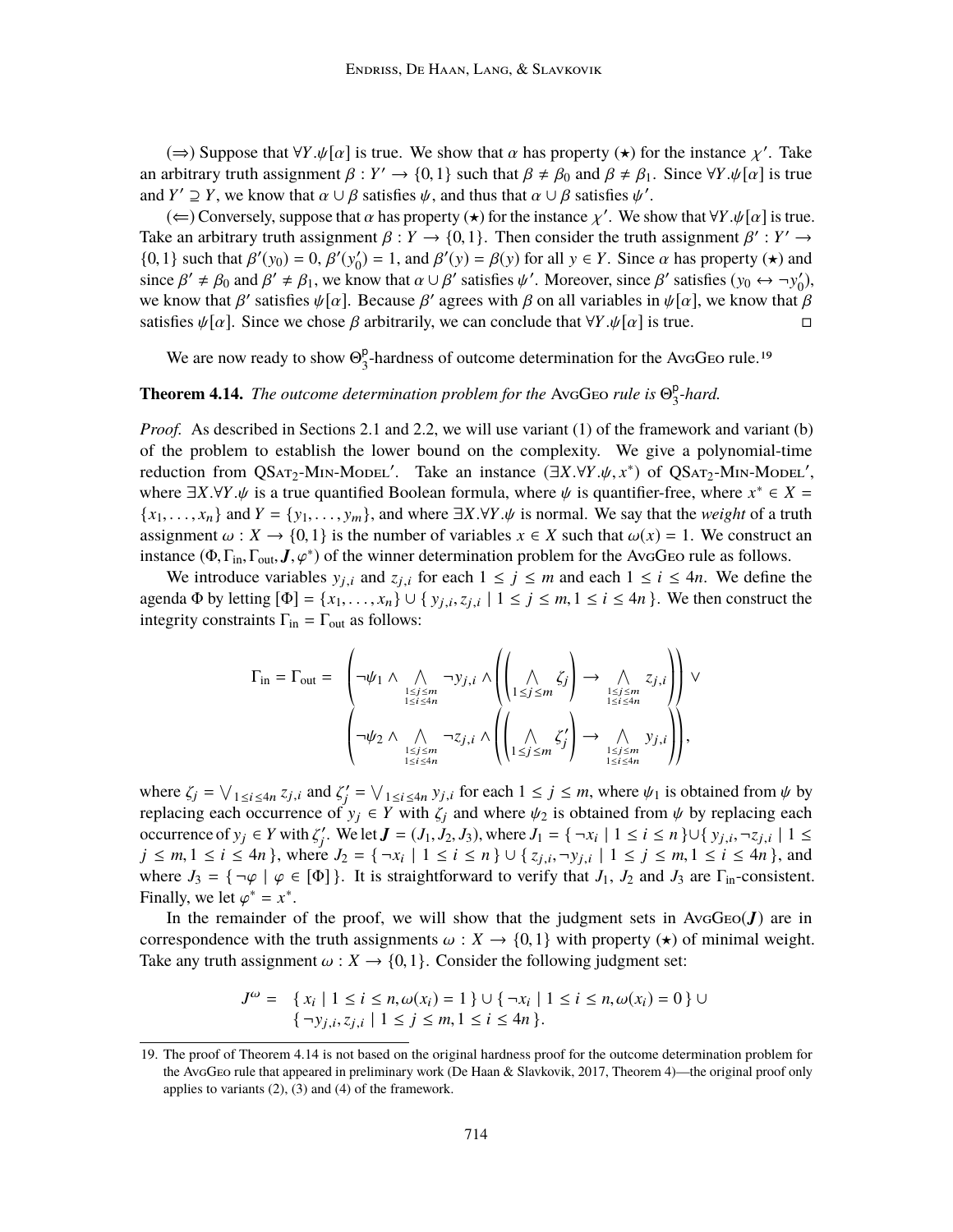For each  $\omega$  :  $X \to \{0,1\}$  of weight w that has property  $(\star)$ , it holds that  $G(J^{\omega}, J_3) = w$ <br> $G(J^{\omega}, L) = G(J^{\omega}, L) = w + 1$  because there is no  $\Gamma$ , consistent judgment set between  $J^{\omega}$ and  $G(J^{\omega}, J_1) = G(J^{\omega}, J_2) = w + 1$ , because there is no  $\Gamma_{\text{out}}$ -consistent judgment set between  $J^{\omega}$ <br>and  $J^{\omega}$  or  $J^{\omega}$  in the geodesic graph, where: and  $J_1^{\omega}$  or  $J_2^{\omega}$  in the geodesic graph, where:

$$
J_1^{\omega} = \{ x_i \mid 1 \le i \le n, \omega(x_i) = 1 \} \cup \{ \neg x_i \mid 1 \le i \le n, \omega(x_i) = 0 \} \cup \{ y_{j,i}, \neg z_{j,i} \mid 1 \le j \le m, 1 \le i \le 4n \}, \text{ and}
$$
  
\n
$$
J_2^{\omega} = \{ x_i \mid 1 \le i \le n, \omega(x_i) = 1 \} \cup \{ \neg x_i \mid 1 \le i \le n, \omega(x_i) = 0 \} \cup \{ \neg y_{j,i}, z_{j,i} \mid 1 \le j \le m, 1 \le i \le 4n \}.
$$

Then the judgment sets  $J^{\omega}$  for truth assignments  $\omega : X \to \{0, 1\}$  with property ( $\star$ ) of minimal weight we have cumulative geodesic distance  $3w_0 + 2$  to the profile  $J$ weight  $w_0$  have cumulative geodesic distance  $3w_0 + 2$  to the profile  $J$ .

In order to show that there are no Γout-consistent judgment sets *J* with smaller cumulative geodesic distance to the profile  $J$ , we argue that every path in the geodesic graph from  $J_1$  to  $J_2$  that does not go through any judgment set *J*<sup>ω</sup>—where  $\omega$  is a truth assignment that has property ( $\star$ )—has length at least *An*. This is the case because (i) this path has to go through some judgment set *I'* length at least 4*n*. This is the case because (i) this path has to go through some judgment set *J'* with  $\{\neg y_{j,i}, z_{j,i} \mid 1 \le j \le m, 1 \le i \le n\} \subseteq J'$ , (ii) there is some  $\Gamma_{\text{out}}$ -consistent *J''* between *J'*<br>and *L* that includes  $\{y_{i,j}\mid 1 \le i \le n\}$  for some  $y_{i,j}$  and (iii) the distance from *I''* to *I'* is at least and  $J_1$  that includes  $\{y_{j,i} \mid 1 \le i \le n\}$  for some  $y_j$ , and (iii) the distance from *J''* to *J'* is at least 4*n*. We may assume without loss of generality that  $n > 2$ , and thus that  $4n > 3w_0 + 2$ .

Because for every  $\omega : X \to \{0, 1\}$ , the judgment set  $J^{\omega}$  is  $\Gamma_{\text{out}}$ -consistent, we know that any path  $I^{\omega}$  for some  $\omega : X \to \{0, 1\}$ . Moreover, for each path from *L* to *L* it from *J*<sub>1</sub> to *J*<sub>2</sub> must go through *J*<sup>ω</sup> for some  $\omega$  : *X*  $\rightarrow$  {0,1}. Moreover, for each path from *J*<sub>1</sub> to *J*<sub>2</sub> it holds that the closest judgment set on this path to *L*<sub>2</sub> is a set of the form *J*<sup>ω</sup> for some holds that the closest judgment set on this path to *J*<sub>3</sub> is a set of the form  $J^{\omega}$ , for some  $\omega$ . Therefore, we know that any judgment set that minimizes the cumulative distance to the profile  $I - (L, L, L)$ we know that any judgment set that minimizes the cumulative distance to the profile  $J = (J_1, J_2, J_3)$ is of the form  $J^{\omega}$  for some  $\omega : X \to \{0,1\}$  that has property ( $\star$ ). Moreover, the cumulative distance to such a set  $I^{\omega}$  is  $3w + 2$  where w is the weight of  $\omega$ . Thus,  $\Delta y G_{\text{EO}}(I)$  consists of the judgment to such a set  $J^{\omega}$  is  $3w + 2$ , where w is the weight of  $\omega$ . Thus, AvgGeo(*J*) consists of the judgment sets  $J^{\omega}$  for all those  $\omega$  with property ( $\star$ ) of minimal weight.<br>This means that there is a judgment set  $I^* \in \Delta \vee G \in (I)$ .

This means that there is a judgment set  $J^* \in \text{AvgGeo}(J)$  with  $x^* = \varphi^* \in J^*$  if and only if there is <br>the assignment  $\alpha : Y \to (0, 1)$  with property  $(+)$  that sets a minimal number of variables in Y a truth assignment  $\alpha : X \to \{0, 1\}$  with property ( $\star$ ) that sets a minimal number of variables in *X* and that sets  $x^*$  to true. and that sets *x* ∗ to true.  $\Box$ 

The membership proof for the outcome determination problem for the MaxGeo rule is similar to the proof of the membership result for the AvgGeo rule (Theorem 4.11). To establish membership in  $\overline{\Theta}^{\text{p}}_3$  $\frac{p}{3}$ , we use an additional lemma.

**Lemma 4.15.** *The following problem is in*  $\Sigma_2^p$ <sup>2</sup>. Given an instance  $(\Phi, \Gamma_{\text{in}}, \Gamma_{\text{out}}, J, L, L_1, \ldots, L_u)$  of<br>lam, and an integer k (given in unary), decide if there *variant (a) of the outcome determination problem, and an integer k (given in unary), decide if there is a judgment set*  $J \in \mathcal{J}(\Phi, \Gamma_{out})$  *such that*  $L \subseteq J$ *, such that*  $L_i \nsubseteq J$  *for each*  $1 \leq i \leq u$ *, and such that*  $\max_{J_i \in \mathbf{J}} G(J, J_i) \leq k$ .

*Proof.* We show this by describing a nondeterministic polynomial-time algorithm that has access to an NP oracle, and that decides this problem. The algorithm guesses a judgment set  $J^* \subseteq \Phi$  and a truth assignment *α* : var(Φ) ∪ var(Γ<sub>out</sub>) → {0, 1}, and it checks that *J*<sup>\*</sup> is complete that *α* satisfies are  $\alpha \in I^*$  and Γ . In addition, it checks whether  $I \subseteq I^*$  and  $I \subseteq I^*$  for each  $1 \le i \le u$ . Moreover each  $\varphi \in J^*$  and  $\Gamma_{\text{out}}$ . In addition, it checks whether  $L \subseteq J^*$  and  $L_i \nsubseteq J^*$  for each  $1 \le i \le u$ . Moreover, the algorithm guesses *LU* patural numbers  $0 \le k$ ,  $v \le k$  such that  $\ell = \max_{i} v_i$   $\le k \le k$ the algorithm guesses |**J**| natural numbers  $0 \le \ell_1, \ldots, \ell_{|J|} \le k$  such that  $\ell = \max_{1 \le i \le |J|} \ell_i \le k$ , and it guesses a judgment set  $J_{i,j} \subseteq \Phi$  and a truth assignment  $\alpha_{i,j} : \text{var}(\Phi) \cup \text{var}(\Gamma_{\text{out}}) \to \{0, 1\}$ <br>for each  $1 \le i \le |I|$  and each  $1 \le i \le \ell$ . The algorithm then verifies (1) whether each judgment for each  $1 \le i \le |J|$  and each  $1 \le j \le \ell_i$ . The algorithm then verifies (1) whether each judgment<br>set  $L_i$ , is complete, and (2) whether the assignment  $\alpha_i$ , satisfies each  $\alpha \in L_i$ , as well as  $\Gamma_i$ , for set *J<sub>i,j</sub>* is complete, and (2) whether the assignment  $\alpha_{i,j}$  satisfies each  $\varphi \in J_{i,j}$  as well as  $\Gamma_{\text{out}}$ , for each  $1 \le i \le |J|$  and  $1 \le j \le \ell_i$ . Moreover, it verifies (3) whether for each  $1 \le i \le |J|$  and  $0 \le j \le \ell_i$ ,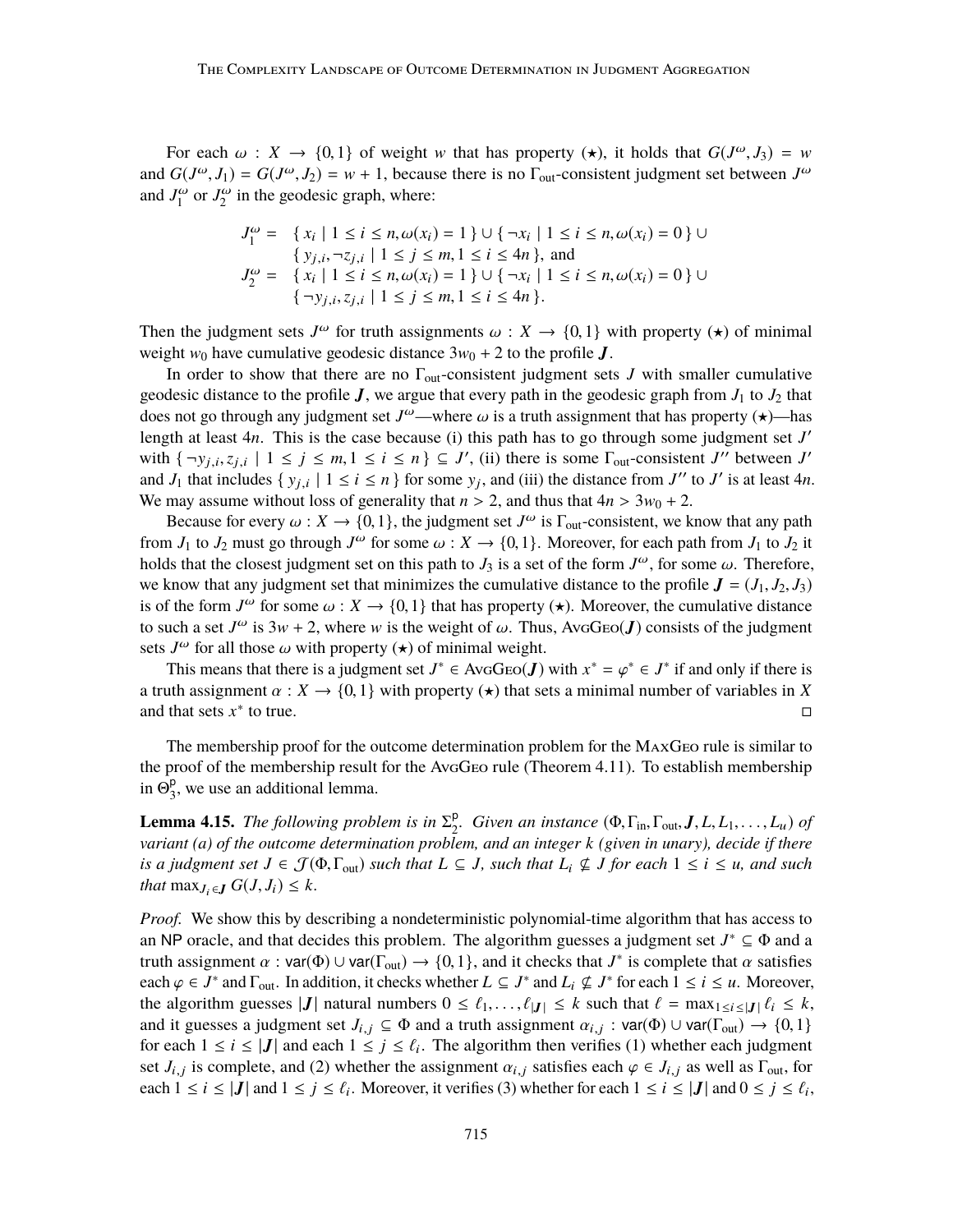there is an edge from  $J_{i,j}$  to  $J_{i,j+1}$  in the geodesic graph. It does so by querying an oracle for the graph and  $J_{i,j+1}$  in the geodesic graph. It does so by querying an oracle for the problem in Lemma 4.9 for each edge. We know that condition (3) is satisfied if and only if the oracle answers "yes" for all queries. Since the problem in Lemma 4.9 is in coNP, we know that an NP oracle suffices. The algorithm accepts if and only if all conditions  $(1)$ – $(3)$  are satisfied. It is straightforward to verify that  $\max_{J_i \in \mathbf{J}} G(J^*, J_i) \leq k$  if and only if there exists some guess that satisfies conditions  $(1)$ – $(3)$ . Thus the problem is in  $\Sigma^p$ satisfies conditions (1)–(3). Thus, the problem is in  $\Sigma_2^p$ 2 .

### **Theorem 4.16.** *The outcome determination problem for the* MAxGEO *rule is in*  $Θ^{\rho}_{3}$ 3 *.*

*Proof.* As described in Sections 2.1 and 2.2, we will use variant (6) of the framework and variant (a) of the problem to establish the upper bound on the complexity. This proof is entirely similar to the proof of Theorem 4.11. In order to show membership in  $\Theta_3^p$  $\frac{p}{3}$ , we describe how to solve the outcome determination problem for the MAxGE rule in polynomial time by querying a  $\Sigma_2^p$  $\frac{p}{2}$  oracle at most  $O(\log |\Phi|)$  times. We know that the maximum value of max $J_i \in \mathbf{J}$   $G(\mathbf{J}, \mathbf{J}_i)$  for any judgment set *J* is upper bounded by |Φ|. Therefore, by using a logarithmic number of queries to an oracle for the problem in Lemma 4.15, we can determine the minimum value  $k^*$  for  $\max_{J_i \in \mathbf{J}} G(J, J_i)$  using<br>binary search. Then with one additional query to this oracle we can determine whether there exists a binary search. Then, with one additional query to this oracle we can determine whether there exists a judgment set *J*<sup>\*</sup> ∈ *J*( $\Phi$ ,  $\Gamma_{\text{out}}$ ) such that (1) max<sub>*J<sub>i</sub>*∈*J G*(*J*, *J<sub>i</sub>*) ≤ *k*<sup>\*</sup>, (2) *L* ⊆ *J*<sup>\*</sup>, and (3) *L<sub>i</sub>* ⊈ *J*<sup>\*</sup> for  $\frac{1}{2}$  1 (4)  $\frac{1}{2}$   $\frac{1}{2}$   $\frac{1}{2}$   $\frac{1}{2}$   $\frac{1}{2}$   $\frac{1}{2}$ all  $1 \le i \le u$ . Thus, the outcome determination problem for the MAxGE rule is in  $\Theta_3^p$ 3 .

We show  $\Theta_3^{\mathsf{p}}$  $\frac{p}{3}$ -hardness for the outcome determination problem for the MAxGeo rule similarly to the hardness proof for the AvgGeo rule (Theorem 4.14).

### **Theorem 4.17.** *The outcome determination problem for the* MAxGeo *rule is*  $\Theta_{3}^{p}$ 3 *-hard.*

*Proof.* As described in Sections 2.1 and 2.2, we will use variant (1) of the framework and variant (b) of the problem to establish the lower bound on the complexity. We use the same reduction as used for the AvgGeo rule in the proof of Theorem 4.14—that is, for each instance  $(\exists X.\forall Y.\psi, x^*)$  of  $OS_{AT}$ .  $M_{IN}$ . Monet  $'$  we construct the same instance ( $\Phi$ ,  $\Gamma$ ,  $\Gamma$ ,  $\mathcal{L}^{(*)}$ ) as described in the proof of  $\operatorname{QSAT}_2$ -MIN-MODEL' we construct the same instance  $(\Phi, \Gamma_{\text{in}}, \Gamma_{\text{out}}, \mathbf{J}, \varphi^*)$  as described in the proof of Theorem 4.14 Theorem 4.14.

We argue that this reduction also works correctly for the MAxGeo rule. For any  $\omega : X \to \{0, 1\}$ with weight w that has property ( $\star$ ), it holds that  $\max J_i \in J$  *G*( $J^{\omega}, J_i$ ) = w + 1. For any  $\omega : X \to \{0, 1\}$ <br>with weight w that does not have property ( $\star$ ) it holds that  $\max J_i$ ,  $G(J^{\omega}, J_i) > w_0 + 1$ , where we is with weight w that does not have property ( $\star$ ), it holds that  $\max_{J_i \in J} G(J^{\omega}, J_i) > w_0 + 1$ , where  $w_0$  is the minimal weight of any truth assignment  $\omega' : X \to J_0$  1) that has property ( $\star$ ). Similarly, for the minimal weight of any truth assignment  $\omega' : X \to \{0, 1\}$  that has property ( $\star$ ). Similarly, for<br>any  $\Gamma$  -consistent judgment set *I* that does not coincide with  $I^{\omega}$  for any  $\omega : X \to I^0$  1) it holds any  $\Gamma_{\text{out}}$ -consistent judgment set *J* that does not coincide with  $J^{\omega}$  for any  $\omega : X \to \{0, 1\}$ , it holds that may  $\omega : G(J^{\omega} L) \to w_0 + 1$ . From this we can conclude that for the constructed profile *I* it that  $\max_{J_i \in J} G(J^{\omega}, J_i) > w_0 + 1$ . From this, we can conclude that for the constructed profile *J* it holds that  $M_{\Delta} \times G_{\text{FO}}(J) = \Delta \times G_{\text{FO}}(J)$  and thus that the reduction is correct. holds that  $\text{MaxGeo}(J) = \text{AvgGeo}(J)$ , and thus that the reduction is correct.

## **4.6 Outcome Determination for the Reversal-Scoring Rule**

Next, we show  $\Theta_2^p$  $2^{\circ}$ -membership for the outcome determination problem for the reversal-scoring rule RevSco.

### **Theorem 4.18.** *The outcome determination problem for the reversal-scoring rule* RevSco *is in*  $\Theta^{\rho}_{2}$ 2 *.*

*Proof.* As described in Sections 2.1 and 2.2, we will use variant (6) of the framework and variant (a) of the problem to establish the upper bound on the complexity. We describe a polynomial-time algorithm that queries an NP oracle  $O(\log |\Phi| + \log n)$  times and that solves the problem. Roughly, the algorithm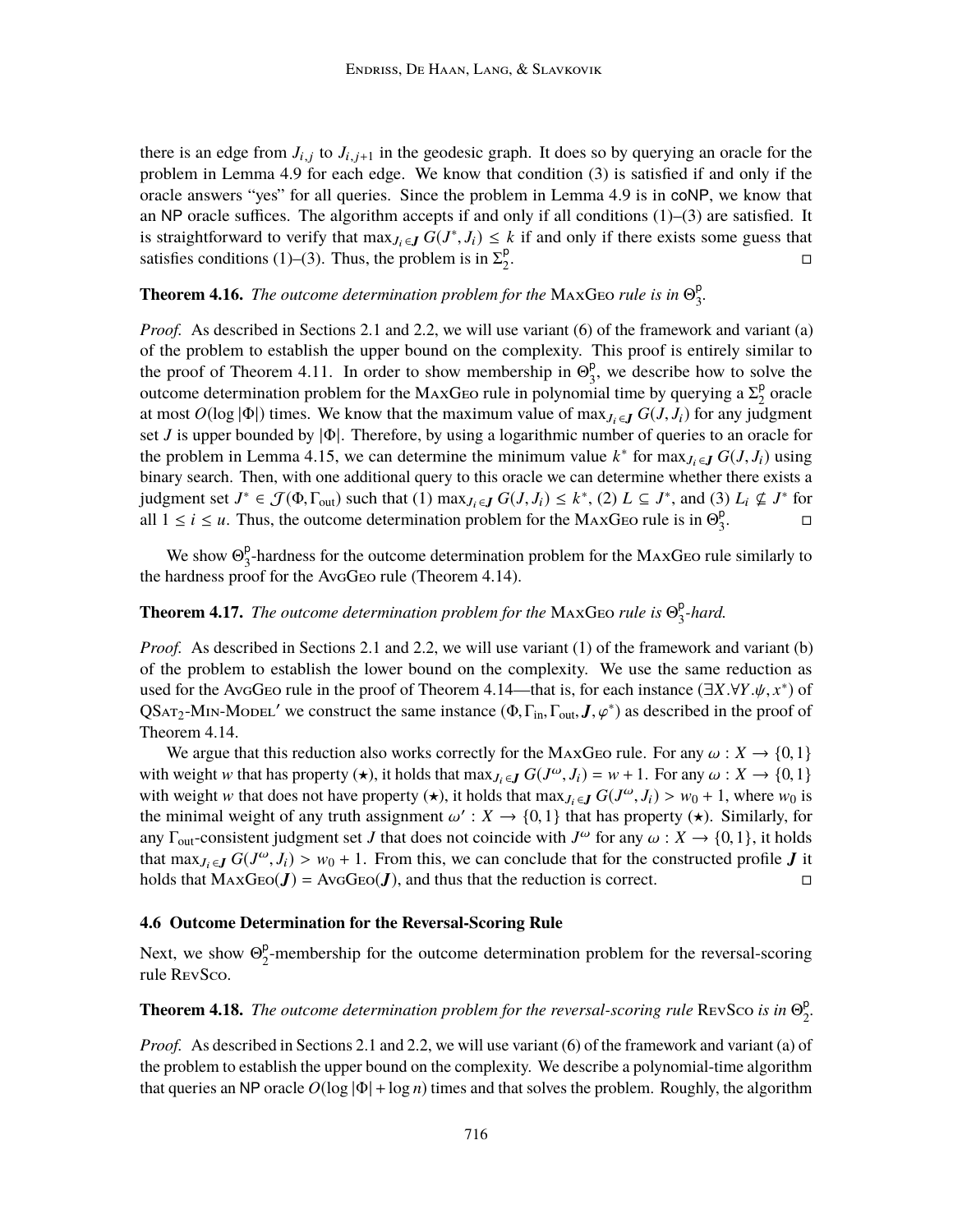does the following. It first computes the maximum total reversal score for any  $J^* \in \mathcal{J}(\Phi, \Gamma_{\text{out}})$ —that is the maximum value of  $\text{PEV}(J, J^*) = \sum_{x,y \in \mathcal{J}(\Phi)} \text{exp}(J_x, \phi)$  for some  $J^* \in \mathcal{J}(\Phi, \Gamma)$ . Then is, the maximum value of  $REV(J, J^*) = \sum_{J_i \in J, \varphi \in J^*} rev(J_i, \varphi)$  for some  $J^* \in \mathcal{J}(\Phi, \Gamma_{out})$ . Then, using this maximum value, the algorithm checks whether there exists some  $J^* \in \mathcal{J}(\Phi, \Gamma)$  such using this maximum value, the algorithm checks whether there exists some  $J^* \in \mathcal{J}(\Phi, \Gamma_{out})$  such that (i)  $PEV(J, J^*)$  reaches the maximum value, such that (ii)  $I \subset J^*$  and such that (iii)  $I \subset J^*$  for that (i) REV(*J*, *J*<sup>\*</sup>) reaches the maximum value, such that (ii)  $L \subseteq J^*$  and such that (iii)  $L_i \nsubseteq J^*$  for all  $i \in J_1$   $\ldots$ all *i* ∈ {1, . . . , *u*}.

The algorithm proceeds to find the maximum value of  $REV(J, J^*)$  in two phases. In the first<br>se it queries the NP oracle to determine the following value: phase, it queries the NP oracle to determine the following value:

$$
k_0 = \sum_{J_i \in \mathbf{J}} \sum_{\varphi \in \Phi} rev(J_i, \varphi).
$$

To do so, the algorithm uses oracle queries to check whether there exist judgment sets  $J_{i,\varphi}^{\bullet} \in \mathcal{J}(\Phi,\Gamma_{\text{out}})$ ,<br>for each  $L \in J$  and each  $\varphi \in \Phi$ , such that  $\Sigma_{\text{out}} = H(L, I^{\bullet}) \leq k$  for a given value k. This for each  $J_i \in J$  and each  $\varphi \in \Phi$ , such that  $\sum_{J_i \in J} \varphi \in \Phi$ ,  $H(J_i, J_i^{\bullet}) \leq k$  for a given v<br>is a problem in NP, so by picking an NP-complete problem for the oracle, we can  $\binom{•}{i,\varphi} \leq k$  for a given value *k*. This is a problem in NP, so by picking an NP-complete problem for the oracle, we can use a single oracle query to solve any instance of the above problem in polynomial time. The maximum value of  $\sum_{J_i \in J, \varphi \in \Phi} H(J_i, J_{i,\varphi}^{\bullet})$  is at most  $|\Phi|^2 \cdot n$ , where *n* is the number of judgment sets in the profile *J*.<br>Therefore, we can determine the minimum value  $k_0$  of  $\nabla$  and  $H(L, I^{\bullet})$  using  $O(\log |\Phi| + \log n)$ . Therefore, we can determine the minimum value  $k_0$  of  $\sum_{J_i \in J}$ ,  $\varphi \in \Phi$   $H(J_i, J_i^{\bullet})$ <br>oracle queries by using binary search  $\sum_{i,\varphi}^{\bullet}$ ) using  $O(\log |\Phi| + \log n)$ oracle queries—by using binary search.

Then, in the second phase, the algorithm queries the NP oracle to determine the following value:

$$
k_{\max} = \max_{J^* \in \mathcal{J}(\Phi, \Gamma_{\text{out}})} \text{REV}(\boldsymbol{J}, J^*) \quad \text{where } \text{REV}(\boldsymbol{J}, J^*) = \sum_{J_i \in \boldsymbol{J}} \sum_{\varphi \in J^*} rev(J_i, \varphi).
$$

To do so, the algorithm uses oracle queries to check whether there exists a judgment set  $J^* \in \mathcal{J}(\Phi, \Gamma_{out})$ <br>such that  $\text{PEV}(J, I^*) > k$  for a given value k. When the value of ke is known, this is a problem such that  $REV(J, J^*) \geq k$  for a given value *k*. When the value of  $k_0$  is known, this is a problem<br>in NP. To solve the problem, one can guess judgment sets  $J^* \in T(\Phi, \Gamma)$ , for each  $L \in J$  and in NP. To solve the problem, one can guess judgment sets  $J_{i,\varphi}^{\bullet} \in \mathcal{J}(\Phi,\Gamma_{out})$ , for each  $J_i \in \mathbf{J}$  and each  $\varphi \in \Phi$  and verify that the sets *I*<sup>o</sup> correspond to the value for  $k_{\alpha}$ . If this check succeeds t in ivi. To solve the problem, one can guess judgment sets  $J_{i,\varphi}^* \in J(\Psi, I_{\text{out}})$ , for each  $J_i \in J$  and<br>each  $\varphi \in \Phi$ , and verify that the sets  $J_{i,\varphi}^*$  correspond to the value for  $k_0$ . If this check succeeds, the value of  $rev(J_i, \varphi)$  is equal to  $H(J_i, J_i^{\bullet})$ <br>independent set  $I^* \in \mathcal{T}(\Phi, \Gamma)$  and use the value of  $rev(J_i, \varphi)$  is equal to  $H(J_i, J_{i,\varphi}^{\bullet})$ , for each  $J_i \in J$  and each  $\varphi \in \Phi$ . Then, one can guess a judgment set  $J^* \in \mathcal{J}(\Phi, \Gamma_{\text{out}})$  and use the sets  $J_{i,\varphi}^{\bullet}$  to verify that  $REV(J, J^*) \geq k$  in polynomial •• to verify that  $REV(J, J^*) \geq k$  in polynomial time.<br>the oracle, we can use a single oracle query to solve Thus, by picking an NP-complete problem for the oracle, we can use a single oracle query to solve any instance of the above problem in polynomial time. The maximum value of  $REV(J, J^*)$  is at most  $|\Phi|^2$ , *n* where *n* is the number of judgment sets in the profile *I*. Therefore, we can determine most  $|\Phi|^2 \cdot n$ , where *n* is the number of judgment sets in the profile *J*. Therefore, we can determine the maximum value  $k_{\text{max}}$  of  $\text{REV}(J, J^*)$  using  $O(\log |\Phi| + \log n)$  oracle queries—by using binary search.

Then, after having identified the maximum value  $k_{\text{max}}$  of  $REV(J, J^*)$  for any  $J^* \in \mathcal{J}(\Phi, \Gamma_{\text{out}})$ , algorithm queries the oracle one additional time to determine whether there exists a complete and the algorithm queries the oracle one additional time to determine whether there exists a complete and  $\Gamma_{\text{out}}$ -consistent judgment set *J*<sup>\*</sup> such that  $\text{REV}(J, J^*) = k_{\text{max}}$ , such that  $L \subseteq J^*$  and such that  $L_i \nsubseteq J^*$  for all  $i \in \{1, \ldots, n\}$ . Again, since this is a problem in NP, one cracle query suffices to determine for all  $i \in \{1, \ldots, u\}$ . Again, since this is a problem in NP, one oracle query suffices to determine this. The algorithm outputs "yes" if and only if such a judgment set  $J^*$  exists. This algorithm runs in polynomial time, queries the NP oracle  $O(\log |\Phi| + \log n)$  times, and correctly solves the problem. Therefore, the problem is in  $\Theta_2^p$ 2 .

We modify the proof of Theorem 4.4 to give us a proof of  $\Theta_2^p$  $2^{\circ}$ -hardness for the outcome determination problem for the reversal scoring rule.20

<sup>20.</sup> The proof of Theorem 4.19 is not based on the original hardness proof for the outcome determination problem for the reversal scoring rule that appeared in preliminary work (De Haan & Slavkovik, 2017, Theorem 2). We find that a proof that is based on a modification of the proof of Theorem 4.4 is easier to follow.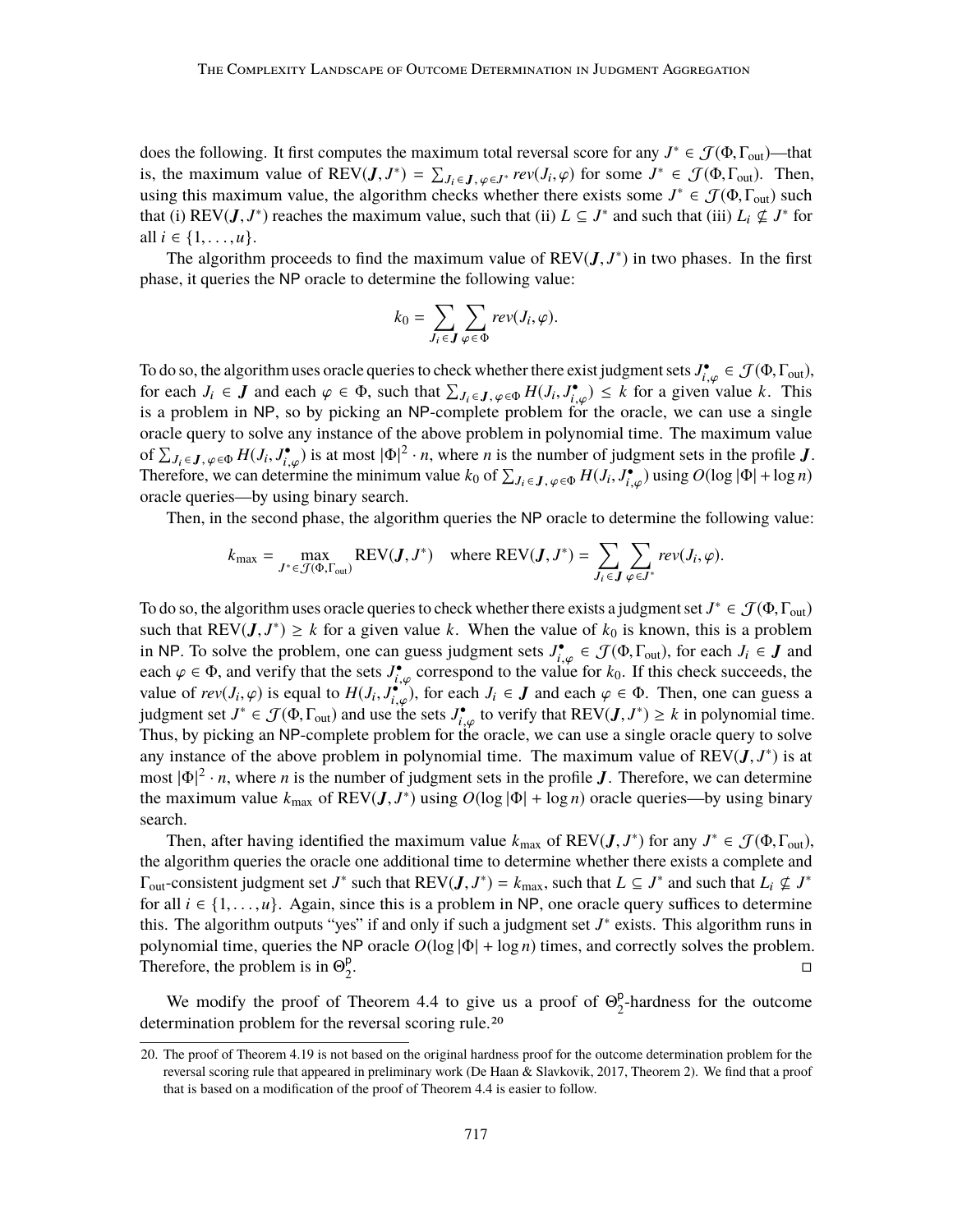### **Theorem 4.19.** *The outcome determination problem for the reversal-scoring rule* REvSco *is*  $\Theta^p$ 2 *-hard.*

*Proof.* As described in Sections 2.1 and 2.2, we will use variant (1) of the framework and variant (b) of the problem to establish the lower bound on the complexity. We give a reduction from the  $\Theta_{\gamma}^{\mathsf{p}}$  $2^{\circ}$ -complete problem MAx-Model. To do so, we will modify the reduction used in the proof of Theorem 4.4. Let  $(\psi, x^*)$  be an instance of Max-Model, with  $var(\psi) = \{x_1, \dots, x_n\}$ . Without loss of generality suppose that the satisfying of generality, suppose that  $x^* = x_1$ . Moreover, without loss of generality, suppose that the satisfying assignment of  $\psi$  that sets the maximal number of variables in  $\text{var}(\psi)$  to true sets at least  $\frac{1}{2}n$  and at most  $\frac{3}{2}n$  variables in var( $\psi$ ) to true. We can ensure this property by (conjunctively) adding an at most  $\frac{3}{4}n$  variables in var( $\psi$ ) to true. We can ensure this property by (conjunctively) adding an appropriate number of fresh unit literals to  $\psi$ appropriate number of fresh unit literals to  $\psi$ .

We construct an instance  $(\Phi, \Gamma_{\text{in}}, \Gamma_{\text{out}}, J, \varphi^*)$  of the outcome determination problem for the reversal<br>ting rule by following the construction in the proof of Theorem 4.4, with one modification: to scoring rule by following the construction in the proof of Theorem 4.4, with one modification: to make the analysis easier, we use  $u = n$  (rather than  $u = n + 1$ ).

We argue that  $\text{Rev}Sco(J)$  is in one-to-one correspondence with the set of truth assignments satisfying  $\psi$  that set a maximal number of variables in var( $\psi$ ) to true. To do so, we analyse the value of  $\sigma(\varphi) = \sum_{J_i \in \mathbf{J}} rev(J_i, \varphi)$ , for each  $\varphi \in \Phi$ . For each  $1 \le i \le n$ , it holds that  $\sigma(x_i) = n - 1$ <br>and  $\sigma(-x_i) = 1$ . Moreover, for each  $1 \le i \le n$  and each  $1 \le i \le n$ , it holds that  $\sigma(x_i) = n - h - 1$ and  $\sigma(\neg x_i) = 1$ . Moreover, for each  $1 \le i \le n$  and each  $1 \le j \le u$ , it holds that  $\sigma(z_{i,j}) = n - b - 1$ and  $\sigma(\neg z_{i,j}) = n-1$ , where *b* is the maximal number of variables in var( $\psi$ ) that are set to true by any truth assignment satisfying  $\psi$ . The majoritarian judgment set  $m(\mathbf{J})$  maximizes the value of  $\sum_{\varphi \in \Phi} \sigma(\varphi)$ , but it does not satisfy  $\Gamma_{\text{out}}$ . To achieve  $\Gamma_{\text{out}}$ -consistency, while deviating as it is satisfy  $\varphi$  as not satisfy  $\varphi$  and  $\Gamma_{\text{out}}$  is satisfy  $\varphi$  and  $\Gamma_{\text{out}}$  or (ii) satis little as possible from *m*(*J*), judgment sets can either (i) satisfy  $\psi$  or (ii) satisfy  $\bigwedge_{1 \leq j \leq u} z_{i,j}$  for some  $1 \le i \le n$ . The optimal total reversal score of a judgment set *J* that satisfies  $\psi$  (and agrees with  $m(J)$  on  $\bigwedge_{1 \le i \le n, 1 \le j \le u} \neg z_{i,j}$  is  $S_1 = n + bn - 2b + nu(n - 1)$ . The optimal total reversal score of a judgment set *I* that satisfies  $\bigwedge_{i=1}^{\infty} z_i$  for some  $1 \le i \le n$  (and agrees with  $m(J)$  on all other of a judgment set *J* that satisfies  $\bigwedge_{1 \leq j \leq u} z_{i,j}$  for some  $1 \leq i \leq n$  (and agrees with  $m(J)$  on all other issues) is  $S_2 = n(n-1) + u(n - b - 1) + u(n - 1)^2$ . By our assumption that  $n/2 \le b \le \frac{3n}{4}$ , and by our choice that  $u = n$ , we get that  $S_1 \ge n^3 - \frac{n^2}{2} - \frac{3n}{2}$  and  $S_2 \le n^3 - \frac{n^2}{2} - n$ . This means that for  $n \geq 1$  we get that  $S_1 \geq S_2$ , and thus the judgment sets  $J^*$  with optimal total reversal score satisfy  $\psi$  by setting a maximal number of variables in var( $\psi$ ) to true. Therefore, we get that there is some  $J^* \in \text{RevSco}(J)$  with  $x_1 = \varphi^* \in J^*$  if and only there is a satisfying truth assignment for  $\psi$  that satisfies  $x_1$  and that sets a maximal number in  $\varphi(x)$  to true satisfies  $x_1$  and that sets a maximal number in  $var(\psi)$  to true.

### **4.7 Outcome Determination for the Ranked-Agenda and the LexiMax Rule**

We show  $\Sigma_2^{\mathsf{p}}$  $\frac{p}{2}$ -membership for the outcome determination problem for the ranked-agenda rule RAN.

### **Theorem 4.20.** *The outcome determination problem for the ranked-agenda rule*  $\text{R}_{\text{AN}}$  *is in*  $\Sigma^{\text{D}}$ 2 *.*

*Proof.* As described in Sections 2.1 and 2.2, we will use variant (6) of the framework and variant (a) of the problem to establish the upper bound on the complexity. We describe a nondeterministic polynomial-time algorithm with access to an NP oracle that solves the problem. The algorithm guesses a complete judgment set  $J^* \subseteq \Phi$ , and guesses a truth assignment  $\alpha$  to the variables in  $\Phi$ <br>and in  $\Gamma$ . The algorithm then checks that  $\alpha$  satisfies  $\Gamma$  and satisfies  $\alpha$  for each  $\alpha \in I^*$  and and in  $\Gamma_{\text{out}}$ . The algorithm then checks that  $\alpha$  satisfies  $\Gamma_{\text{out}}$  and satisfies  $\varphi$  for each  $\varphi \in J^*$ , and the algorithm checks that  $I \subset J^*$  and  $I \subset J^*$  for each  $i \in \{1, \ldots, n\}$ . Moreover, the algorithm the algorithm checks that  $L \subseteq J^*$  and  $L_i \nsubseteq J^*$  for each  $i \in \{1, ..., u\}$ . Moreover, the algorithm<br>guesses a tie breaking order  $\infty \in \Gamma(\Phi)$ . Then, for each  $\varphi \in \Phi \setminus J^*$  the algorithm constructs the guesses a tie-breaking order  $\gg \in \mathcal{L}(\Phi)$ . Then, for each  $\varphi \in \Phi \setminus J^*$ , the algorithm constructs the set  $(I^*)|J$  this can be done in polynomial time, given  $I^*$  and  $\gg$ . The algorithm then uses the NP set  $(J^*)|J_{\gg \varphi}$ —this can be done in polynomial time, given  $J^*$  and  $\gg$ . The algorithm then uses the NP oracle to determine that  $(J^*)|_{\gg \varphi}^J \cup {\varphi}$  is  $\Gamma_{\text{out}}$ -inconsistent for each  $\varphi \in \Phi \setminus J^*$ . This is a problem in coNP, so by picking an NP-complete problem for the oracle, we can use a single oracle query to solve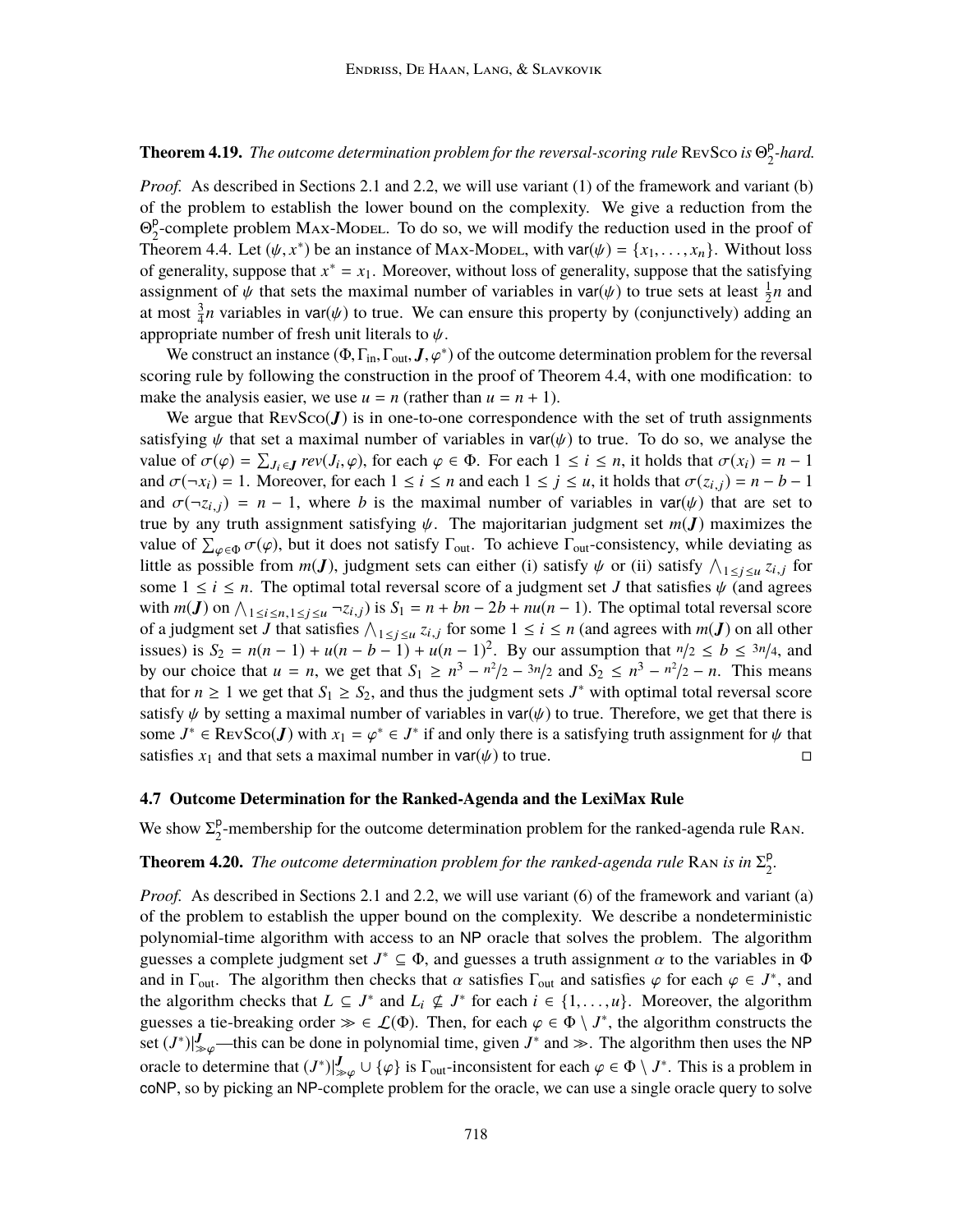any instance of the above problem in polynomial time. The algorithm accepts the input if and only if the sets  $(J^*)|_{\gg \varphi}^J \cup {\varphi}$  for all  $\varphi \in \Phi \setminus J^*$  are  $\Gamma_{\text{out}}$ -inconsistent. By definition of the ranked-agenda<br>rule, the algorithm accents the input if and only if  $J^* \in \mathbb{R}$  and  $\Gamma$ rule, the algorithm accepts the input if and only if  $J^* \in \text{Ran}(J)$ .

Next, we prove  $\Sigma_2^p$  $2<sup>p</sup>$ -hardness for the outcome determination problem for the ranked agenda rule Ran.21

### **Theorem 4.21.** *The outcome determination problem for the ranked-agenda rule*  $\text{RAN}$  *is*  $\Sigma^{\text{p}}_2$ 2 *-hard.*

*Proof.* As described in Sections 2.1 and 2.2, we will use variant (1) of the framework and variant (b) of the problem to establish the lower bound on the complexity. We give a reduction from the  $\Sigma_2^p$  $\frac{p}{2}$ complete problem  $QSAT_2$ . Let  $\varphi = \exists x_1 ... \exists x_n \forall y_1 ... \forall y_m.\psi$  be an instance of  $QSAT_2$ . We construct an instance  $(\Phi, \Gamma_{\text{in}}, \Gamma_{\text{out}}, J, \varphi^*)$  of the outcome determination problem for the ranked-agenda rule as follows. We define  $\Phi$  by letting  $[\Phi] = \int z \cdot z = |1 \le i \le n] |\int z \cdot z = |1 \le i \le m] |\int w_i - w_0| |\psi_i - \psi|^2$ follows. We define  $\Phi$  by letting  $[\Phi] = \{ z_{x_i}, z_{\overline{x_i}} \mid 1 \le i \le n \} \cup \{ z_{y_j}, z_{\overline{y_j}} \mid 1 \le j \le m \} \cup \{ w_1, \ldots, w_9, u \}.$ <br>We define  $\Gamma_{\cdot} - \Gamma_{\cdot}$  as follows: We define  $\Gamma_{\text{in}} = \Gamma_{\text{out}}$  as follows:

$$
\Gamma_{\text{in}} = \Gamma_{\text{out}} = \bigvee_{i=1}^{9} w_i \vee \left( \bigwedge_{i=1}^{n} (z_{x_i} \leftrightarrow \neg z_{\overline{x_i}}) \wedge \bigwedge_{j=1}^{m} (z_{y_j} \leftrightarrow \neg z_{\overline{y_j}}) \wedge (u \to \neg \psi') \right),
$$

where  $\psi'$  is obtained from  $\psi$  by replacing each variable  $x_i$  by  $z_{x_i}$  and replacing each variable  $y_j$ <br>by  $z = W^2$  define the profile  $I = (L - L)$  as indicated in Figure 7. Finally, we let  $\phi^* = -\mu$ . by *z*<sub>yj</sub>. We define the profile  $J = (J_1, \ldots, J_9)$  as indicated in Figure 7. Finally, we let  $\varphi^* = \neg u$ .<br>We have that  $\left(\neg u_1, \ldots, \neg v_9\right) \subset J^*$  for every  $J^* \subset P \cup J$ , the formulas  $\neg v_1$ , for  $1 \le i \le 0$ .

We have that  $\{\neg w_1, \dots, \neg w_9\} \subseteq J^*$  for every  $J^* \in \text{Ran}(J)$ : the formulas  $\neg w_i$ , for  $1 \le i \le 9$ , have the highest support  $N(J, \neg w_i) = 8$  in the profile, and  $\{\neg w_1, \dots, \neg w_9\}$  is consistent with  $\Gamma_{out}$ . Therefore, each  $J^* \in \text{Ran}(J)$  must be consistent with  $\bigwedge_{i=1}^n (z_{x_i} \leftrightarrow \neg z_{\overline{x_i}}) \wedge \bigwedge_{j=1}^m (z_{y_j} \leftrightarrow \neg z_{\overline{y_j}}) \wedge (u \to \psi').$ <br>We show that *(a* is true if and only if there is some  $I^* \subset \text{Ran}(I)$  with  $\bigwedge_{i=1}^n \mathcal{E}^* \cap I$ 

We show that  $\varphi$  is true if and only if there is some  $J^* \in \text{Ran}(\mathbf{J})$  with  $\varphi^* \in J^*$ .<br>  $\longleftrightarrow$  Suppose that  $\varphi$  is true, that is that there exists some truth assignment  $\varphi$ 

 $(\Rightarrow)$  Suppose that  $\varphi$  is true—that is, that there exists some truth assignment  $\alpha$  : { $x_1, \ldots, x_n$ }  $\rightarrow$ {0, 1} such that  $\psi[\alpha]$  is a validity. Consider the judgment set  $J^* = \{\neg w_1, \dots, \neg w_9, \neg u\} \cup$  $\{z_{x_i}, \neg z_{\overline{x_i}} \mid 1 \leq i \leq n, \alpha(x_i) = 1\} \cup \{\overline{z_{\overline{x_i}}}, \neg z_{x_i} \mid 1 \leq i \leq n, \alpha(x_i) = 0\} \{z_{y_j}, \neg z_{\overline{y_j}} \mid 1 \leq j \leq m\}.$ <br>We again that  $I^* \in \mathbb{R}$  and  $(I)$ . We go over the formulas  $\alpha \in \mathbb{R}$  in order of their support We argue that  $J^* \in \text{Ran}(J)$ . We go over the formulas  $\varphi \in \Phi$  in order of their support in the profile. The formulas  $\pi$  and  $\pi$ profile. The formulas  $\neg w_1, \dots, \neg w_9$  are consistent with  $\Gamma_{\text{out}}$ . The formulas  $z_{x_1}, \dots, z_{x_n}, z_{\overline{x_1}}, \dots, z_{\overline{x_n}}$ <br>all have equal support, and  $\Gamma$  requires that for each  $1 \le i \le n$  there is exactly one of  $\overline{z}$ all have equal support, and  $\Gamma_{\text{out}}$  requires that for each  $1 \le i \le n$  there is exactly one of  $z_{x_i}$ and  $z_{\overline{x_i}}$  in each judgment set. Since  $\psi[\alpha]$  is a validity, and  $\Gamma_{\text{out}}$  entails  $(u \to \neg \psi')$ , it holds that  $I^* \cap I \subset \mathcal{I} \subset \mathcal{I} \subset \mathcal{I} \subset \mathcal{I} \subset \mathcal{I}$  and  $I^* \cap I \subset \mathcal{I} \subset \mathcal{I}$  is  $\Gamma$  is consistent. Final that  $J^* \cap \{z_{x_i}, \neg z_{x_i}, z_{\overline{x_i}}, \neg z_{\overline{x_i}} \mid 1 \leq i \leq n\} \cup \{u\}$  is  $\Gamma_{\text{out}}$ -inconsistent. Finally, including  $z_{y_j}$  for each  $1 \leq j \leq m$  satisfies  $\Gamma_{\text{out}}$ , and ensures that no formula  $z_{\overline{y_j}}$  can be added while keeping  $\Gamma_{\text{out}}$ -consistency. From this, we get that  $J^* \in \text{Ran}(J)$ —and we know that  $\varphi^* = \neg u \in J^*$ .<br>  $\overline{J} = \Gamma^* \cap \text{Suppose that there is some } I^* \subseteq \text{Ban}(J)$  with  $\varphi^* = \neg u \in J^*$ . We show

(←) Suppose that there is some  $J^* \in \text{Ran}(J)$  with  $\varphi^* = \neg u \in J^*$ . We show that  $\varphi$  is We know that  $\varphi$  is We know that  $J^*$  must be true. We know that  $\{\neg w_1, \dots, \neg w_9\} \subseteq J^*$ . Since  $J^*$  is  $\Gamma_{\text{out}}$ -consistent, we know that  $J^*$  must be consistent with  $\Delta_{\text{out}}$  ( $\sigma \implies \pi$ ). Because the formulas  $\pi$ ,  $\pi$ -have the next highest support consistent with  $\bigwedge_{1 \le i \le n} (z_{x_i} \leftrightarrow \neg z_{\overline{x_i}})$ . Because the formulas  $z_{x_i}, z_{\overline{x_i}}$  have the next highest support in the profile *I* we know that  $|I^* \cap (z - z_{-})| = 1$  for each  $1 \le i \le n$ . Consider the truth in the profile *J*, we know that  $|J^* \cap \{z_{x_i}, z_{\overline{x_i}}\}| = 1$  for each  $1 \le i \le n$ . Consider the truth assignment  $\alpha : f_X$ ,  $x \to 0$  1) that is defined by letting  $\alpha(x) = 1$  if and only if  $z \in I^*$  for assignment  $\alpha$  : {*x*<sub>1</sub>, . . . , *x<sub>n</sub>*}  $\rightarrow$  {0, 1} that is defined by letting  $\alpha(x_i) = 1$  if and only if  $z_{x_i} \in J^*$ , for each  $1 \le i \le n$ . We show that  $\psi[\alpha]$  is a validity. Suppose, to derive a contradiction that  $\neg \psi[\alpha]$ is satisfiable—that is, that there is a truth assignment  $\beta : \{y_1, \ldots, y_m\} \to \{0, 1\}$  such that  $\alpha \cup \beta$ 

<sup>21.</sup> The proof of Theorem 4.21 is based on a proof appearing in preliminary work (Endriss & De Haan, 2015, Proposition 16). It is not based on the original hardness proof for the outcome determination problem for the ranked agenda rule that also appeared in preliminary work (Lang & Slavkovik, 2014, Proposition 3)—this latter proof only applies to variants (2), (3) and (4) of the framework.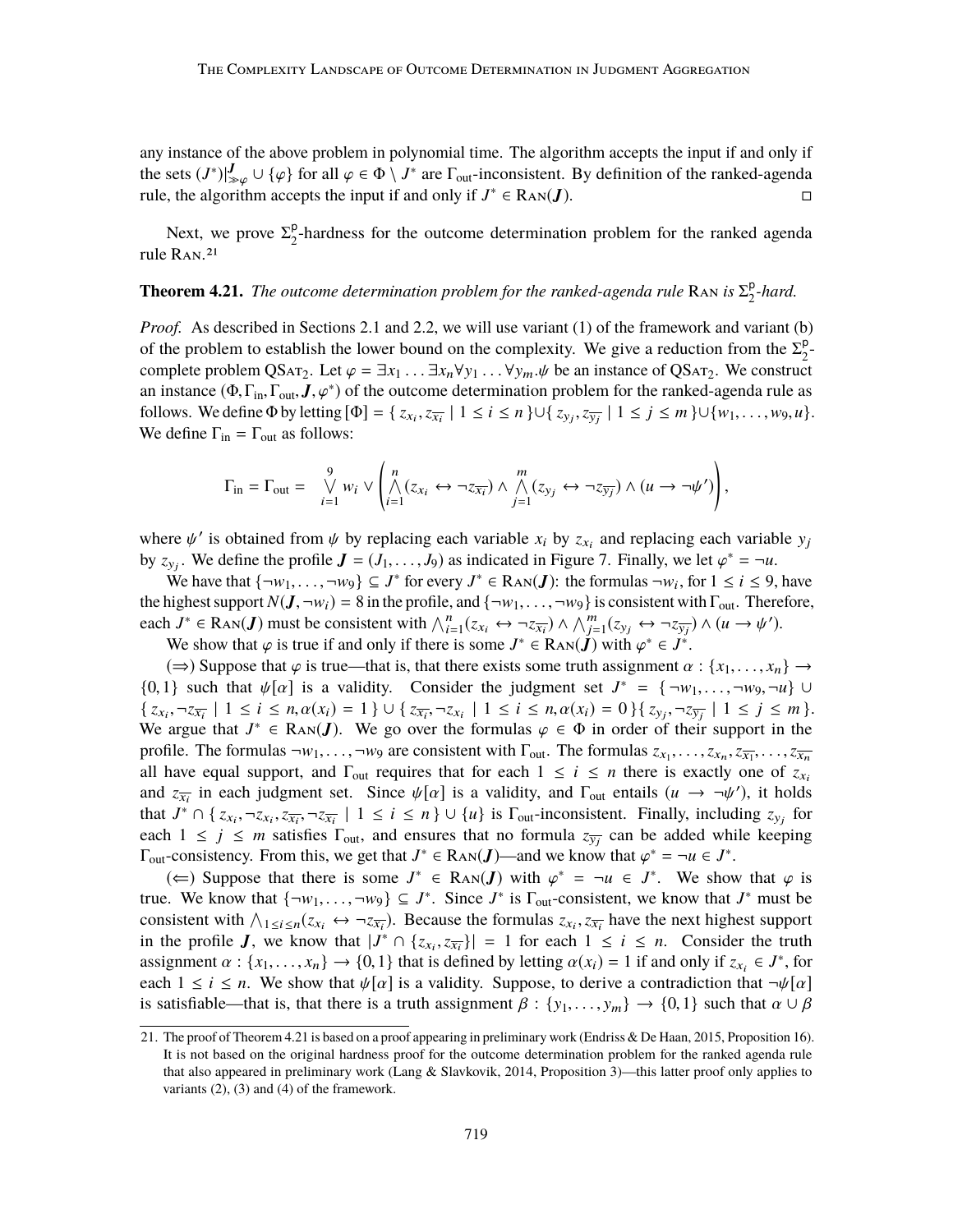| $\bm{J}$                         | $J_1$            | $J_2$            | $J_3$            | $J_4$            | $J_5$            | $J_6$            | $J_7$            | $J_{8}$          | $J_9$            | $N(\bm{J},\varphi)$ | $N(\boldsymbol{J},\neg\varphi)$ |
|----------------------------------|------------------|------------------|------------------|------------------|------------------|------------------|------------------|------------------|------------------|---------------------|---------------------------------|
| $\mathcal{Z}_{\mathcal{X}_1}$    | $\boldsymbol{0}$ | $\boldsymbol{0}$ | 1                | 1                | 1                |                  | 1                | 1                | 1                | 7                   | $\overline{c}$                  |
| $z_{\overline{x_1}}$             | $\boldsymbol{0}$ | $\boldsymbol{0}$ | $\mathbf{1}$     | $\mathbf{1}$     | $\mathbf{1}$     | $\mathbf{1}$     | $\mathbf{1}$     | $\mathbf{1}$     | $\mathbf{1}$     | 7                   | $\overline{2}$                  |
| $\vdots$                         |                  | $\vdots$         |                  |                  |                  |                  |                  |                  |                  |                     |                                 |
| $\mathcal{Z}_{\mathcal{X}_n}$    | $\boldsymbol{0}$ | 0                | 1                | 1                | 1                |                  | 1                | 1                | 1                |                     | 2                               |
| $z_{\overline{\underline{x_n}}}$ | $\boldsymbol{0}$ | $\boldsymbol{0}$ | $\mathbf{1}$     | 1                | 1                | 1                | 1                | $\mathbf{1}$     | $\mathbf{1}$     | 7                   | $\overline{2}$                  |
| $\boldsymbol{\mathcal{U}}$       | $\overline{0}$   | $\boldsymbol{0}$ | $\overline{0}$   | $\mathbf{1}$     | $\mathbf{1}$     | $\mathbf{1}$     | $\mathbf 1$      | $\mathbf 1$      | $\mathbf{1}$     | 6                   | 3                               |
| $\mathcal{Z}_{\mathcal{Y}1}$     | $\boldsymbol{0}$ | $\boldsymbol{0}$ | $\boldsymbol{0}$ | $\overline{0}$   | $\mathbf{1}$     | 1                | $\mathbf 1$      | $\mathbf{1}$     | $\mathbf{1}$     | 5                   | $\overline{4}$                  |
| $z_{\overline{\mathbf{y_1}}}$    | $\boldsymbol{0}$ | $\boldsymbol{0}$ | $\boldsymbol{0}$ | $\boldsymbol{0}$ | $\mathbf{1}$     | 1                | $\mathbf{1}$     | $\mathbf{1}$     | $\mathbf{1}$     | 5                   | $\overline{4}$                  |
| $\vdots$                         |                  | $\vdots$         |                  |                  |                  |                  |                  |                  |                  |                     |                                 |
| $z_{y_m}$                        | $\boldsymbol{0}$ | $\overline{0}$   | $\boldsymbol{0}$ | 0                | 1                | 1                | 1                | 1                | 1                | 5                   | 4                               |
| $z_{\overline{y_m}}$             | $\boldsymbol{0}$ | $\boldsymbol{0}$ | $\boldsymbol{0}$ | $\boldsymbol{0}$ | $\mathbf{1}$     | $\mathbf{1}$     | 1                | $\mathbf{1}$     | $\mathbf{1}$     | 5                   | 4                               |
| $w_1$                            | $\mathbf{1}$     | $\boldsymbol{0}$ | $\boldsymbol{0}$ | $\boldsymbol{0}$ | $\boldsymbol{0}$ | $\overline{0}$   | $\overline{0}$   | $\overline{0}$   | $\overline{0}$   | $\mathbf{1}$        | 8                               |
| $w_2$                            | $\boldsymbol{0}$ | $\mathbf{1}$     | $\boldsymbol{0}$ | $\boldsymbol{0}$ | $\boldsymbol{0}$ | $\boldsymbol{0}$ | $\boldsymbol{0}$ | $\boldsymbol{0}$ | $\boldsymbol{0}$ | 1                   | 8                               |
| $W_3$                            | $\boldsymbol{0}$ | $\boldsymbol{0}$ | $\mathbf{1}$     | $\boldsymbol{0}$ | $\boldsymbol{0}$ | $\boldsymbol{0}$ | $\boldsymbol{0}$ | $\boldsymbol{0}$ | $\overline{0}$   | 1                   | 8                               |
| $W_4$                            | $\boldsymbol{0}$ | $\overline{0}$   | $\boldsymbol{0}$ | 1                | $\boldsymbol{0}$ | $\boldsymbol{0}$ | $\boldsymbol{0}$ | $\boldsymbol{0}$ | $\boldsymbol{0}$ | 1                   | 8                               |
| $W_5$                            | $\boldsymbol{0}$ | $\boldsymbol{0}$ | $\boldsymbol{0}$ | $\boldsymbol{0}$ | $\mathbf{1}$     | $\boldsymbol{0}$ | $\boldsymbol{0}$ | $\boldsymbol{0}$ | $\boldsymbol{0}$ | 1                   | 8                               |
| $W_6$                            | $\boldsymbol{0}$ | $\boldsymbol{0}$ | $\overline{0}$   | $\boldsymbol{0}$ | $\boldsymbol{0}$ | $\mathbf 1$      | $\boldsymbol{0}$ | $\boldsymbol{0}$ | $\boldsymbol{0}$ | 1                   | 8                               |
| $w_7$                            | $\boldsymbol{0}$ | $\boldsymbol{0}$ | $\boldsymbol{0}$ | $\boldsymbol{0}$ | $\boldsymbol{0}$ | $\boldsymbol{0}$ | $\mathbf{1}$     | $\boldsymbol{0}$ | $\boldsymbol{0}$ |                     | 8                               |
| $W\mathbf{8}$                    | $\boldsymbol{0}$ | $\boldsymbol{0}$ | $\boldsymbol{0}$ | $\boldsymbol{0}$ | $\boldsymbol{0}$ | $\boldsymbol{0}$ | $\boldsymbol{0}$ | $\mathbf{1}$     | $\boldsymbol{0}$ |                     | 8                               |
| W9                               | $\boldsymbol{0}$ | $\overline{0}$   | $\overline{0}$   | $\overline{0}$   | $\overline{0}$   | $\overline{0}$   | $\boldsymbol{0}$ | $\boldsymbol{0}$ | $\mathbf{1}$     | 1                   | 8                               |

Figure 7: Construction of the profile  $J$  in the proof of Theorem 4.21.

falsifies  $\psi$ . Then we get that the set  $\{w_1, \ldots, w_9\} \cup (J^* \cap \{z_{x_i}, \neg z_{x_i}, z_{\overline{x_i}}, \neg z_{\overline{x_i}} \mid 1 \le i \le n\}) \cup \{u\}$  is<br> $\Gamma$  -consistent. Since *u* is the formula in  $\Phi$  with the next bighest support, we get a contradic  $\Gamma_{\text{out}}$ -consistent. Since *u* is the formula in  $\Phi$  with the next highest support, we get a contradiction with the fact that  $\neg u \in J^*$ . Thus, we can conclude that no such  $\beta$  exists, and therefore that  $\psi[\alpha]$  is a validity. Thus,  $\alpha$  is true validity. Thus,  $\varphi$  is true.

We show that the outcome determination problem for the LEXIMAX-rule is in  $\Delta_2^p$ p.<br>2

### **Theorem 4.22.** *The outcome determination problem for the* LEXIMAX-rule is in  $\Delta_2^{\text{p}}$ p<br>2.

*Proof.* As described in Sections 2.1 and 2.2, we will use variant (6) of the framework and variant (a) of the problem to establish the upper bound on the complexity. We describe a (deterministic) polynomialtime algorithm with access to an NP oracle that solves the problem. The algorithm uses oracle queries to decide, for a given sequence  $(\ell_m, \ldots, \ell_{m-k})$  of natural numbers, whether there exists a judgment set  $J \in \mathcal{J}(\Phi, \Gamma_{\text{out}})$  such that for each  $0 \le i \le k$  it holds that  $|\{\varphi \in J \mid N(J, \varphi) \ge \ell_{m-i}\}| = \ell_{m-i}$ .<br>This is a problem in NP, so by picking an NP complete problem for the oracle, we can use a single This is a problem in NP, so by picking an NP-complete problem for the oracle, we can use a single oracle query to solve any instance of the above problem in polynomial time. The algorithm iteratively computes the sequences  $\ell^* = (\ell_m^*, \ldots, \ell_{m-k}^*)$ —for increasing  $0 \le k < m$ —such that the oracle returns  $\ell_{\ell}$  or  $\ell^*$  and there is no sequence  $\ell' = (\ell' - \ell')$  with  $\ell' > \ell^*$  for some  $0 \le k' \le k$ "yes" for  $\ell^*$ , and there is no sequence  $\ell' = (\ell'_m, \ldots, \ell'_{m-k})$  with  $\ell'_{m-k'} > \ell^*_{m-k'}$  for some  $0 \le k' \le k$ <br>and  $\ell' = \ell^*$  for all  $0 \le k' \le k''$  such that the oracle returns "yes" for  $\ell'$ . For  $k = 0$  we can and  $\ell'_{m-k''} = \ell^*_{m-k''}$  for all  $0 \le k' \le k''$  such that the oracle returns "yes" for  $\ell'$ . For  $k = 0$ , we can<br>find the value of  $\ell^*$  by querying the oracle several times—using sequences  $(\ell'^*)$ . Then, for  $k > 1$ , we find the value of  $\ell_m^*$  by querying the oracle several times—using sequences  $(\ell_m^*)$ . Then, for  $k > 1$ , we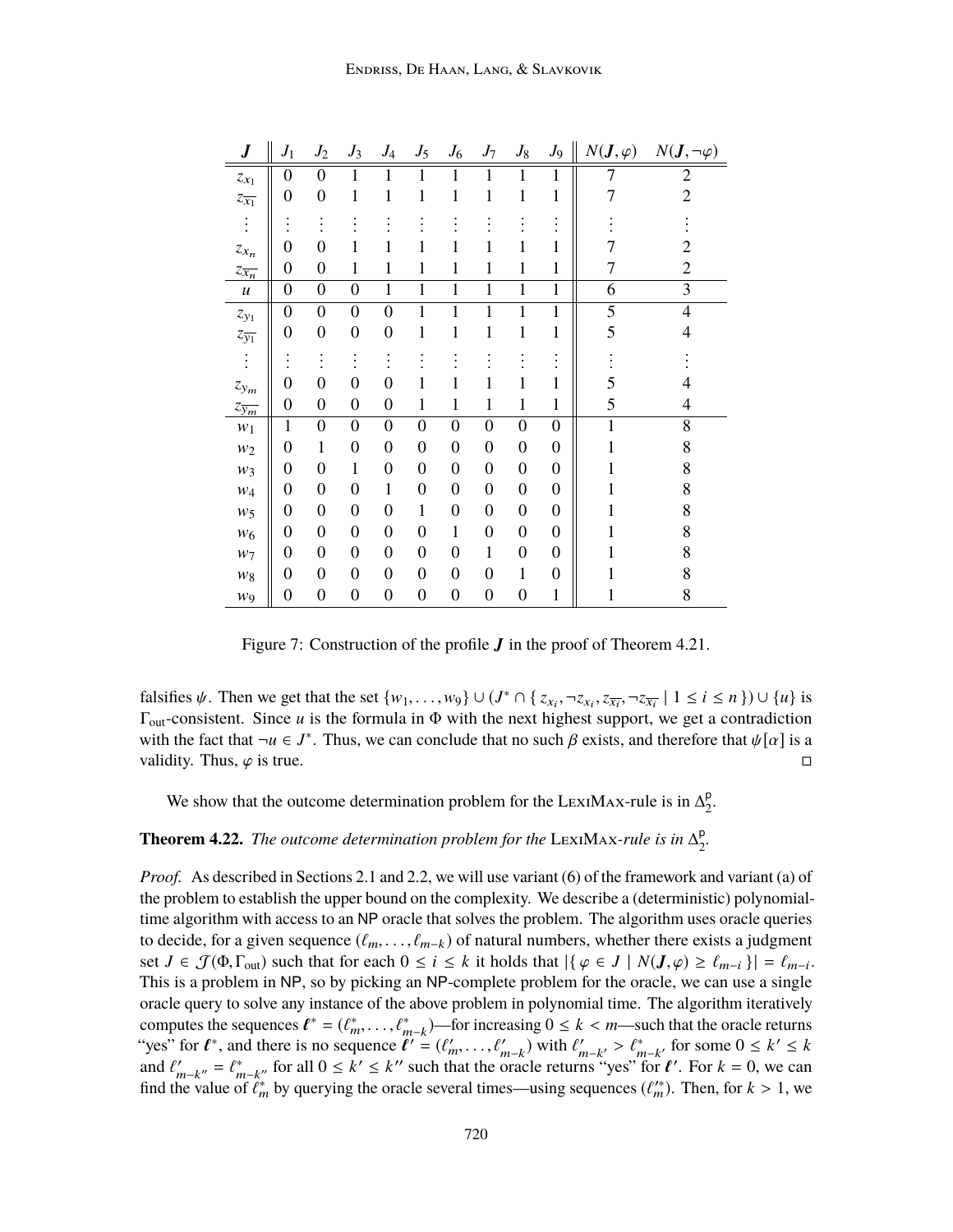have already identified  $(\ell_m^*, \ldots, \ell_{m-k+1}^*)$ . We can then find the value of  $\ell_{m-k}^*$  by querying the oracle several times using sequences  $(\ell^* - \ell^*)$  for different values of  $\ell'$ several times—using sequences  $(\ell_m^*, \ldots, \ell_{m-k+1}^*, \ell_{m-k}')$  for different values of  $\ell_{m-k}'$ .

After having identified  $(\ell_m^*, \ldots, \ell_1^*)$ , we can solve the problem by using another query to the oracle. We use the oracle to check whether there exists a judgment set  $I^* \in \mathcal{T}(\Phi, \Gamma)$ . NP oracle. We use the oracle to check whether there exists a judgment set  $J^* \in \mathcal{J}(\Phi, \Gamma_{\text{out}})$ <br>such that  $I \subset I^*$  and  $I \in \mathcal{J}^*$  for each  $1 \le i \le u$  such that for each  $0 \le i \le m$  it holds such that  $L \subseteq J^*$  and  $L_j \nsubseteq J^*$  for each  $1 \le j \le u$ , such that for each  $0 \le i < m$  it holds<br>that  $|J_{j,0} \in I | M(I_{j,0}) \ge \ell$  .  $|J - J^*|$  This is a problem in NP, so by picking an NP complete that  $|\{\varphi \in J \mid N(\mathbf{J}, \varphi) \geq \ell_{m-i}\}| = \ell_{m-i}^*$ . This is a problem in NP, so by picking an NP-complete problem for the oracle we can use a single oracle query to solve this problem in polynomial time problem for the oracle, we can use a single oracle query to solve this problem in polynomial time. The oracle returns "yes" to this last query if and only if there exists a judgment set  $J^* \in$  LEXIMAX(*J*) such that  $L \subseteq J^*$  and  $L_j \nsubseteq J^*$  for each  $1 \le j \le u$ . Thus, by returning the answer to the last oracle query, this algorithm solves the problem in polynomial time with access to an NP oracle. This concludes our proof that the problem is in  $\Delta_2^p$ 2 .

We complement the above membership proof with a  $\Delta_2^p$  $_{2}^{\circ}$ -hardness proof for the outcome determination problem for the LexiMax-rule.

### **Theorem 4.23.** *The outcome determination problem for the* LEXIMAX-rule is  $\Delta_2^{\text{p}}$ 2 *-hard.*

*Proof.* As described in Sections 2.1 and 2.2, we will use variant (1) of the framework and variant (b) of the problem to establish the lower bound on the complexity. We give a polynomial-time reduction from the  $\Delta_2^p$ <sup>p</sup>-complete problem Lex-Max-Model. Let  $(\psi, x^*)$  be an instance of Lex-Max-Model, where  $\psi$ <br>atisfiable formula with var( $\psi$ ) = *l* r, we kept the variables are ordered  $x \leq \psi \leq x$ . We is a satisfiable formula with  $var(\psi) = \{x_1, \ldots, x_n\}$  and the variables are ordered  $x_1 < \cdots < x_n$ . We construct an instance  $(\Phi, \Gamma_{\text{in}}, \Gamma_{\text{out}}, J, \varphi^*)$  of the outcome determination problem for the LexiMax-<br>rule as follows. We let  $\Phi = \{x_i, -x_j \mid 1 \leq i \leq n\} \cup \{y_i, -y_j \mid 1 \leq i \leq 2n + 3\}$ . We rule as follows. We let  $\Phi = \{x_i, \neg x_i \mid 1 \le i \le n\} \cup \{y_j, \neg y_j \mid 1 \le j \le 2n + 3\}$ . We let  $\Gamma_{i} = \Gamma_{i} = y_i \vee \vee \vee \dots \vee \emptyset$  construct  $I = (I_{i} \cup I_{i})$  as described in Figure 8. Finally let  $\Gamma_{\text{in}} = \Gamma_{\text{out}} = \psi \vee \bigvee_{1 \leq j \leq 2n+3} y_j$ . We construct  $\boldsymbol{J} = (J_1, \dots, J_{2n+3})$  as described in Figure 8. Finally, we let  $\varphi^* = x^*$ .

| $\bm{J}$           | $J_1$    | $\ldots$         | $J_{n+1}$    | $J_{n+2}$ | $J_{n+3}$        | $J_{n+4}$        | $\cdot$ $\cdot$ $\cdot$ | $J_{2n-1}$ | $J_{2n}$         | $J_{2n+1}$       | $J_{2n+2}$       | $J_{2n+3}$       | $N(\mathbf{J},\varphi)$ |
|--------------------|----------|------------------|--------------|-----------|------------------|------------------|-------------------------|------------|------------------|------------------|------------------|------------------|-------------------------|
| $x_1$              |          | .                |              |           |                  |                  | $\cdots$                |            |                  |                  | $\boldsymbol{0}$ | $\boldsymbol{0}$ | $2n + 1$                |
| $x_2$              |          | $\ddots$         |              |           |                  | 1                | $\ddots$                |            |                  | $\boldsymbol{0}$ | $\boldsymbol{0}$ | $\boldsymbol{0}$ | 2n                      |
| $\ddot{\cdot}$     |          |                  |              |           |                  |                  | $\sigma_{\rm{max}}$     |            |                  |                  |                  |                  |                         |
| $x_{n-1}$          |          | $\cdots$         |              |           |                  |                  | $\cdots$                | 0          | $\Omega$         | $\Omega$         | 0                | $\theta$         | $n+3$                   |
| $\boldsymbol{x}_n$ |          | $\cdots$         |              |           | $\boldsymbol{0}$ | $\boldsymbol{0}$ | $\cdots$                | 0          | $\boldsymbol{0}$ | $\boldsymbol{0}$ | $\boldsymbol{0}$ | $\boldsymbol{0}$ | $n + 2$                 |
| $y_1$              |          | $\boldsymbol{0}$ | $\mathbf{0}$ | $\cdots$  |                  |                  |                         |            |                  |                  | .                | $\overline{0}$   |                         |
| $\mathcal{Y}2$     | 0        |                  | $\Omega$     | $\cdots$  |                  |                  |                         |            |                  |                  | $\cdots$         | $\theta$         |                         |
| $y_3$              | 0        | $\boldsymbol{0}$ |              | $\cdots$  |                  |                  |                         |            |                  |                  | $\cdots$         | 0                |                         |
|                    |          |                  |              |           |                  |                  |                         |            |                  |                  |                  |                  |                         |
|                    |          |                  |              |           |                  |                  |                         |            |                  |                  |                  |                  |                         |
| $y_{2n+1}$         | $\theta$ | $\ddots$         |              |           |                  |                  |                         |            |                  |                  | 0                |                  |                         |
| $y_{2n+2}$         | 0        | .                |              |           |                  |                  |                         |            |                  |                  |                  | 0                |                         |
| $y_{2n+3}$         | 0        | $\cdots$         |              |           |                  |                  |                         |            |                  | $\boldsymbol{0}$ | 0                |                  |                         |

Figure 8: Construction of the profile  $J$  in the proof of Theorem 4.23.

We show that LexiMax( $J$ ) = { $J^*$ } with  $J^* = \{\neg y_j \mid 1 \le j \le 2n + 3\} \cup \{\ell \mid 1 \le i \le n, \ell \in J^* \}$  $\{x_i, \neg x_i\}$ ,  $\alpha(\ell) = 1$ , where  $\alpha$  is the lexicographically maximal model of  $\psi$ . The formulas in  $\Phi$  with highest support in *L* are the formulas  $\neg y$  to these are supported by  $2n + 2$  judgment sets in *L* with highest support in  $J$  are the formulas  $\neg y_j$ —these are supported by  $2n + 2$  judgment sets in  $J$ .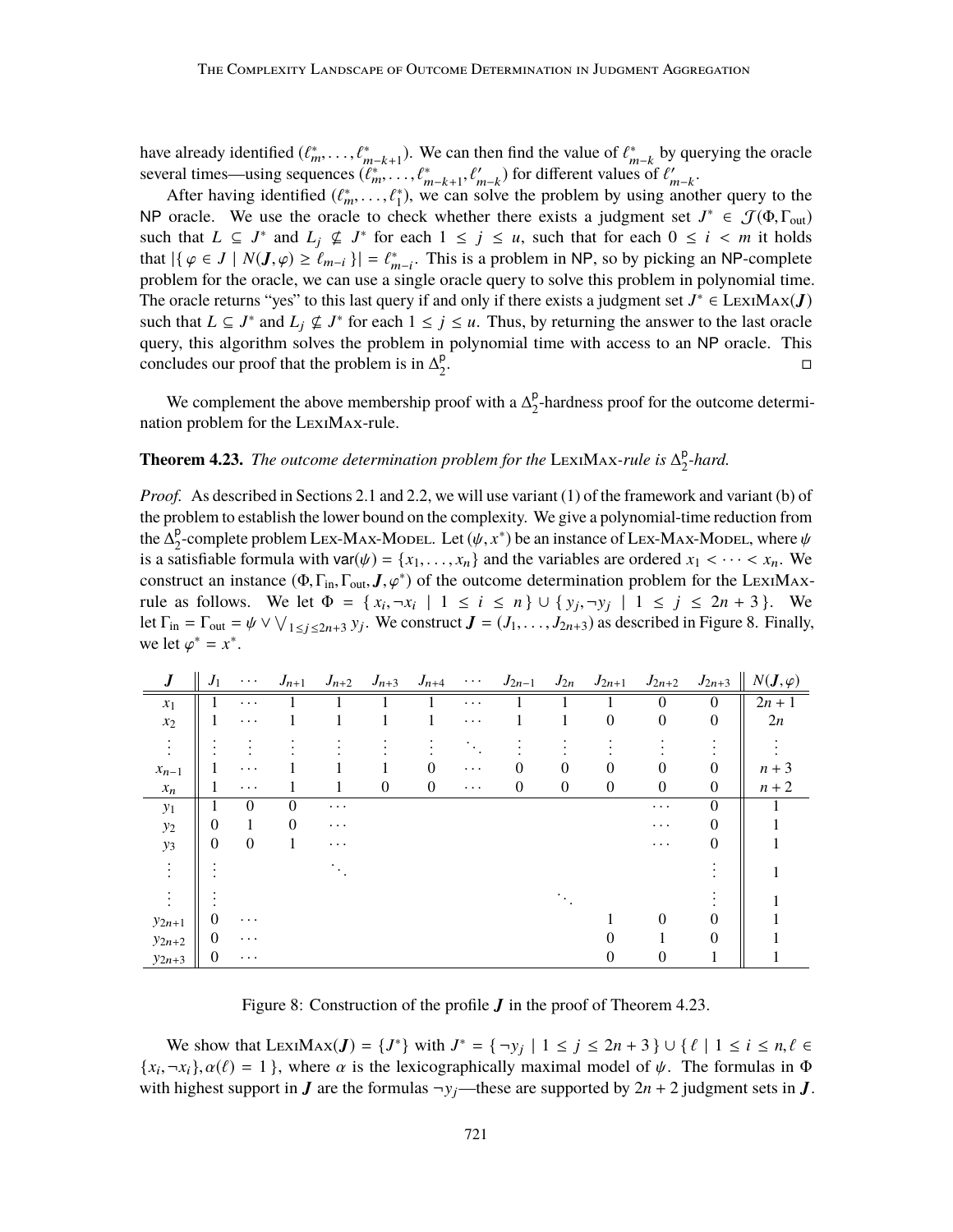Because  $\Gamma_{\text{out}} \wedge \bigwedge_{1 \leq j \leq 2n+3} \neg y_j$  is satisfiable, we get that  $\neg y_j \in J^*$  for each  $1 \leq j \leq 2n+3$ . The formulas  $x_1, \ldots, x_n$  have support  $2n + 1, \ldots, n + 2$ , respectively, and all other formulas have support less than *n* + 2. Therefore, *J*<sup>\*</sup> will agree with  $\alpha$  on the formulas in  $\{x_i, \neg x_i \mid 1 \le i \le n\}$ . From this it follows that  $x^* \in I^*$  if and only if w is set to true in  $\alpha$ follows that  $x^* \in J^*$  if and only if w is set to true in  $\alpha$ .

## **4.8 Outcome Determination for Rules based on Minimal Profile Modifications**

We now turn our attention to showing  $\Theta_2^{\mathsf{p}}$  $2^{\circ}$ -membership for the outcome determination problem for the Young rule Y<sub>NG</sub>.

**Theorem 4.24.** *The outcome determination problem for the Young rule* Yng *is in* Θ<sup>ρ</sup> 2 *.*

*Proof.* As described in Sections 2.1 and 2.2, we will use variant (6) of the framework and variant (a) of the problem to establish the upper bound on the complexity. The proof is similar to the proofs of Theorems 4.3, 4.5 and 4.7. We describe a polynomial-time algorithm that queries an NP oracle  $O(\log |J|)$  times and that solves the problem. The algorithm uses oracle queries to check if there exists a subprofile  $J' \subseteq J$  containing at most a given number k of judgment sets such that  $m(\mathbf{J}')$  is  $\Gamma_{\text{out}}$ -consistent. This is a problem in NP, so by picking an NP-complete problem for the oracle, we can use a single oracle query to solve any instance of the above problem in polynomial time. The maximum size  $|J'|$  of any such subprofile  $J'$  is  $|J|$ . Therefore, we can determine the maximum value  $k_{\max}$  of  $|J'|$  for any  $J' \subseteq J$  such that  $m(J')$  is  $\Gamma_{\text{out}}$ -consistent using  $O(\log |J|)$  oracle queries—by using binary search. Then, after having identified this number  $k_{\text{max}}$ , the algorithm queries the oracle one additional time to determine whether there exists a subprofile  $J' \subseteq J$  such that  $|J'| = k_{\text{max}}$ , such that  $m(J') = J^*$  is  $\Gamma_{\text{out}}$ -consistent, such that  $L \subseteq J^*$  and such that  $L_i \nsubseteq J^*$  for all  $i \in \{1, \ldots, u\}$ . Again, since this is a problem in NP, one oracle query suffices to determine this. The algorithm outputs "yes" if and only if such a subprofile  $J' \subseteq J$  exists. This algorithm runs in polynomial time, queries the NP oracle  $O(\log |J|)$  times, and correctly solves the problem. Therefore, the problem is in  $\Theta_2^p$ 2 . The contract of the contract of the contract of the contract of the contract of the contract of the contract<br>The contract of the contract of the contract of the contract of the contract of the contract of the contract o

Next, we prove  $\Theta_2^p$  $2<sup>p</sup>$ -hardness for the outcome determination problem for the Young rule Yng. To do this, one can use the standard embedding of voting into judgment aggregation (Dietrich & List, 2007a; Endriss, 2016). Performing the Young rule on the result of this embedding corresponds to carrying out the Young voting rule. As computing the winner of a Young election is  $\Theta_2^p$  $2^{\circ}$ -hard (Rothe, Spakowski, & Vogel, 2003), this embedding can be used to show  $\Theta_2^p$  $_{2}^{\circ}$ -hardness of variant (a) of the outcome determination for the Young judgment aggregation rule. It is not straightforward to modify this reduction so that it works also for variant (b) of the outcome determination problem. We give an alternative proof of  $\Theta_2^p$  $2<sup>p</sup>$ -hardness that is self-contained, and that works for variant (b) of the outcome determination problem.22

### **Theorem 4.25.** *The outcome determination problem for the Young rule* Yng *is* Θ<sup>ρ</sup> 2 *-hard.*

*Proof.* As described in Sections 2.1 and 2.2, we will use variant (1) of the framework and variant (b) of the problem to establish the lower bound on the complexity. We give a reduction from the  $\Theta_2^p$  $2^{\circ}$ -complete problem Max-Model. Let  $(\psi, x^*)$  be an instance of Max-Model, with  $\text{var}(\psi) = \{x_1, \ldots, x_n\}$ .<br>Moreover without loss of generality, we may assume that the truth assignment that sets all variables Moreover, without loss of generality, we may assume that the truth assignment that sets all variables to false does not satisfy  $\psi$  and that the truth assignment that sets all variables to true also does not

<sup>22.</sup> The proof of Theorem 4.25 is based on a proof appearing in preliminary work (Endriss & De Haan, 2015, Proposition 9).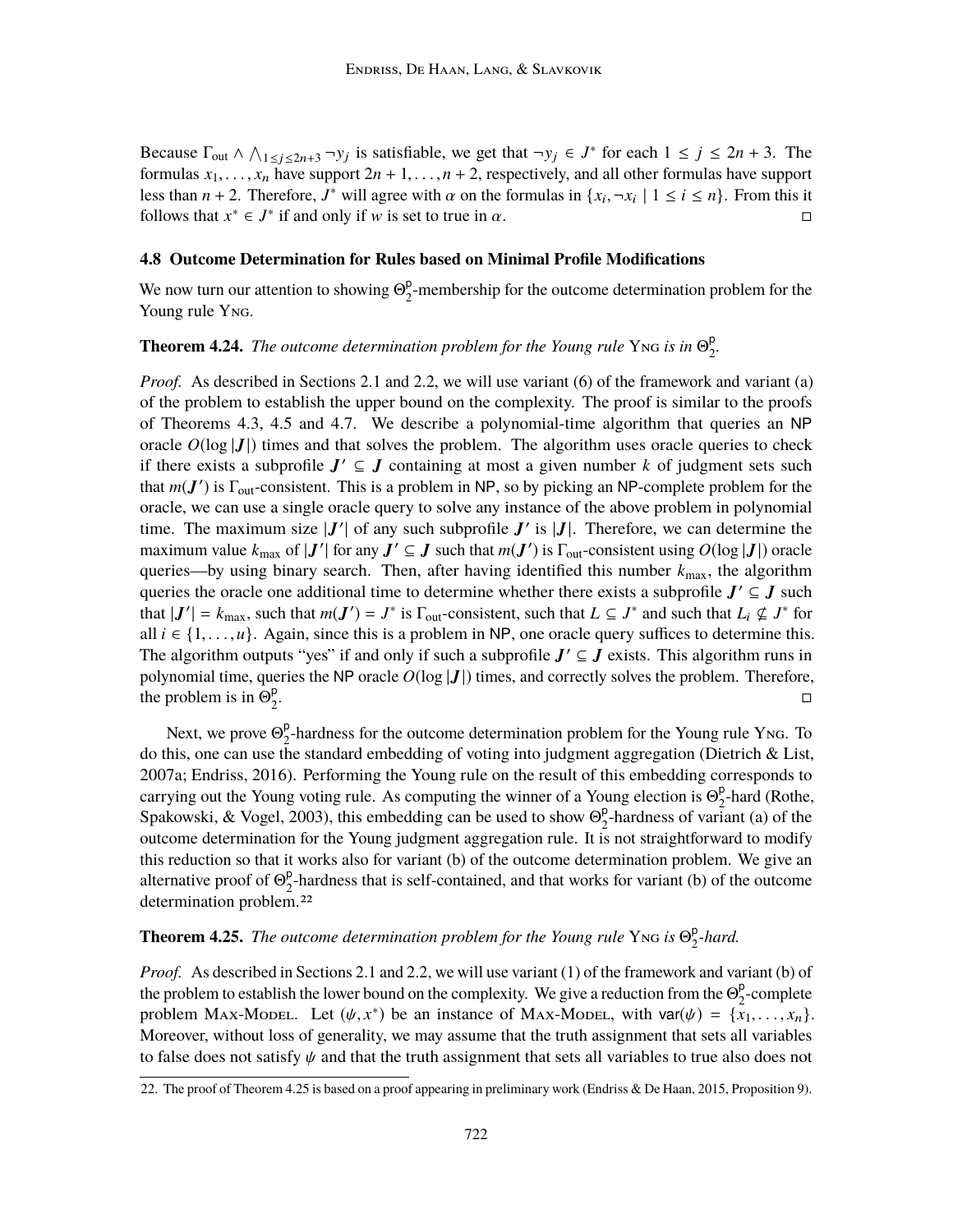satisfy  $\psi$ . We construct an instance  $(\Phi, \Gamma_{\text{in}}, \Gamma_{\text{out}}, J, \varphi^*)$  of the outcome determination problem for<br>the Young rule Yout as follows. We let  $\Phi = \{x_1, x_2, \ldots, x_n\}$   $1 \le i \le n$   $+1 \le i \le 2n+1$ the Young rule Yng as follows. We let  $\Phi = \{x_i, \neg x_i \mid 1 \le i \le n\} \cup \{y_j, \neg y_j \mid 1 \le j \le 2n + 1\}$ .<br>We let  $\Gamma_{i} = \Gamma_{i} = y'_{i} \vee \vee \vee \dots \vee \dots$  We construct  $I = (L_{i} - L_{i})$  as described in Figure 9. We let  $\Gamma_{\text{in}} = \Gamma_{\text{out}} = \psi \vee \bigvee_{1 \leq j \leq 2n+1} y_j$ . We construct  $\mathbf{J} = (J_1, \dots, J_{2n+1})$  as described in Figure 9. Finally, we let  $\varphi^* = x^*$ .

| $\bm{J}$           | $J_1$    | $\cdots$         | $J_{n+\underline{1}}$ |                | $J_{n+2}$ $J_{n+3}$ $J_{n+4}$ |          | $\cdots$ | $J_{2n-1}$ | $J_{2n}$ | $J_{2n+1}$ |
|--------------------|----------|------------------|-----------------------|----------------|-------------------------------|----------|----------|------------|----------|------------|
| $x_1$              |          |                  |                       |                | $\Omega$                      | $\Omega$ | . .      | $\Omega$   | $\theta$ | $\theta$   |
| $x_2$              |          | .                |                       | $\overline{0}$ |                               | 0        | .        | 0          | 0        |            |
| $x_3$              |          |                  |                       | 0              | 0                             |          |          | 0          | 0        | 0          |
| $\vdots$           |          |                  |                       |                |                               |          |          |            |          |            |
| $x_{n-2}$          |          |                  |                       | 0              | וו                            | 0        |          |            |          |            |
| $x_{n-1}$          |          |                  |                       | 0              | 0                             | 0        |          | 0          |          |            |
| $\boldsymbol{x}_n$ | L        | .                |                       | 0              | $\theta$                      | $\theta$ |          | 0          | $\theta$ |            |
| $y_1$              | 1        | $\theta$         | $\Omega$              | .              |                               |          |          |            | .        | ∩          |
| $\mathcal{Y}2$     | 0        |                  | 0                     | .              |                               |          |          |            |          |            |
| $y_3$              | $\theta$ | $\boldsymbol{0}$ |                       |                |                               |          |          |            |          |            |
| $\vdots$           |          |                  |                       |                |                               |          |          |            |          |            |
|                    |          |                  |                       |                |                               |          |          |            |          |            |
| $y_{2n-1}$         | 0        |                  |                       |                |                               |          |          |            | 0        |            |
| $y_{2n}$           | 0        |                  |                       |                |                               |          |          |            |          |            |
| $y_{2n+1}$         | 0        |                  |                       |                |                               |          |          | 0          | 0        |            |

Figure 9: Construction of the profile  $J$  in the proof of Theorem 4.25.

Intuitively, there are two ways to satisfy  $\Gamma_{\text{out}}$ : satisfy  $\psi$  or satisfy  $y_j$  for some  $1 \le j \le 2n + 1$ . To get that  $y_j \in m(J')$  for some  $1 \le j \le 2n + 1$ , one needs to delete 2*n* judgment sets from *J* to obtain  $J'$ . We know that there exists a satisfying truth assignment  $\alpha$  for  $\psi$  that sets at least one variable<br>among  $x_i$ , is to true. Therefore, we can obtain some  $J'$  such that  $m(J')$  is  $\Gamma$ , consistent, by among  $x_1, \ldots, x_n$  to true. Therefore, we can obtain some  $J'$  such that  $m(J')$  is  $\Gamma_{\text{out}}$ -consistent, by deleting at most  $2n - 2$  independent sets from  $J'$ ; for each  $1 \le i \le n$  such that  $\alpha(x_i) = 0$ , we delete  $J$ . deleting at most  $2n - 2$  judgment sets from *J*: for each  $1 \le i \le n$  such that  $\alpha(x_i) = 0$ , we delete  $J_i$ and *J<sub>n+i+1</sub>*. Thus, we know that all judgment sets  $J^* \in Y_{NG}(J)$  are consistent with  $\psi$ .<br>We show that there is some  $J^* \in Y_{NG}(J)$  with  $\psi^* \in J^*$  if and only if there is a m

We show that there is some  $J^* \in Y_{NG}(J)$  with  $\varphi^* \in J^*$  if and only if there is a model of  $\psi$  that a maximal number of variables in var( $\psi$ ) to true and that sets  $x^*$  to true sets a maximal number of variables in  $var(\psi)$  to true and that sets  $x^*$  to true.<br>  $(\rightarrow)$  Suppose that there is some  $I^* \subseteq N_{\text{NS}}(I)$  with  $x^* \subseteq I^*$ . We know the

(⇒) Suppose that there is some  $J^* \in Y_{NG}(J)$  with  $\varphi^* \in J^*$ . We know that  $J^*$  must be consistent  $\varphi^* \downarrow$  Consider the truth assignment  $\varphi : Y_{NG}(J) \rightarrow \{0, 1\}$  that is defined by letting  $\varphi(x) = 1$  if with  $\psi$ . Consider the truth assignment  $\alpha$ :  $var(\psi) \rightarrow \{0, 1\}$  that is defined by letting  $\alpha(x_i) = 1$  if and only if  $x_i \in J^*$ , for each  $1 \le i \le n$ . Then  $\alpha$  satisfies  $\psi$  and sets  $x^*$  to true. We show that there is no  $\beta$  that satisfies  $\psi$  and that sets more variables in var $(\psi)$  to true than  $\alpha$ . Suppose, to derive is no  $\beta$  that satisfies  $\psi$  and that sets more variables in var( $\psi$ ) to true than  $\alpha$ . Suppose, to derive a contradiction, that such a  $\beta$  does exist. Then consider the profile  $J'$  that is obtained from  $J$  by deleting L and  $J_{\text{max}}$  for each  $1 \le i \le n$  such that  $\beta(x_i) = 0$ . Because  $\beta$  satisfies  $y_i$  and sets more deleting  $J_i$  and  $J_{n+i+1}$  for each  $1 \le i \le n$  such that  $\beta(x_i) = 0$ . Because  $\beta$  satisfies  $\psi$  and sets more variables in var( $\psi$ ) to true than  $\alpha$ , we get that  $m(J')$  is  $\Gamma_{\text{out}}$ -consistent and that  $J'$  contains more<br>independent sets than any subprofile  $J'$  of  $J$  for which  $m(J'') = J^*$ . This is a contradiction with our judgment sets than any subprofile  $J''$  of  $J$  for which  $m(J'') = J^*$ . This is a contradiction with our assumption that  $J^* \in Y_{NG}(J)$ . Thus, we can conclude that no such  $\beta$  exists, and thus that  $\alpha$  sets a maximal number of variables in var(*ik*) to true (for any truth assignment satisfying *k*) maximal number of variables in var( $\psi$ ) to true (for any truth assignment satisfying  $\psi$ ).

 $(\Leftarrow)$  Suppose that there is a satisfying truth assignment  $\alpha$ : var $(\psi) \rightarrow \{0, 1\}$  for  $\psi$  that sets a maximal number of variables in  $var(\psi)$  to true and that sets  $x^*$  to true. Then consider the profile  $J'$ <br>obtained from  $J$  by hydeleting  $J$ , and  $J$ ,  $\psi$  for each  $1 \le i \le n$  such that  $\alpha(x) = 0$ . Then  $J^* = m(J')$ obtained from *J* by by deleting *J<sub>i</sub>* and *J*<sub>n+i+1</sub> for each  $1 \le i \le n$  such that  $\alpha(x_i) = 0$ . Then  $J^* = m(J')$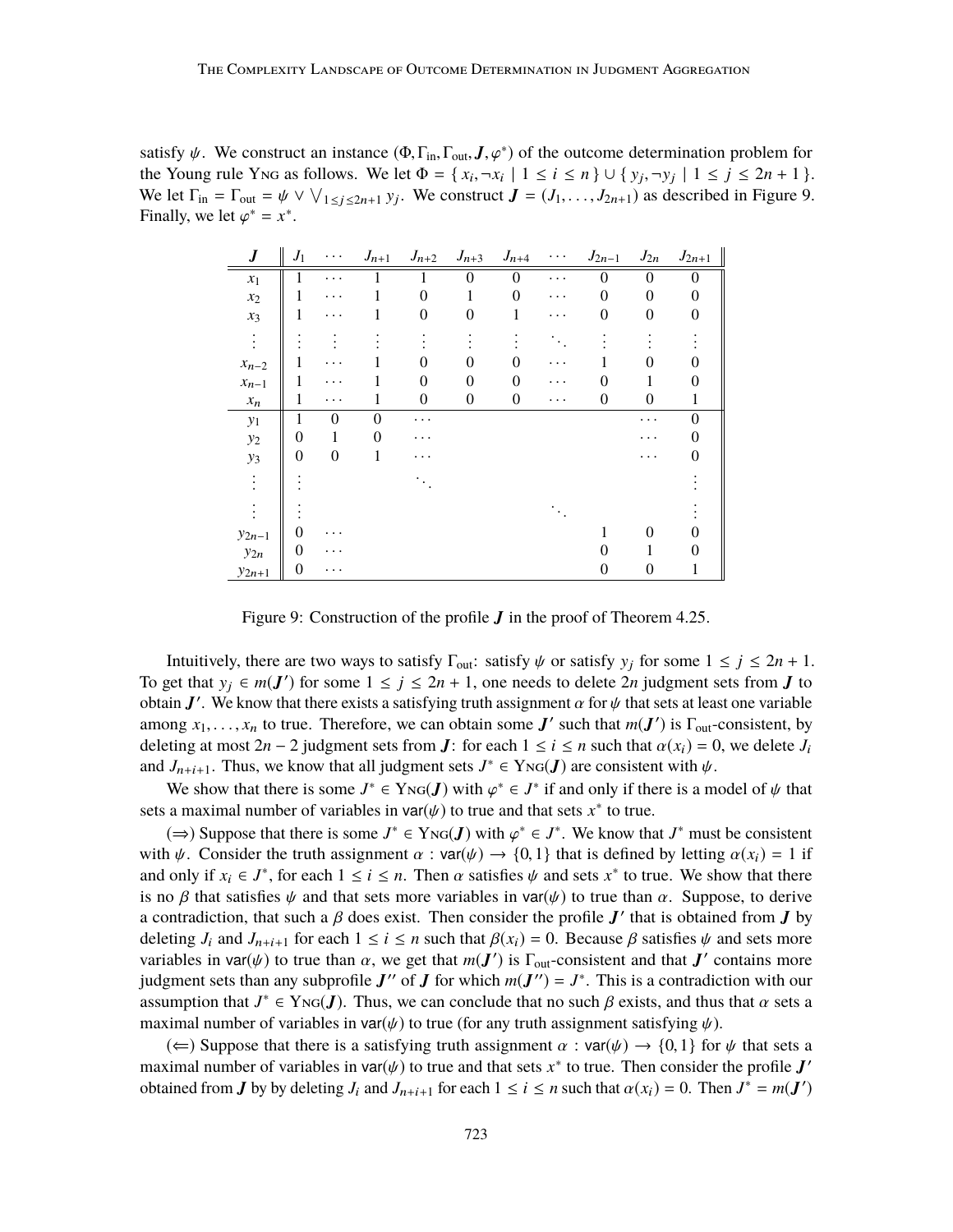is  $\Gamma_{\text{out}}$ -consistent, because it is consistent with  $\psi$ . Because  $\alpha$  sets  $x^*$  to true, we get that  $\varphi^* \in J^*$ . We show that  $I^* \in \text{YNC}(I)$ . Suppose, to derive a contradiction, that there is a subprofile  $I''$  of show that  $J^* \in \text{YNG}(J)$ . Suppose, to derive a contradiction, that there is a subprofile  $J''$  of  $J$  that can be obtained by deleting a smaller number of judgment sets (than the number of judgment sets needed to obtain  $J'$ ) such that  $m(J'')$  is  $\Gamma_{\text{out}}$ -consistent. Without loss of generality, we can take  $J''$ to be the largest subprofile of  $J$  with this property. Since  $m(J'')$  is  $\Gamma_{\text{out}}$ -consistent, we know that either (i)  $m(J'')$  satisfies  $\psi$ , or (ii)  $m(J'')$  satisfies  $y_j$  for some  $1 \le j \le 2n + 1$ . In case (ii), we know that at least 2*n* judgment sets need to be deleted from  $J$  to obtain  $J''$ . In case (i), we know that at most  $2n - 2$  judgment sets need to be deleted from  $J$  to obtain  $J''$ . Therefore, since  $J''$  is the largest subprofile of **J** such that  $m(J'')$  is  $\Gamma_{\text{out}}$ -consistent, we know that  $m(J'')$  is consistent with  $\psi$ .<br>Consider the truth assignment  $\beta$ :  $y\alpha(\psi) \rightarrow \beta(0, 1)$  that is defined by letting  $\beta(x) = 1$ 

Consider the truth assignment  $\beta$ : var( $\psi$ )  $\rightarrow$  {0,1} that is defined by letting  $\beta(x_i) = 1$  if and only if  $x_i$  ∈  $m(J'')$ , for each  $1 \le i \le n$ . Because  $J''$  is obtained from  $J$  by deleting fewer judgment sets than the number of sets that are deleted to obtain  $J'$ , we know that  $\beta$  sets more variables<br>in var(*v*) to true than  $\alpha$ . Also, because  $J''$  is consistent with  $\nu_{\alpha}$  we know that  $\beta$  satisfies  $\nu_{\alpha}$ . This in var( $\psi$ ) to true than  $\alpha$ . Also, because  $J''$  is consistent with  $\psi$ , we know that  $\beta$  satisfies  $\psi$ . This is a contradiction with our assumption that  $\alpha$  sets a maximal number of variables in var( $\psi$ ) to is a contradiction with our assumption that  $\alpha$  sets a maximal number of variables in var $(\psi)$  to true (for any satisfying assignment of  $\psi$ ). Thus, we can conclude that no such  $J''$  exists, and thus that  $I^* = m(I') \in \text{Vec}(I)$ that  $J^* = m(J') \in Y_{NG}(J)$ .

Next, we establish  $\Theta_2^p$  $2^{\circ}$ -membership for the outcome determination problem for the Dodgson rule Dop.

### **Theorem 4.26.** *The outcome determination problem for the Dodgson rule* Dop *is in*  $\Theta^p$ 2 *.*

*Proof.* As described in Sections 2.1 and 2.2, we will use variant (6) of the framework and variant (a) of the problem to establish the upper bound on the complexity. The proof is similar to the proofs of Theorems 4.3, 4.5, 4.7, and 4.24. We describe a polynomial-time algorithm that queries an NP oracle  $O(\log |\Phi| + \log |J|)$  times and that solves the problem. The algorithm uses oracle queries to check if there exists a profile  $J' = (J'_1)$  $J'_1, \ldots, J'_n$   $\in \mathcal{J}(\Phi, \Gamma_{\text{in}})^n$ , where  $n = |J|$ , such that  $m(J')$  is  $J' \le k$  for a given value k. This is a problem in NP, so by  $\Gamma_{\text{out}}$ -consistent and such that  $\sum_{i \leq |\mathbf{J}|} H(J_i, J'_i)$ <br>picking an NP complete problem for the orga  $i'$   $\leq k$  for a given value *k*. This is a problem in NP, so by picking an NP-complete problem for the oracle, we can use a single oracle query to solve any instance of the above problem in polynomial time. The maximum value of  $\sum_{i \leq |J|} H(J_i, J'_i)$ <br>size | *I*| is at most  $|\Phi|$ , | *I*| Therefore, we can determine the minimum value k  $I'_i$ ) for any profile  $J'$  of size |**J**| is at most  $|\Phi| \cdot |\mathbf{J}|$ . Therefore, we can determine the minimum value  $k_{\text{min}}$  of  $\sum_{i \leq |\mathbf{J}|} H(J_i, J'_i)$  for any  $\mathbf{J}' = (J' - J')$  such that  $m(\mathbf{J}')$  is  $\Gamma$  acconsistent using  $O(\log |\Phi| + \log |\mathbf{J}|)$  oracle que  $\binom{'}{i}$ for any  $J' = (J'_1)$  $T_1', \ldots, J_n'$  such that  $m(\mathbf{J}')$  is  $\Gamma_{\text{out}}$ -consistent using  $O(\log |\Phi| + \log |\mathbf{J}|)$  oracle queries—<br>the algorithm queries by using binary search. Then, after having identified this number  $k_{\text{min}}$ , the algorithm queries the oracle one additional time to determine whether there exists a profile  $J' = (J'_1)$  $J'_1, \ldots, J'_n$  such<br> $J'_1$  and such that  $\sum_{i \leq |\mathbf{J}|} H(J_i, J'_i)$ <br>that  $I_i$ ,  $\sigma^i$ ,  $I^*$  for all  $I'_i$ ) =  $k_{\text{min}}$ , such that  $m(J') = J^*$  is  $\Gamma_{\text{out}}$ -consistent, such that  $L \subseteq J^*$  and such that  $L_i \nsubseteq J^*$  for all  $i \in \{1, ..., u\}$ . Again, since this is a problem in NP, one oracle query suffices to determine this. The algorithm outputs "ves" if and only if such a profile I' exists. This algorithm determine this. The algorithm outputs "yes" if and only if such a profile  $J'$  exists. This algorithm runs in polynomial time, queries the NP oracle  $O(\log |\Phi| + \log |J|)$  times, and correctly solves the problem. Therefore, the problem is in  $\Theta_2^p$ 2 .<br>1980 - Jacques Company, actor est anno 1990 - Company and Company and Company and Company and Company and Comp<br>1990 - Company and Company and Company and Company and Company and Company and Company and Company and Compan

Finally, we modify the proof of Theorem 4.4 to obtain a proof of  $\Theta_2^p$  $2^{\circ}$ -hardness for the outcome determination problem for the Dodgson rule.23

**Theorem 4.27.** *The outcome determination problem for the Dodgson rule* Dop *is*  $\Theta^p$ 2 *-hard.*

<sup>23.</sup> The proof of Theorem 4.27 is not based on the original hardness proof for the outcome determination problem for the Dodgson rule that appeared in preliminary work (Lang & Slavkovik, 2014, Proposition 5). This is because the original hardness proof does not apply to variant (1) of the framework.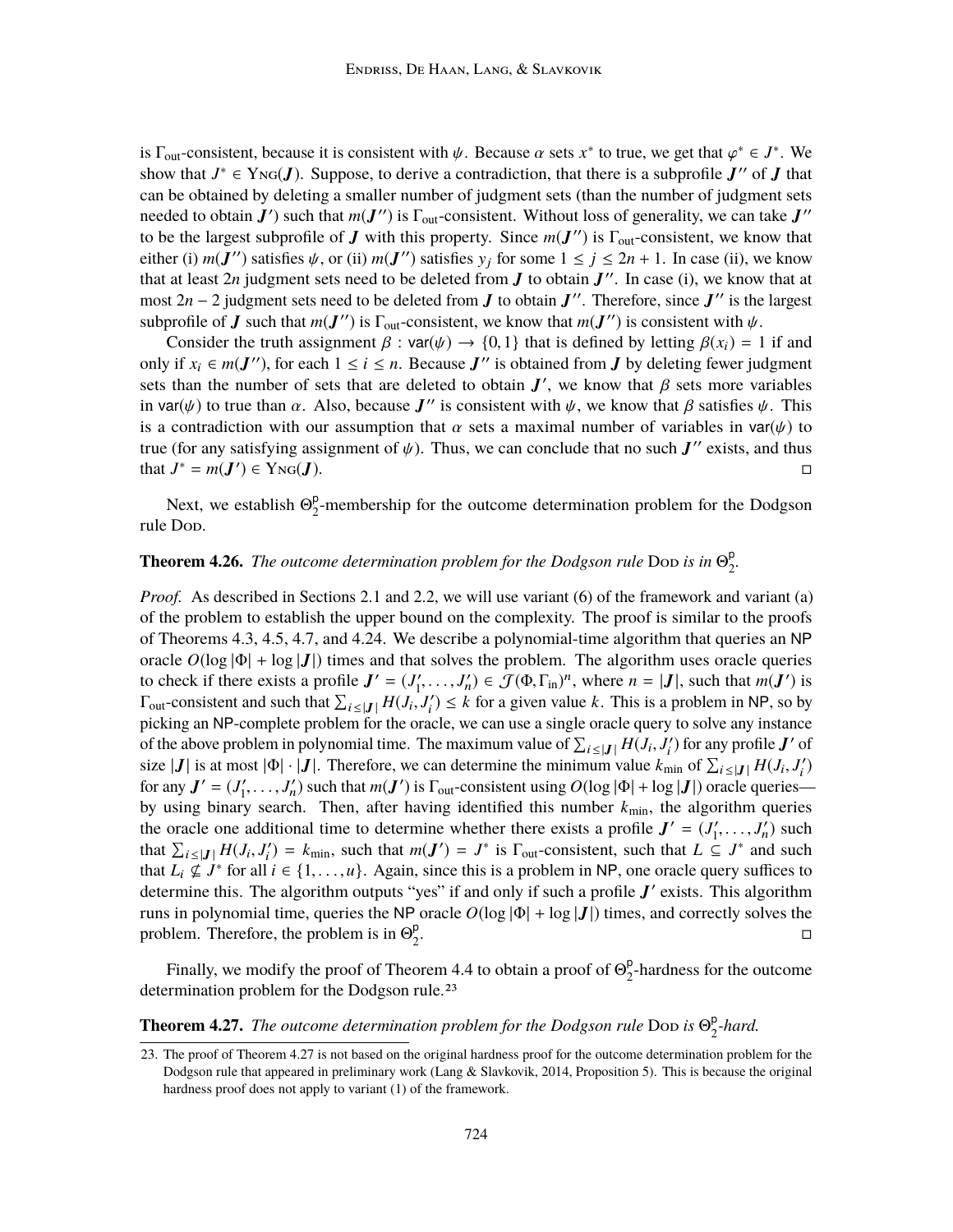*Proof.* As described in Sections 2.1 and 2.2, we will use variant (1) of the framework and variant (b) of the problem to establish the lower bound on the complexity. We give a reduction from the  $\Theta_2^{\mathsf{p}}$  $\frac{p}{2}$ -complete problem MAx-Model. We will use the reduction used in the proof of Theorem 4.4. Let  $(\psi, x^*)$  be an instance of Max-Model, with var $(\psi) = \{x_1, \dots, x_n\}$ . Without loss of generality, suppose that  $x^* = x_1$ . Moreover, without loss of generality, suppose that *n* is odd. We construct an suppose that  $x^* = x_1$ . Moreover, without loss of generality, suppose that *n* is odd. We construct an instance  $(\Phi, \Gamma_{\text{in}}, \Gamma_{\text{out}}, \mathbf{J}, \varphi^*)$  of the outcome determination problem for the reversal scoring rule by following the construction in the proof of Theorem 4.4 following the construction in the proof of Theorem 4.4.

To see that this reduction is correct, we observe that judgment sets  $J^*$  satisfying  $\psi$  (and agreeing  $\mathbf{F}(\mathbf{I})$ ) on  $\wedge$ with  $m(J)$  on  $\bigwedge_{1 \le i \le n, 1 \le j \le u} \neg z_{i,j}$  can be obtained as majoritarian judgment set  $m(J')$  by changing the profile on  $(n - b)(n - 1)/2$  issues, where *b* is the maximal number of variables in var( $\psi$ ) that are set to true by any truth assignment satisfying  $\psi$ . To obtain a profile  $J'$  such that  $m(J')$  satisfies  $\bigwedge_{1 \leq j \leq u} z_{i,j}$ <br>for some  $1 \leq i \leq n$  one needs to make  $u(n-1)/2$  on individual issues. Since  $u \geq n - h$  we know for some  $1 \le i \le n$ , one needs to make  $u(n-1)/2$  on individual issues. Since  $u > n - b$ , we know that  $\text{DoD}(J)$  are in one-to-one correspondence with the set of truth assignments satisfying  $\psi$  that set a maximal number of variables in var( $\psi$ ) to true. Therefore, we get that there is some *J*<sup>\*</sup> ∈ Dop(*J*) with  $x_i = \omega^* \in I^*$  if and only there is a satisfying truth assignment for  $\psi$  that satisfies  $x_i$  and that sets with  $x_1 = \varphi^* \in J^*$  if and only there is a satisfying truth assignment for  $\psi$  that satisfies  $x_1$  and that sets a maximal number in var( $\psi$ ) to true.

## **5. Conclusion**

We have provided a complete picture of the computational complexity of the outcome determination problem for all eleven judgment aggregation rules that (i) have received significant attention in the literature, (ii) are applicable for any agenda, and (iii) guarantee the consistency of outcomes. For each of these rules the outcome determination problem is complete for either  $\Theta_2^{\mathsf{p}}$  $\frac{p}{2}$ ,  $\Delta_2^p$  $\frac{p}{2}$ ,  $\Sigma_2^p$  $\frac{p}{2}$ , or  $\Theta_3^p$  $\frac{p}{3}$ . Our results hold for all important judgment aggregation frameworks considered in the literature.

For several of the judgment aggregation rules that have a clear counterpart in preference aggregation, our results are in line with complexity results for computing aggregated preferences (or computing the top-ranked candidates in the aggregated preferences). For example, aggregating preferences using the Kemeny, Slater, Young, or Dodgson rule is  $\Theta_2^{\mathsf{p}}$  $\frac{p}{2}$ -complete (see, e.g., Hemaspaandra et al., 2005; Conitzer, 2006; Rothe et al., 2003; Hemaspaandra et al., 1997)—which mirrors our  $\Theta^p$  $\frac{p}{2}$ completeness results for the judgment aggregation versions of these rules. Similarly, the MaxHamming judgment aggregation rule has parallels to the minimax approval procedure for committee elections (Brams et al., 2007), and our  $\Theta_2^p$  $2^P$ -completeness result that for the MaxHamming judgment aggregation rule is in line with complexity results for the minimax approval rule (LeGrand, Markakis, & Mehta, 2007; De Haan, 2018). But for other preference aggregation rules, the complexity of computing the outcome of the analogous judgment aggregation rule has a higher computational complexity. For example, the ranked-pairs voting rule is polynomial-time computable (see, e.g., Fischer et al., 2016), which is not in line with our  $\Sigma_2^p$  $2^{\circ}$ -completeness result for the analogous ranked-agenda judgment aggregation rule.

Our results provide useful insights for the development of practical algorithmic approaches to computing the outcome in a given judgment aggregation scenario. For example, the complexity results we established in this paper indicate that we cannot avoid exponential running times in the worst case when developing algorithms that work for the fully general setting of judgment aggregation—at least not under the widely believed assumption that  $P \neq NP$ . Our results also indicate that automated reasoning tools aimed at higher levels of the Polynomial Hierarchy might provide a fruitful approach for developing practical algorithms. Research along these lines has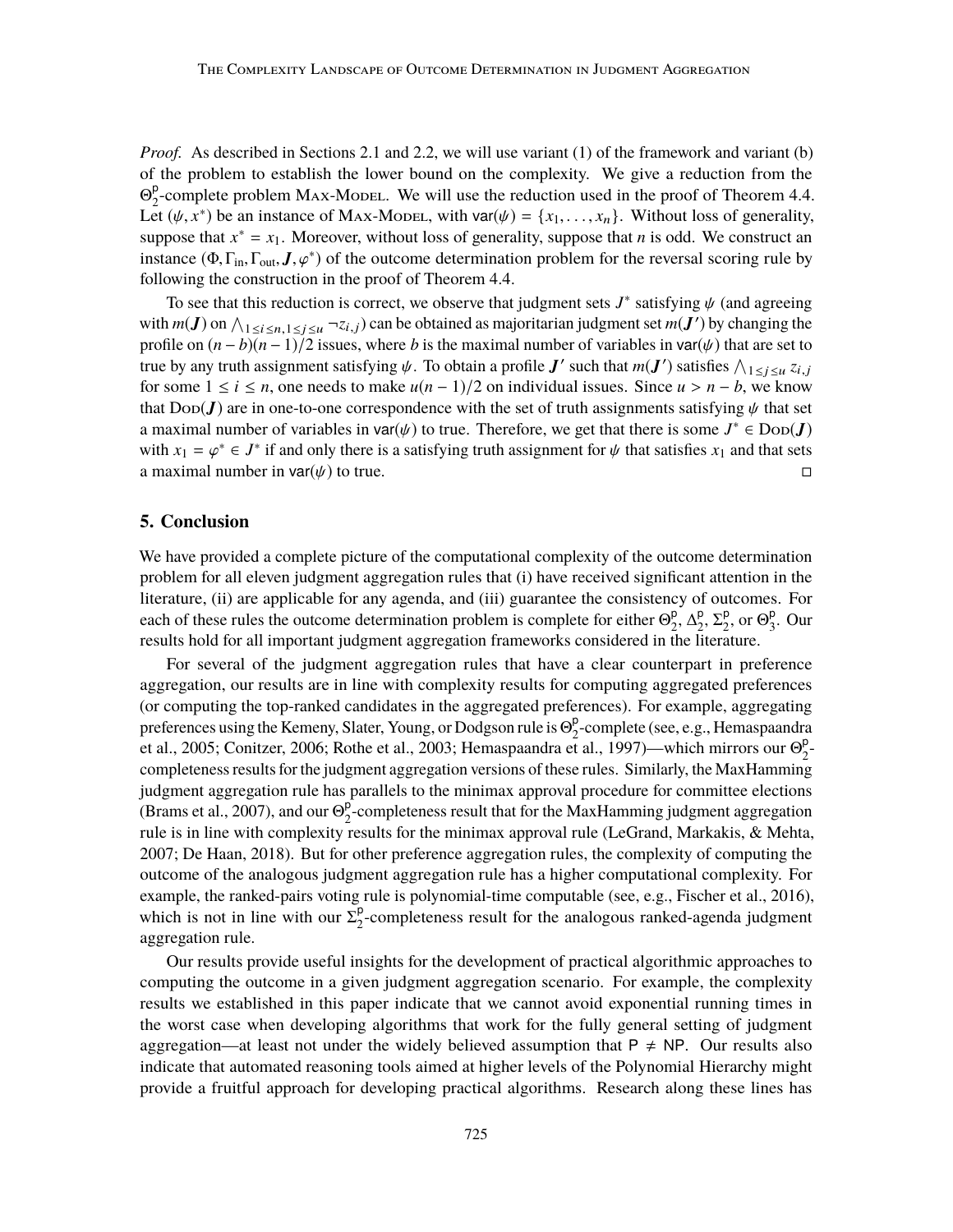been initiated very recently, encoding the outcome determination problem for various judgment aggregation rules into the automated reasoning framework of *Answer Set Programming* (De Haan & Slavkovik, 2019). Our results indicate the amount of expressiveness that is needed in such automated reasoning languages for computing the outcome of judgment aggregation scenarios. For example,  $\Theta_3^{\rho}$  $\frac{p}{3}$ -completeness indicates that the full expressivity of disjunctive answer set programming with optimisation is required, whereas  $\Theta_2^{\mathsf{p}}$  $2^{\circ}$ -completeness indicates that (non-disjunctive) answer set programming with optimisation suffices (see, e.g., Brewka & Eiter, 1999; Buccafurri, Leone, & Rullo, 2000). More generally, for judgment aggregation rules for which the outcome determination problem is  $\Theta_2^{\mathsf{p}}$  $2^{\circ}$ -complete or  $\Delta_2^{\circ}$  $2^{\circ}$ -complete, one can use optimisation or so-called incremental variants of solving algorithms for NP problems—e.g., propositional satisfiability (SAT), integer programming (IP), constraint programming (CP), satisfiability-modulo-theories (SMT)—whereas for rules for which outcome determination is  $\Sigma_2^p$  $_2^p$ -complete or  $\Theta_3^p$  $\frac{p}{3}$ -complete, one can only encode the problem into harder problems (in polynomial time)—e.g., disjunctive answer set programming, or quantified Boolean satisfiability (QBF-SAT).

Future research should include studying the computational complexity of the outcome determination problem for different judgment aggregation rules in more detail. The results in this paper are worst-case results for the setting where the propositional logic formulas involved can be any arbitrary formulas. In many cases where the framework of judgment aggregation is applied to model a particular aggregation scenario, the logic formulas involved (and other parameters of the scenario) are likely to exhibit some structure. Therefore, it will be useful to study what the exact contribution of these problem parameters is for the computational complexity of the problem. Such an investigation has been initiated in recent work for a handful of judgment aggregation rules (De Haan, 2016, 2018)—both using the classical theory of computational complexity and the more fine-grained theory of parameterized complexity—but many questions remain.

## **Acknowledgments**

We would like to thank the JAIR reviewers as well as several reviewers for earlier conference versions of part of this work for their detailed and helpful feedback. Ulle Endriss and Ronald de Haan furthermore would like to acknowledge the support of the Dutch Research Council (NWO) through projects 639.023.811 (VICI "Collective Information") and VI.Veni.192.172 (VENI "New Algorithmic Approaches for Judgement Aggregation"). Jérôme Lang would like to acknowledge funding received from the French government under management of Agence Nationale de la Recherche as part of the "Investissements d'avenir" programme, reference ANR-19-P3IA-0001 (PRAIRIE 3IA Institute). Marija Slavkovik would like to acknowledge the support of the Strategic Programme for International Research Collaboration of the University of Bergen.

## **References**

- Arora, S., & Barak, B. (2009). *Computational Complexity A Modern Approach*. Cambridge University Press, Cambridge.
- Bachmaier, C., Brandenburg, F. J., Gleißner, A., & Hofmeier, A. (2015). On the hardness of maximum rank aggregation problems. *Journal of Discrete Algorithms*, *31*, 2–13.
- Baral, C., Kraus, S., Minker, J., & Subrahmanian, V. S. (1992). Combining knowledge bases consisting of first-order theories. *Computational Intelligence*, *8*(1), 45–71.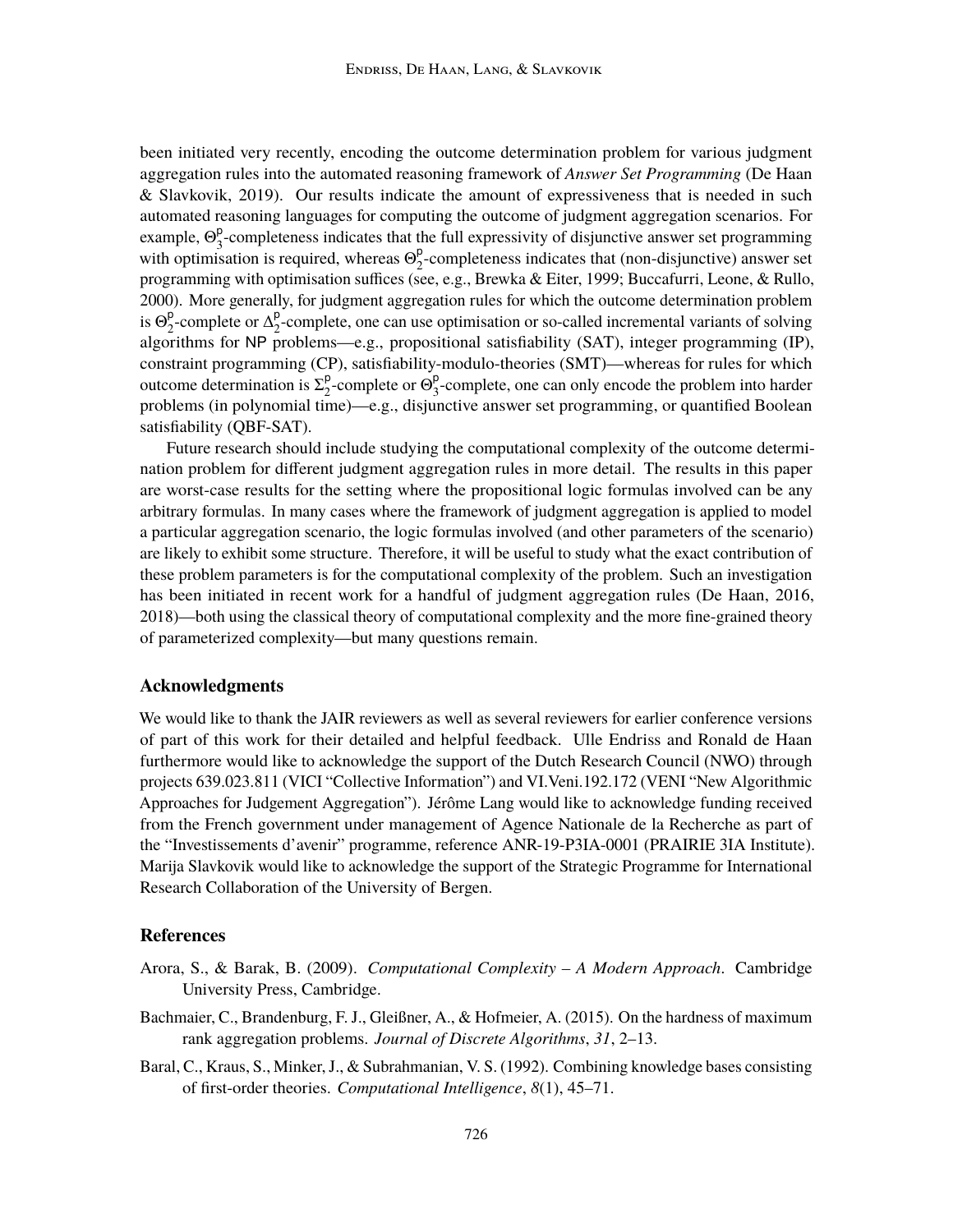- Baumeister, D., Erdélyi, G., Erdélyi, O. J., & Rothe, J. (2015). Complexity of manipulation and bribery in judgment aggregation for uniform premise-based quota rules. *Mathematical Social Sciences*, *76*, 19–30.
- Baumeister, D., Erdélyi, G., Erdélyi, O. J., Rothe, J., & Selker, A.-K. (2020). Complexity of control in judgment aggregation for uniform premise-based quota rules. *Journal of Computer and System Sciences*, *112*, 13–33.
- Borda, J.-C. d. (1781). *Mémoire sur les Élections au Scrutin*. Histoire de l'Académie Royale des Sciences, Paris.
- Brams, S. J., Kilgour, D. M., & Sanver, M. R. (2007). A minimax procedure for electing committees. *Public Choice*, *132*(3–4), 401–420.
- Brandt, F., Brill, M., & Harrenstein, P. (2016a). Tournament solutions. In Brandt, F., Conitzer, V., Endriss, U., Lang, J., & Procaccia, A. D. (Eds.), *Handbook of Computational Social Choice*, chap. 3, pp. 57–84. Cambridge University Press.
- Brandt, F., Conitzer, V., Endriss, U., Lang, J., & Procaccia, A. D. (Eds.). (2016b). *Handbook of Computational Social Choice*. Cambridge University Press.
- Brewka, G., & Eiter, T. (1999). Preferred answer sets for extended logic programs. *Artificial intelligence*, *109*(1–2), 297–356.
- Buccafurri, F., Leone, N., & Rullo, P. (2000). Enhancing disjunctive datalog by constraints. *IEEE Transactions on Knowledge and Data Engineering*, *12*(5), 845–860.
- Buss, S. R., & Hay, L. (1991). On truth-table reducibility to SAT. *Information and Computation*, *91*(1), 86–102.
- Caragiannis, I., Hemaspaandra, E., & Hemaspaandra, L. A. (2016). Dodgson's rule and Young's rule. In Brandt, F., Conitzer, V., Endriss, U., Lang, J., & Procaccia, A. D. (Eds.), *Handbook of Computational Social Choice*, chap. 5, pp. 103–126. Cambridge University Press.
- Chapman, B. (1998). More easily done than said: Rules, reasons and rational social choice. *Oxford Journal of Legal Studies*, *18*(2), 293–329.
- Chen, Z.-Z., & Toda, S. (1995). The complexity of selecting maximal solutions. *Information and Computation*, *119*(2), 231–239.
- Conitzer, V. (2006). Computing Slater rankings using similarities among candidates. In *Proceedings of the 21st AAAI Conference on Artificial Intelligence (AAAI-2006)*, pp. 613–619. AAAI Press.
- van Dalen, D. (2013). *Logic and Structure* (5th edition). Springer.
- Dietrich, F. (2014). Scoring rules for judgment aggregation. *Social Choice and Welfare*, *42*(4), 873–911.
- Dietrich, F., & List, C. (2007a). Arrow's theorem in judgment aggregation. *Social Choice and Welfare*, *29*(1), 19–33.
- Dietrich, F., & List, C. (2007b). Judgment aggregation by quota rules: Majority voting generalized. *Journal of Theoretical Politics*, *19*(4), 391–424.
- Dietrich, F., & List, C. (2008). Judgment aggregation without full rationality. *Social Choice and Welfare*, *31*(1), 15–39.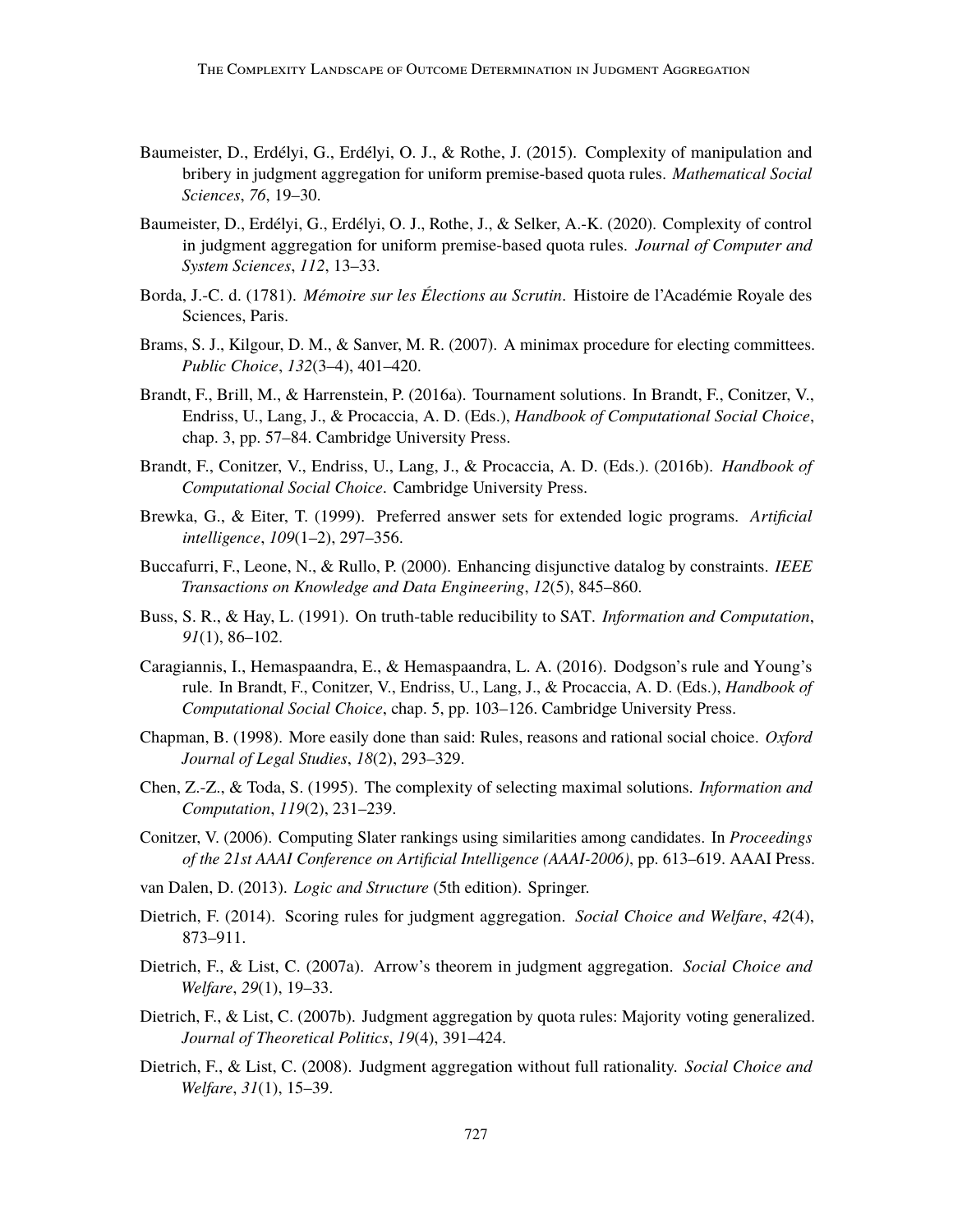- Dietrich, F., & Mongin, P. (2010). The premiss-based approach to judgment aggregation. *Journal of Economic Theory*, *145*(2), 562–582.
- Dodgson, C. (1876). A method of taking votes on more than two issues. Reprinted in McLean and Urken (1995), chap. 12, pp. 288–297.
- Dokow, E., & Holzman, R. (2010). Aggregation of binary evaluations. *Journal of Economic Theory*, *145*(2), 495–511.
- Duddy, C., & Piggins, A. (2012). A measure of distance between judgment sets. *Social Choice and Welfare*, *39*, 855–867.
- Endriss, U. (2016). Judgment aggregation. In Brandt, F., Conitzer, V., Endriss, U., Lang, J., & Procaccia, A. D. (Eds.), *Handbook of Computational Social Choice*, chap. 17, pp. 399–426. Cambridge University Press.
- Endriss, U., Grandi, U., & Porello, D. (2012). Complexity of judgment aggregation. *Journal of Artificial Intelligence Research*, *45*, 481–514.
- Endriss, U. (2018). Judgment aggregation with rationality and feasibility constraints. In *Proceedings of the 17th International Conference on Autonomous Agents and Multiagent Systems (AAMAS-2018)*, pp. 946–954. IFAAMAS.
- Endriss, U., & Grandi, U. (2014). Binary aggregation by selection of the most representative voter. In *Proceedings of the 28th AAAI Conference on Artificial Intelligence (AAAI-2014)*, pp. 668–674. AAAI Press.
- Endriss, U., Grandi, U., de Haan, R., & Lang, J. (2016). Succinctness of languages for judgment aggregation. In *Proceedings of the 15th International Conference on the Principles of Knowledge Representation and Reasoning (KR-2016)*, pp. 176–186. AAAI Press.
- Endriss, U., & de Haan, R. (2015). Complexity of the winner determination problem in judgment aggregation: Kemeny, Slater, Tideman, Young. In *Proceedings of the 14th International Conference on Autonomous Agents and Multiagent Systems (AAMAS-2015)*, pp. 117–125. IFAAMAS.
- Everaere, P., Konieczny, S., & Marquis, P. (2014). Counting votes for aggregating judgments. In *Proceedings of the 13th International Conference on Autonomous Agents and Multiagent Systems (AAMAS-2014)*, pp. 1177–1184. IFAAMAS.
- Everaere, P., Konieczny, S., & Marquis, P. (2017). An introduction to belief merging and its links with judgment aggregation. In Endriss, U. (Ed.), *Trends in Computational Social Choice*, chap. 7, pp. 123–143. AI Access.
- Fischer, F., Hudry, O., & Niedermeier, R. (2016). Weighted tournament solutions. In Brandt, F., Conitzer, V., Endriss, U., Lang, J., & Procaccia, A. D. (Eds.), *Handbook of Computational Social Choice*, chap. 4, pp. 85–102. Cambridge University Press.
- Gärdenfors, P. (2006). A representation theorem for voting with logical consequences. *Economics and Philosophy*, *22*(2), 181–190.
- Grandi, U. (2012). *Binary Aggregation with Integrity Constraints*. Ph.D. thesis, University of Amsterdam.
- Grandi, U., & Endriss, U. (2013). Lifting integrity constraints in binary aggregation. *Artificial Intelligence*, *199–200*, 45–66.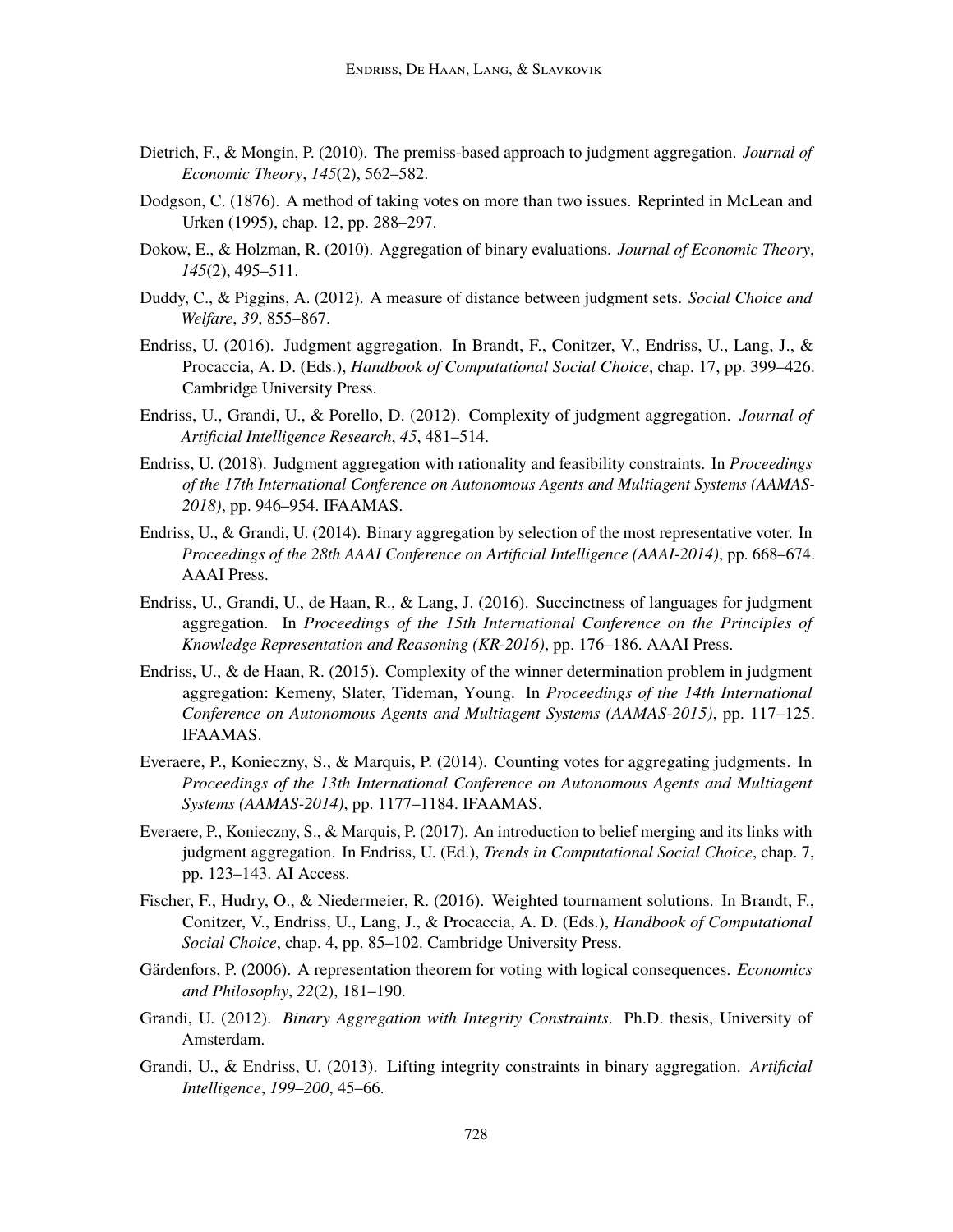Grossi, D., & Pigozzi, G. (2014). *Judgment Aggregation: A Primer*. Morgan and Claypool Publishers.

- de Haan, R. (2016). Parameterized complexity results for the Kemeny rule in judgment aggregation. In *Proceedings of the 22nd European Conference on Artificial Intelligence, ECAI-2016*, pp. 1502–1510. IOS Press.
- de Haan, R. (2018). Hunting for tractable languages for judgment aggregation. In *Proceedings of the 16th International Conference on Principles of Knowledge Representation and Reasoning (KR-2018)*, pp. 194–203. AAAI Press.
- de Haan, R., & Slavkovik, M. (2017). Complexity results for aggregating judgments using scoring or distance-based procedures. In *Proceedings of the 16th International Conference on Autonomous Agents and Multiagent Systems (AAMAS-2017)*, pp. 952–961. IFAAMAS.
- de Haan, R., & Slavkovik, M. (2019). Answer set programming for judgment aggregation. In *Proceedings of the 28th International Joint Conference on Artificial Intelligence (IJCAI-2019)*, pp. 1668–1674. IJCAI.
- Hartmann, S., & Sprenger, J. (2012). Judgment aggregation and the problem of tracking the truth. *Synthese*, *187*(1), 209–221.
- Hemachandra, L. A. (1989). The strong exponential hierarchy collapses. *Journal of Computer and System Sciences*, *39*(3), 299–322.
- Hemaspaandra, E., Hemaspaandra, L. A., & Rothe, J. (1997). Exact analysis of Dodgson elections: Lewis Carroll's 1876 system is complete for parallel access to NP. *Journal of the ACM*, *44*(6), 806–825.
- Hemaspaandra, E., Hemaspaandra, L. A., & Menton, C. (2020). Search versus decision for election manipulation problems. *ACM Transactions on Computation Theory*, *12*(1).
- Hemaspaandra, E., Spakowski, H., & Vogel, J. (2005). The complexity of Kemeny elections. *Theoretical Computer Science*, *349*(3), 382–391.
- Kemeny, J. G. (1959). Mathematics without numbers. *Daedalus*, *88*(4), 577–591.
- Kleine Büning, H., & Bubeck, U. (2009). Theory of quantified boolean formulas. In Biere, A., Heule, M., van Maaren, H., & Walsh, T. (Eds.), *Handbook of Satisfiability*, chap. 23, pp. 735–760. IOS Press.
- Köbler, J., Schöning, U., & Wagner, K. W. (1987). The difference and truth-table hierarchies for NP. *RAIRO Theoretical Informatics and Applications*, *21*(4), 419–435.
- Konieczny, S., & Pino-Pérez, R. (2002). Merging information under constraints: A logical framework. *Journal of Logic and Computation*, *12*(5), 773–808.
- Konieczny, S., Lang, J., & Marquis, P. (2004). DA<sup>2</sup> merging operators. *Artificial Intelligence*, *157*(1–2), 49–79.
- Kornhauser, L. A., & Sager, L. G. (1993). The one and the many: Adjudication in collegial courts. *California Law Review*, *81*(1), 1–59.
- Krentel, M. W. (1988). The complexity of optimization problems. *Journal of Computer and System Sciences*, *36*(3), 490–509.
- Krentel, M. W. (1992). Generalizations of OptP to the Polynomial Hierarchy. *Theoretical Computer Science*, *97*(2), 183–198.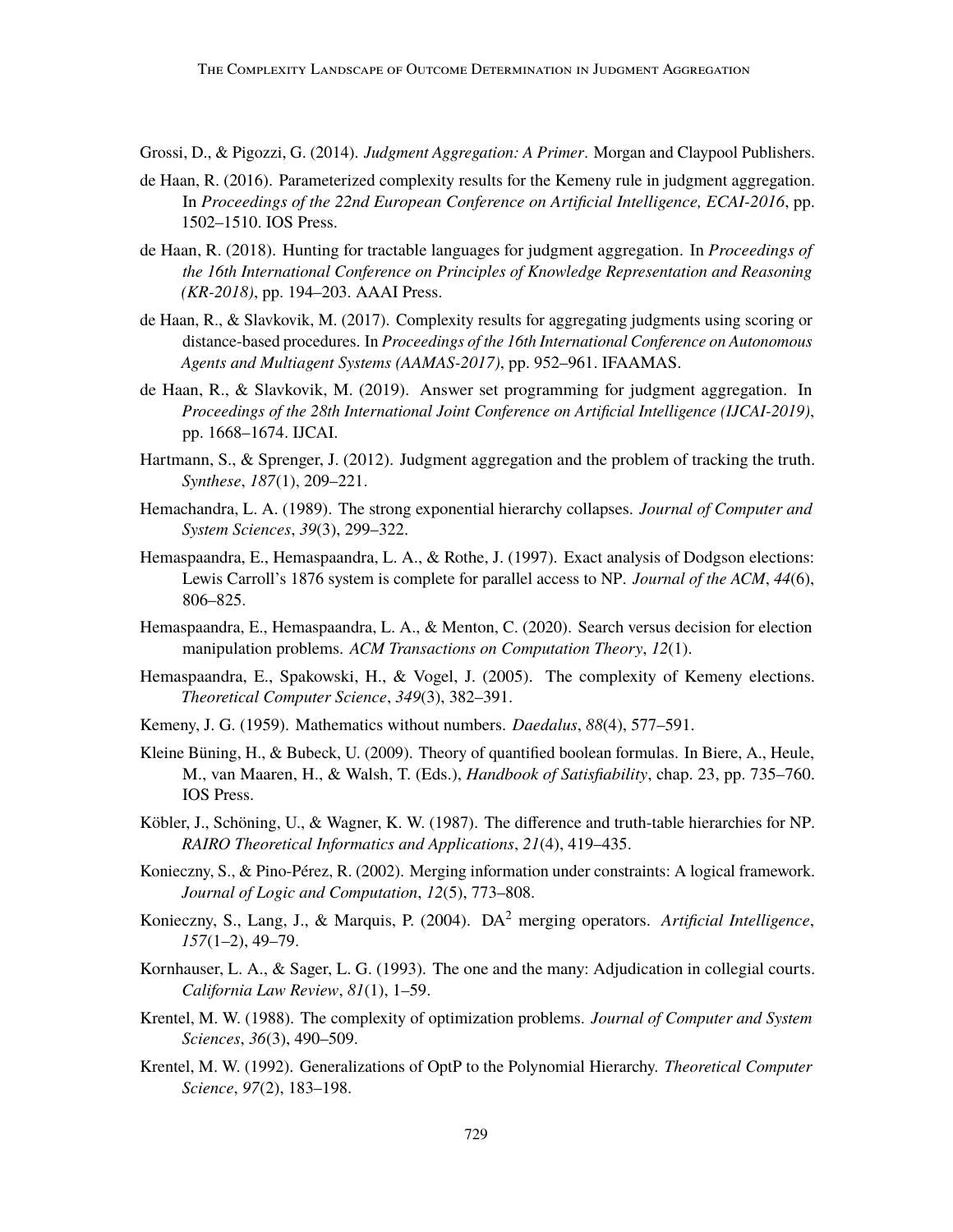- Lang, J., Pigozzi, G., Slavkovik, M., & van der Torre, L. (2011). Judgment aggregation rules based on minimization. In *Proceedings of the 13th Conference on Theoretical Aspects of Rationality and Knowledge (TARK-2011)*, pp. 238–246. Institute of Mathematical Sciences, Chennai.
- Lang, J., Pigozzi, G., Slavkovik, M., van der Torre, L., & Vesic, S. (2017). A partial taxonomy of judgment aggregation rules and their properties. *Social Choice and Welfare*, *48*(2), 327–356.
- Lang, J., & Slavkovik, M. (2014). How hard is it to compute majority-preserving judgment aggregation rules? In *Proceedings of the 21st European Conference on Artificial Intelligence (ECAI-2014)*, pp. 501–506. IOS Press.
- LeGrand, R., Markakis, E., & Mehta, A. (2007). Some results on approximating the minimax solution in approval voting.. In *Proceedings of the 6th International Conference on Autonomous Agents and Multiagent Systems (AAMAS-2007)*, pp. 1185–1187. IFAAMAS.
- Li, P., & Milenkovic, O. (2017). Multiclass MinMax rank aggregation. In *Proceedings of the 2017 IEEE International Symposium on Information Theory (ISIT)*, pp. 3000–3004. IEEE Computer Society.
- Liberatore, P., & Schaerf, M. (1998). Arbitration (or how to merge knowledge bases). *IEEE Transactions on Knowledge and Data Engineering*, *10*(1), 76–90.
- List, C. (2012). The theory of judgment aggregation: An introductory review. *Synthese*, *187*(1), 179–207.
- List, C., & Pettit, P. (2002). Aggregating sets of judgments: An impossibility result. *Economics and Philosophy*, *18*(1), 89–110.
- McLean, I., & Urken, A. (1995). *Classics of Social Choice*. University of Michigan Press.
- Meyer, A. R., & Stockmeyer, L. J. (1972). The equivalence problem for regular expressions with squaring requires exponential space. In *Proceedings of the 13th Annual Symposium on Switching and Automata Theory (SWAT-1972)*, pp. 125–129. IEEE Computer Society.
- Miller, M. K., & Osherson, D. (2009). Methods for distance-based judgment aggregation. *Social Choice and Welfare*, *32*(4), 575–601.
- Nehring, K., & Pivato, M. (2013). Majority rule in the absence of a majority. MPRA Paper 46721, Munich Personal RePEc Archive.
- Nehring, K., Pivato, M., & Puppe, C. (2014). The Condorcet set: Majority voting over interconnected propositions. *Journal of Economic Theory*, *151*, 268–303.
- Nehring, K., & Puppe, C. (2007). The structure of strategy-proof social choice. Part I: General characterization and possibility results on median spaces. *Journal of Economic Theory*, *135*(1), 269–305.
- Papadimitriou, C. H., & Zachos, S. K. (1982). Two remarks on the power of counting. In Cremers, A. B., & Kriegel, H.-P. (Eds.), *Theoretical Computer Science*, Vol. 145 of *Lecture Notes in Computer Science*, pp. 269–275. Springer.
- Pauly, M., & van Hees, M. (2006). Logical constraints on judgement aggregation. *Journal of Philosophical Logic*, *35*(6), 569–585.
- Pettit, P. (2001). Deliberative democracy and the discursive dilemma. *Philosophical Issues*, *11*(1), 268–299.